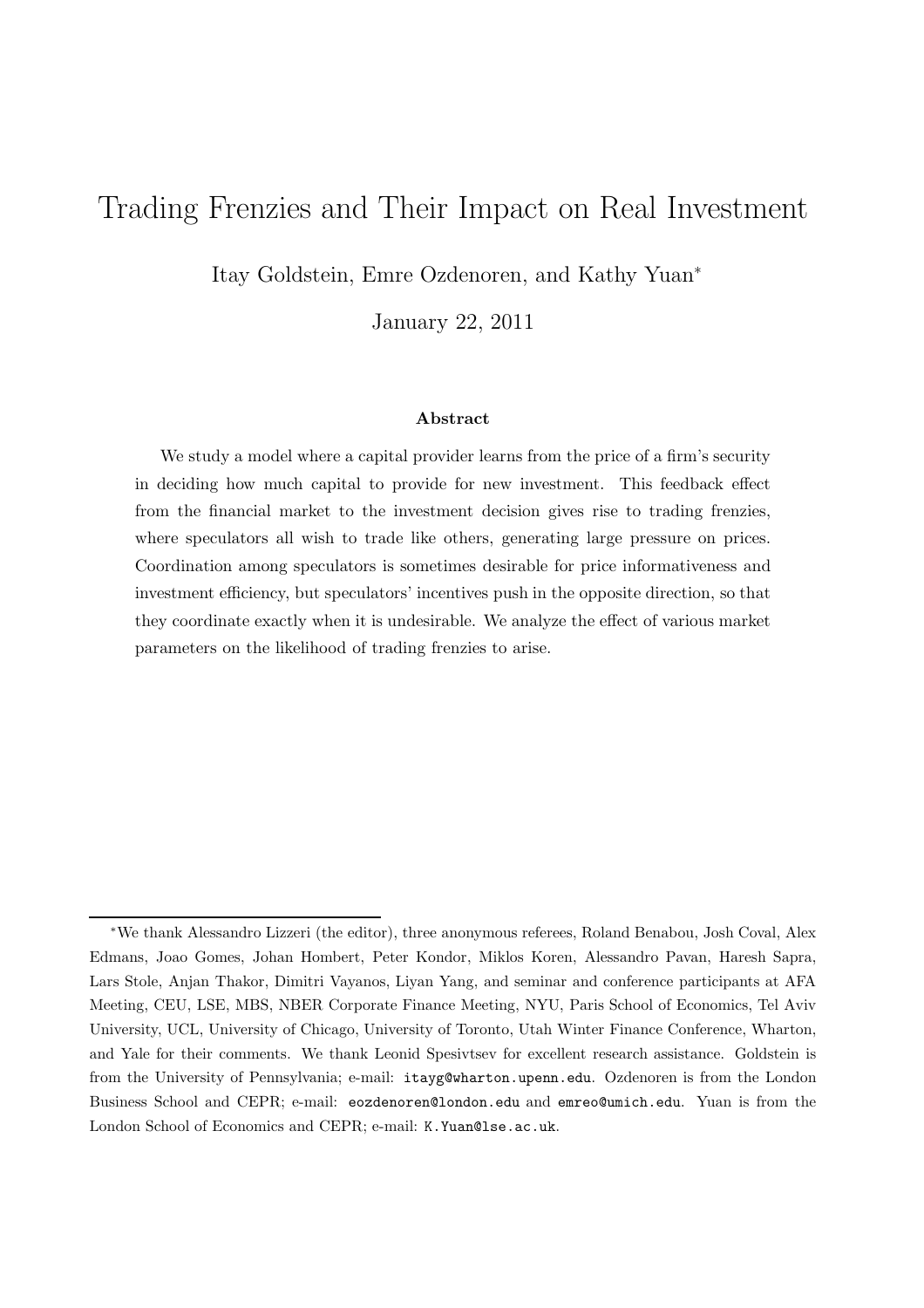Trading frenzies in financial markets occur when many speculators rush to trade in the same direction leading to large pressure on prices. Financial economists have long been searching for the sources of trading frenzies, asking what causes strategic complementarities in speculators' behavior. This phenomenon is particularly puzzling given that the price mechanism in financial markets naturally leads to strategic substitutes, whereby the expected change in price caused by speculators' trades makes others want to trade in the opposite direction.

We argue in this paper that the potential effect that financial-market trading has on the real economy, i.e., on firms' cash flows, may provide the mechanism for trading frenzies to arise. Intuitively, suppose that speculators in the financial market short sell a stock, leading to a decrease in its price. Since the stock price provides information about the firm's profitability, it affects decisions by various agents, such as capital providers. Seeing the decrease in price, capital providers update downwards their expectation of the firm's profitability. This weakens the firm's access to capital and thus hurts its performance.<sup>1</sup> As a result, the firm's value decreases, and short sellers are able to make a profit. This creates a source for complementarities, whereby the expected change in value caused by speculators' trades makes others want to trade in the same direction, and generates a trading frenzy.

We develop a model to study and analyze this phenomenon. In particular, we study an environment where a capital provider decides how much capital to provide to a firm for the purpose of making new real investment. The decision of the capital provider depends on his assessment of the productivity of the proposed investment. In his decision, the capital provider uses two sources of information: his private information and the information aggregated by the price of the firm's security which is traded in the financial market. The reliance of capital provision on financial-market prices establishes the effect that the financial market has on the real economy. We refer to this effect as the 'feedback effect'.<sup>2</sup>

The financial market in our model contains many small speculators trading a security, whose payoff is correlated with the cash flow obtained from the firm's investment. Speculators trade on the basis of information they have about the productivity of the investment. They have access to two signals: the first signal is independent across speculators (conditional on the realization of the productivity), while the second one is correlated among them.<sup>3</sup> The

<sup>&</sup>lt;sup>1</sup>Other agents that may be affected by the information in the price are managers, employees, customers, etc.

<sup>&</sup>lt;sup>2</sup>In our model the financial market is a secondary market, and hence the only feedback from it to the firm's cash flow is informational; there is no transfer of cash from the market to the firm.

<sup>3</sup> In our model, the correlation is perfect, but this is not essential.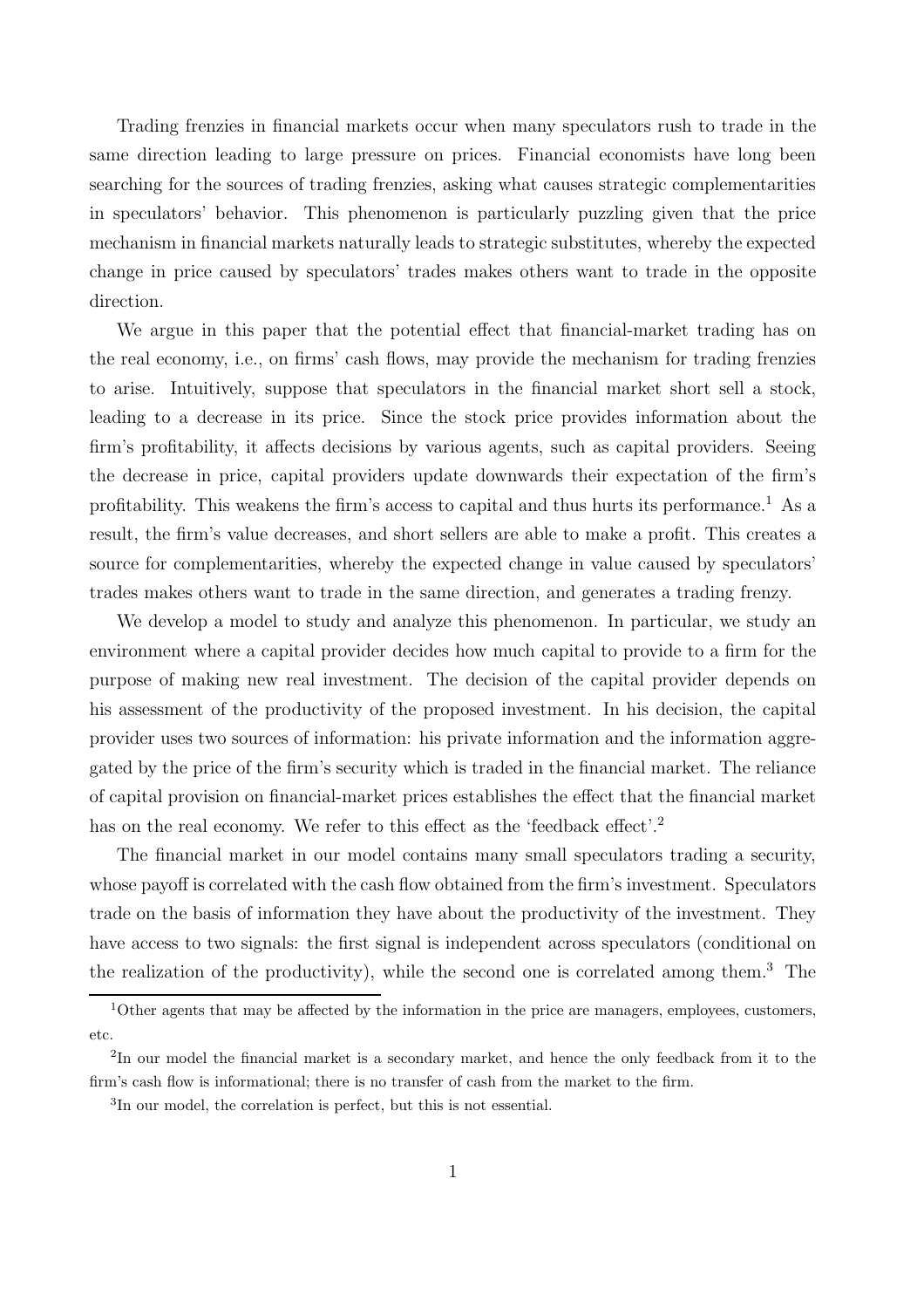correlated signals introduce common noise in information into the model, which can be due to a rumor, for example. A trading frenzy occurs when speculators put large weight on the correlated signal relative to the idiosyncratic signal, and so they tend to trade similarly to each other.

To close the model, we introduce noisy price-elastic supply in the financial market. The market is cleared at a price for which the demand from speculators equals the exogenous supply. The endogenous price, in turn, reflects information about the productivity of the investment, as aggregated from speculators' trades. But, given the structure of information and trading, the information in the price contains noise from two sources – the noisy supply and the common noise in speculators' information. The information in the price is then used by the capital provider, together with his private information, when making the decision about capital provision and investment.

Analyzing the weight speculators put on the correlated signal relative to the idiosyncratic signal, we shed light on the determinants of trading frenzies. In a world with no strategic effects, this weight is naturally given by the ratio of precisions between the correlated and the idiosyncratic signals. But, in the equilibrium of our model, there are two strategic effects that shift the weight away from this ratio of precisions. The first effect is the usual outcome of a price mechanism. When speculators put weight on the correlated information, this information gets more strongly reflected in the price, and then the incentive of each individual speculator to put weight on the correlated information decreases. This generates strategic substitutes and pushes the weight that speculators put on the correlated information below the ratio of precisions.<sup>4</sup> The second effect arises due to the feedback effect from the price to the capital provision decision. When speculators put weight on the correlated information, this information gets to have a stronger effect on the capital provision to the firm and hence on the real value of its traded security. Then, the incentive of each speculator to put weight on this information increases. This leads to strategic complementarities that make speculators put a larger weight on the correlated signal.

This second effect is what causes a trading frenzy, leading speculators to put large weight on their correlated information, and to trade in a coordinated fashion. When this effect dominates, our model generates a pattern that looks like a 'run' on a stock by many speculators, who are driven by common noise in their correlated signals (e.g. rumor), leading to a price decline, lack of provision of new capital, and collapse of real value. This echoes some highly publicized events such as the bear raid on Overstock.com in 2005 or the bear raids

<sup>4</sup>Strategic substitutes due to the price mechanism appear in various forms in the literature on financial markets. See, for example, Grossman and Stiglitz (1980).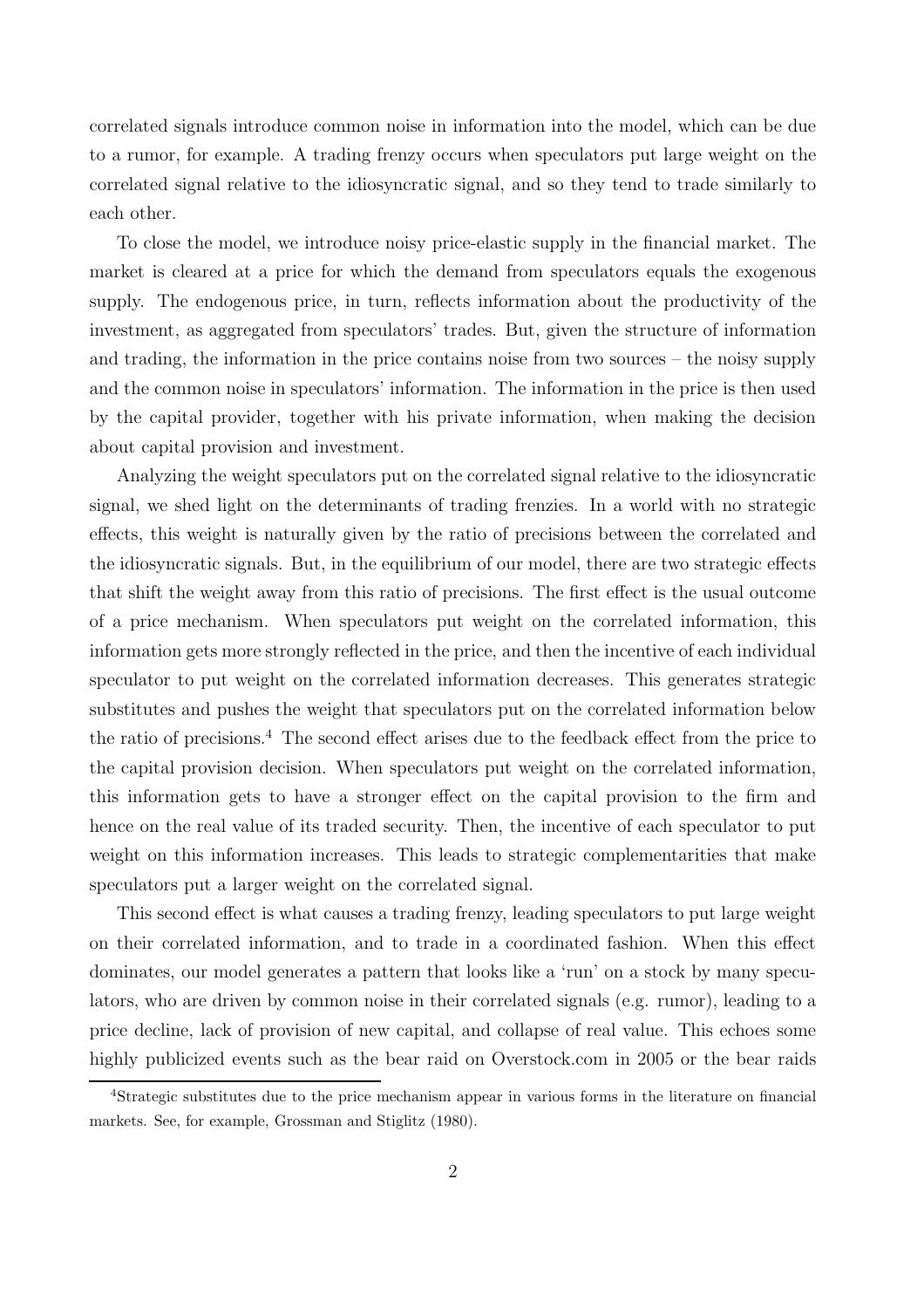on Bear Stearns and Lehman Brothers in 2008.

We investigate what circumstances increase the tendency for a trading frenzy in our model. First, we show that speculators are more likely to trade in a coordinated fashion when the supply in the financial market is more elastic with respect to the price. This can be interpreted as a more liquid market. In such a market, the strategic substitutes due to the price mechanism are weak, as informed demand is easily absorbed by the elastic supply without having much of a price impact. Hence, speculators tend to put more weight on correlated information and trade more similarly to each other. Second, we find that when there is small variance in the supply function, i.e., when there is small variance in noise/liquidity trading in the financial market, speculators tend to put large weights on their correlated signals and thus to act in a coordinated fashion. This is because in these situations, the capital provider relies more on the information in the price since the price is less noisy, and so the feedback effect from the market to the firm's cash flows strengthens, increasing the scope of strategic complementarities. Third, the precision of various sources of information also plays an important role in shaping the incentive to rely on correlated vs. uncorrelated information. Intuitively, there will be more coordination when speculators' correlated signals are sharper and when their uncorrelated signals are noisier. Interestingly, there will be more coordination when the capital provider has less precise information of his own, as then the feedback from the market to his decision is stronger.

Another question we ask is whether trading frenzies are good or bad for the efficiency of the capital provision decision. We find that they are sometimes good and sometimes bad, and that there is a conflict between the level of coordination in equilibrium and the one that maximizes the efficiency of the capital provision decision. The efficiency of the capital provision decision is maximized when the informativeness of the price is highest. It turns out that when there is high variance of noise/liquidity trading in the market, higher degree of coordination among speculators increases price informativeness. This is because, in noisy markets, coordination among speculators is beneficial in suppressing the noise in liquidity trading that reduces the informativeness of the price. In such markets, trading frenzies among speculators are actually desirable because they enable decision makers to detect some trace of informed trading in a market subject to large volume of liquidity trading and noise. On the other hand, when the market is less noisy, the importance of coordination among speculators declines, and the additional noise that coordination adds via the excess weight that speculators put on their correlated information (which translates into weight on common noise) makes coordination undesirable. Hence, the conflict arises because high levels of coordination are desirable in noisy markets, but in equilibrium, speculators coordinate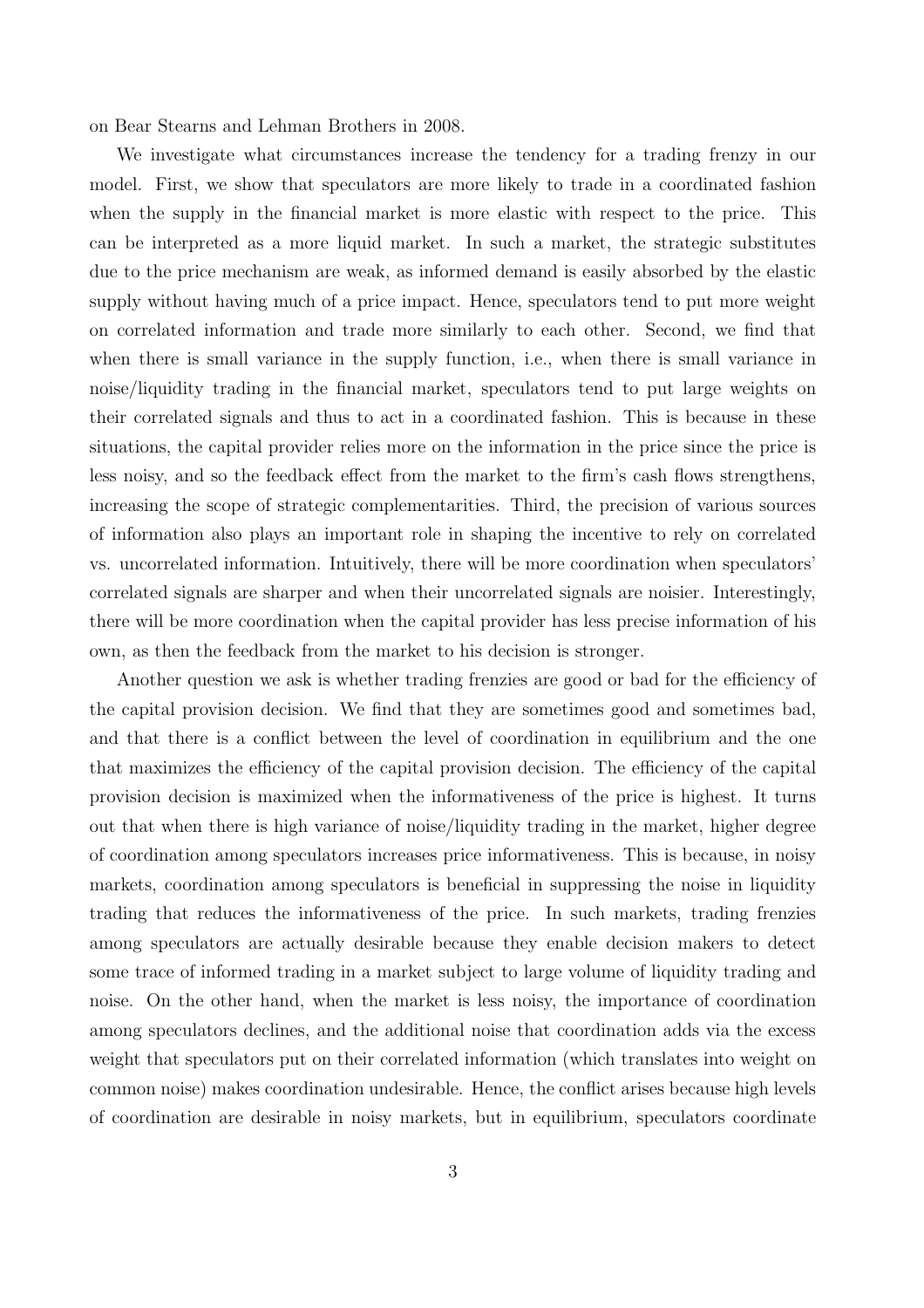more in less noisy markets.

Finally, our model assumes that speculators submit market orders, as in Kyle (1985), i.e., they do not condition on the price when they trade. This is consistent with many real-world situations where traders are prepared to take on price risk to achieve greater immediacy in trading. In the penultimate section of the paper, we extend the model to allow speculators to condition on the price. Strategic interactions disappear if speculators observe exactly the same message from the market that is observed by the capital provider. But, this assumption is not very realistic, as capital providers are exposed to various sources of market information –e.g., future prices (if the capital provider acts with a lag), prices from other markets, or even rumours – that are not all perfectly observable to speculators when they trade. Hence, we develop a version of the model where the speculators condition their trades on the price, but the capital provider is exposed to another piece of information correlated with the price. We show how strategic interactions reemerge and discuss when they lead to frenzies like in our main model.

Our paper builds on a small, but growing, branch of models in financial economics that consider the feedback effect from trading in financial markets to corporate decisions. The basic motivation for this literature goes back to Hayek (1945), who posited that market prices provide an important source of information for various decision makers. Empirical evidence for this link is provided by Luo (2005) and Chen, Goldstein, and Jiang (2007). On the theoretical side, earlier contributions to this literature include Fishman and Hagerty (1992), Leland (1992), Khanna, Slezak, and Bradley (1994), Boot and Thakor (1997), Dow and Gorton (1997), Subrahmanyam and Titman (1999), and Fulghieri and Lukin (2001).

Several recent papers in this literature are more closely related to the mechanism in our paper. Ozdenoren and Yuan (2008) show that the feedback effect from asset prices to the real value of a firm generates strategic complementarities. In their paper, however, the feedback effect is modeled exogenously and is not based on learning. As a result, their paper does not deliver the implications that our paper delivers on the effect of liquidity and various information variables on coordination and efficiency. Khanna and Sonti (2004) also model feedback exogenously and show how a single trader can increase the value of his existing inventory in the stock by trading to affect the value of the firm. Goldstein and Guembel (2008) do analyze learning by a decision maker, and show that this might lead to manipulation of the price by a single potentially informed trader. Hence, the manipulation equilibrium in their paper is not a result of strategic complementarities among heterogeneously informed traders. Dow, Goldstein, and Guembel (2007) show that the feedback effect generates complementarities in the decision to produce information, but not in the trading decision.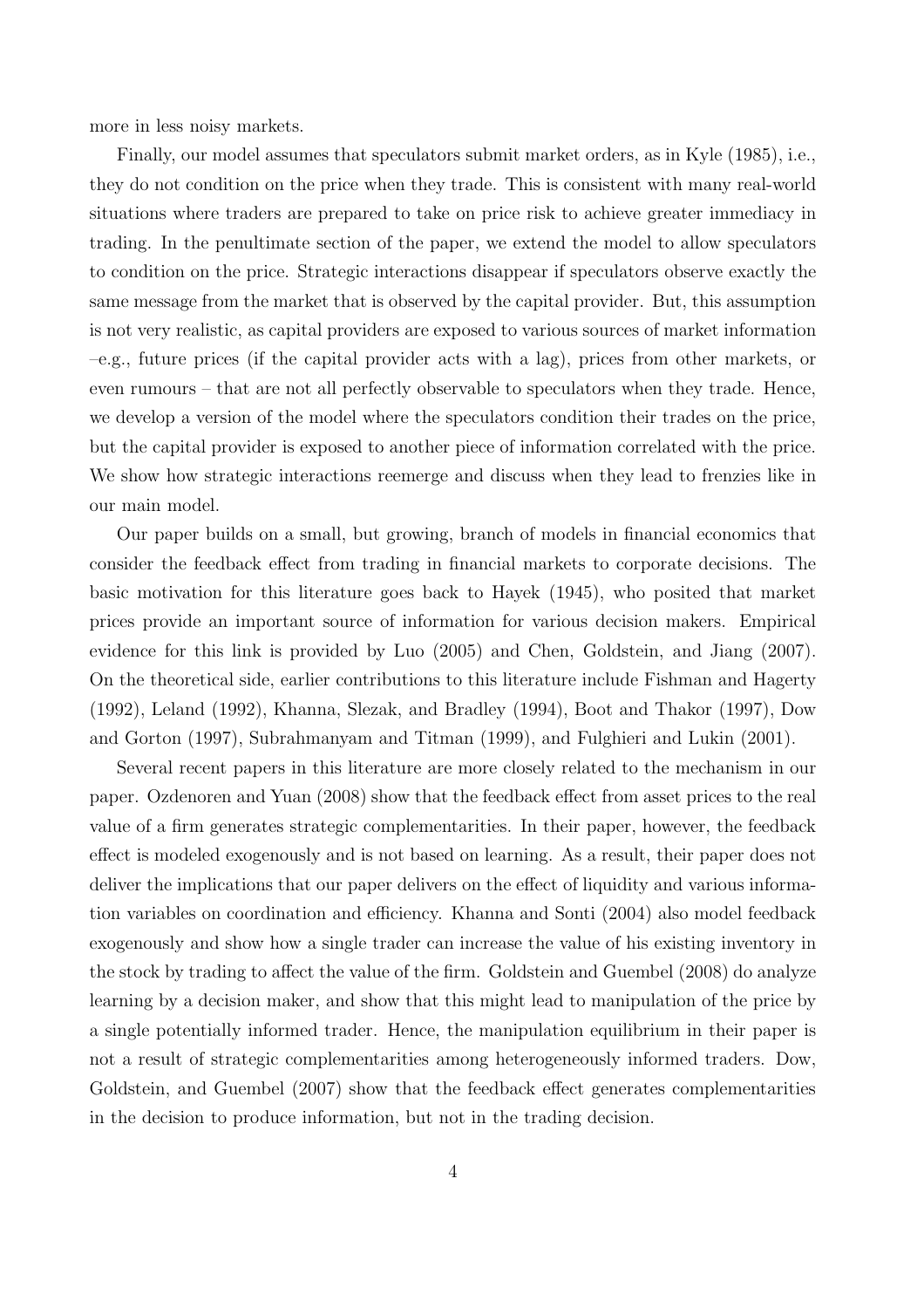More generally, our paper is related to the literature on informational externalities in financial markets. In particular, Vives (1993), Amador and Weil (2011) and others show how the reliance of agents on public information imposes negative externalities on others, as it reduces the efficiency of learning. Our paper shows how the weight on common information increases due to strategic complementarities that emerge as a result of the informational feedback from the market to real investment. Other papers explore other sources of complementarities in financial markets. For example see, Froot, Scharfstein, and Stein (1992), Hirshleifer, Subrahmanyam, and Titman (1994), Bru and Vives (2002), Veldkamp (2006a and 2006b), Ganguli and Yang (2009), Amador and Weil (2011), and Garcia and Strobl  $(2011).$ 

Our paper is most closely related to Goldstein, Ozdenoren, and Yuan (2011) and Angeletos, Lorenzoni, and Pavan (2010). Both of these papers derive endogenous complementarities as a result of learning from the aggregate action of agents. To analyze trading frenzies and their impact on real investments, we embed this mechanism in a model of financial markets where a capital provider learns from the price to make an investment decision. Modeling the financial market explicitly enriches the problem in various ways. For example, having a price mechanism introduces strategic substitutes that coexist with the strategic complementarities in the model. Also, the ability of speculators to learn from the aggregate action in the rational-expectations-equilibrium extension gives rise to other effects mentioned above.<sup>5</sup> Hence, our model is substantially different from the above mentioned models. In terms of results, our model generates new insights in the context of our study, such as the effect of supply elasticity and noise trading on coordination in financial markets. We also derive new results on the difference between the equilibrium level of coordination and the efficient level of coordination.

The remainder of this paper is organized as follows. In Section 1, we present the model setup and characterize the equilibrium of the model. In Section 2, we solve the model. Section 3 analyzes the determinants of coordination among speculators in our model. In Section 4, we discuss the implications for the efficiency of investments and the volatility of prices and investments. In Section 5, we extend the model to allow speculators to condition their trades on the price. Section 6 concludes. All proofs are provided in the appendix.

<sup>5</sup>Another technical detail that we highlight in the description of the model is the use of log-normal distributions, which is necessary in a setting of feedback from financial-market prices to investment decisions.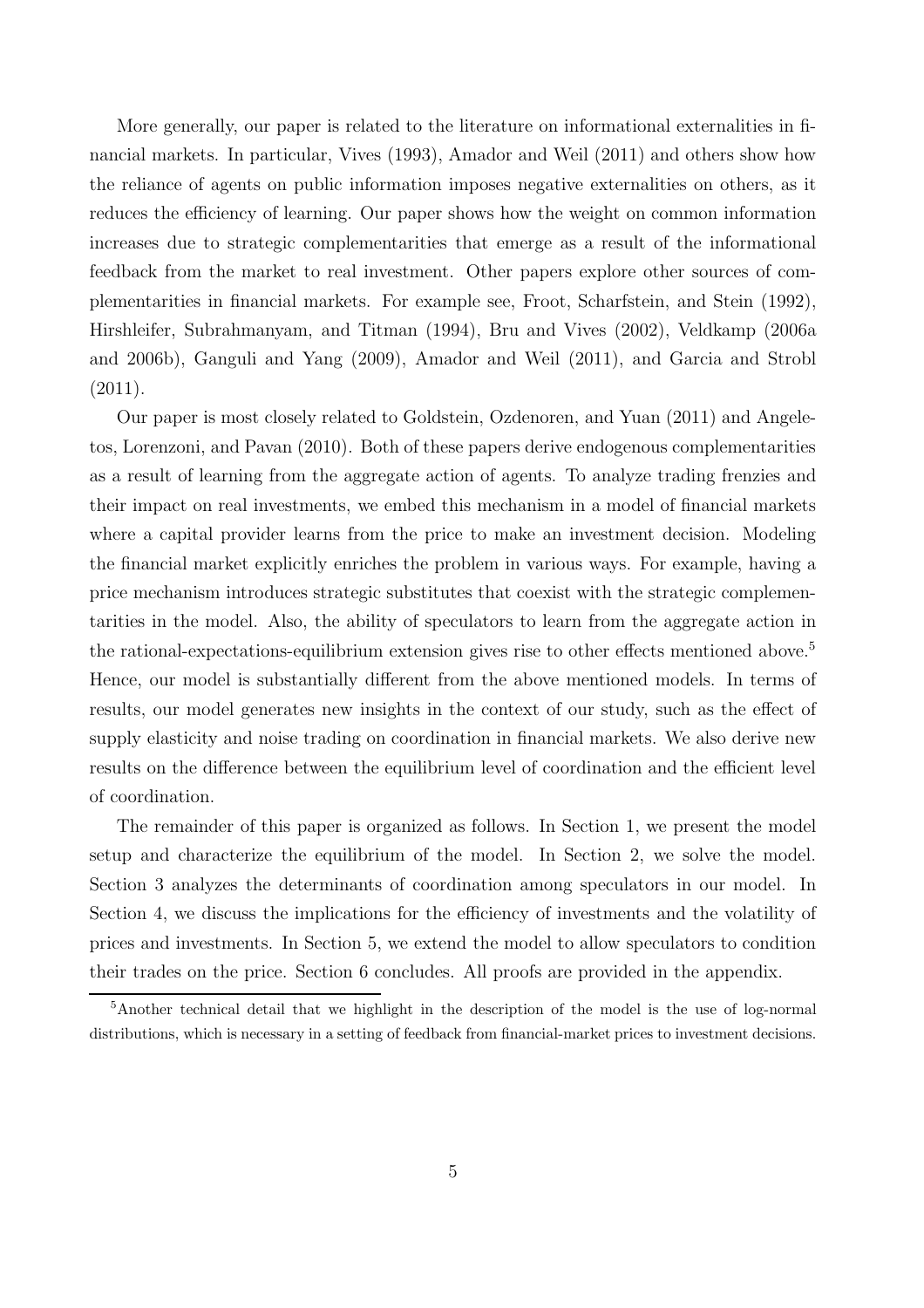## 1 Model

The model has one firm and a traded asset. There is a capital provider who has to decide how much capital to provide to the firm for the purpose of making an investment. There are three dates,  $t = 0, 1, 2$ . At date 0, speculators trade in the asset market based on their information about the fundamentals of the firm. At date 1, after observing the asset price and receiving private information, the capital provider of the firm decides how much capital the firm can have and the firm undertakes investment accordingly. Finally, at date 2, the cash flow is realized and agents get paid.

#### 1.1 Investment

The firm in this economy has access to a production technology, which at time  $t = 2$ generates cash flow  $\tilde{F}I$ . Here, I is the amount of investment financed by the capital provider, and  $\tilde{F} \geq 0$  is the level of productivity. Let  $\tilde{f}$  denote the natural log of productivity,  $\tilde{f} = \ln \tilde{F}$ . We assume that  $\tilde{f}$  is unobservable and drawn from a normal distribution with mean  $\bar{f}$  and variance  $\sigma_f^2$ . We use  $\tau_f$  to denote  $1/\sigma_f^2$ . As will become clear later, assuming a log-normal distribution for the productivity shock  $\tilde{F}$  enables us to get a tractable closed-form solution.

At time  $t = 1$  the capital provider chooses the level of capital I. Providing capital is costly and the capital provider must incur a private cost of:  $C(I) = \frac{1}{2}cI^2$ , where  $c > 0$ . This cost can be thought of as the cost of raising the capital, which is increasing in the amount of capital provided, or as effort incurred in monitoring the investment (which is also increasing in the size of the investment). The capital provider's benefit increases in the cash flow generated by the investment. To ease the exposition, we say that he captures the full amount  $\tilde{F}I^6$ . The capital provider chooses I to maximize the value of the cash flow from investing in the firm's production technology minus his cost of raising capital  $C(I)$ , conditional on his information set,  $\mathcal{F}_l$ , at  $t = 1$ :

$$
I = \arg\max_{I} E[\tilde{F}I - C(I)|\mathcal{F}_l].
$$
\n(1)

The solution to this maximization problem is:

$$
I = \frac{E[\tilde{F}|\mathcal{F}_l]}{c}.\tag{2}
$$

The capital provider's information set, denoted by  $\mathcal{F}_l$ , consists of a private signal  $\tilde{s}_l$ and the asset price  $P$  observed at date 0 (we will elaborate on the formation of  $P$  next).

 $6$ As we discuss below, the model will generate similar results if we assume that the capital provider gets a portion of the cash flow:  $\beta \tilde{F}I$ . But, then we would need to carry another parameter,  $\beta$ .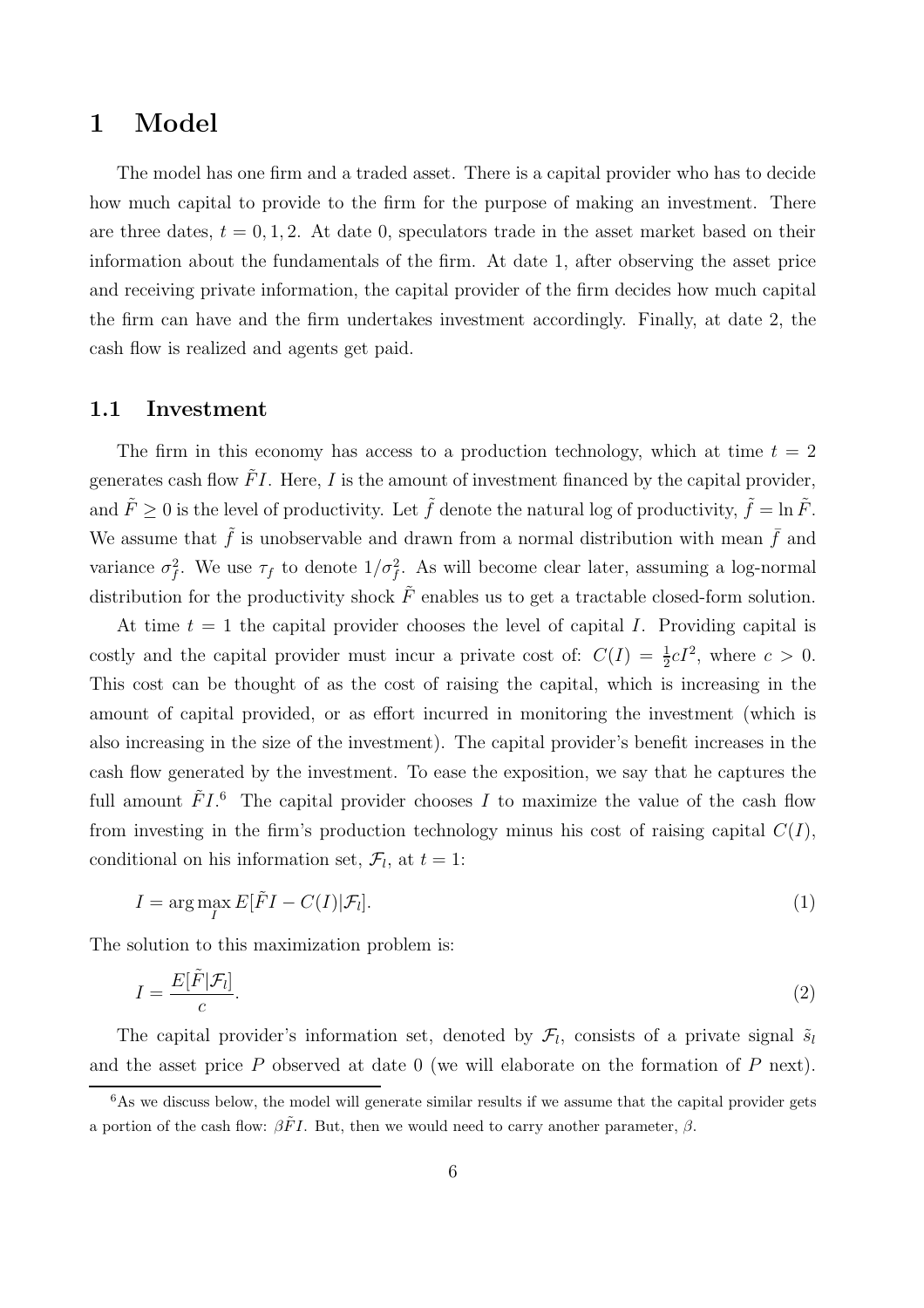That is,  $\mathcal{F}_l = \{\tilde{s}_l, P\}$ . The private signal  $\tilde{s}_l$  is a noisy signal about  $\tilde{f}$  with precision  $\tau_l$ :  $\tilde{s}_l = \tilde{f} + \sigma_l \tilde{\epsilon}_l$ , where  $\tilde{\epsilon}_l$  is distributed normally with mean zero and standard deviation one and  $\tau_l = 1/\sigma_l^2$ . Later, we will conduct comparative statics with respect to the precision of the capital provider's private signal. It is important to emphasize that even though our capital provider learns from the information in the price, he still may have good sources of private information. In fact, his signal can be more precise than other signals in the economy. Despite this, he still attempts to learn from the market, as agents in the market have other signals that are aggregated by the price.

#### 1.2 Speculative Trading

The traded asset is a claim on the payoff from the firm's investment  $\tilde{F}I$ , which is realized at the final date  $t = 2$ . The price of this risky asset at  $t = 0$  is denoted by P. One way to think about the traded asset is as a derivative, whose payoff is tied to the return from the investment. It can also be viewed as equity, to the extent that the value of the firm is  $\tilde{F}I$ (and so the cost of the investment  $C(I)$  is privately incurred by the capital provider).<sup>7</sup> It should be noted that, no matter what the nature of the asset is, our market is a secondary market with no cash transfers to the firm. The only effect of the market on the firm will be via the information revealed in the trading process.

In the market, there is a measure-one continuum of heterogeneously informed risk-neutral speculators indexed by  $i \in [0, 1]$ . Each speculator is endowed with two signals about  $\tilde{f}$  at time 0. The first signal,  $\tilde{s}_i = \tilde{f} + \sigma_s \tilde{\epsilon}_i$ , is privately observed where  $\tilde{\epsilon}_i$  is independently normally distributed across speculators with mean zero and unit variance. The precision of this signal is denoted as  $\tau_s = 1/\sigma_s^2$ . The second signal is  $\tilde{s}_c = \tilde{f} + \sigma_c \tilde{\epsilon}_c$ . This signal is observed by all speculators and  $\tilde{\epsilon}_c$  is independently and normally distributed with mean zero and unit variance and  $\tau_c = 1/\sigma_c^2$ .<sup>8</sup>

<sup>&</sup>lt;sup>7</sup>In this case, we could analyze our model assuming that this value is shared between the capital provider and shareholders, such that the former receives  $\beta \tilde{F} I$  and the latter receive  $(1 - \beta) \tilde{F} I$ . This would not change our results, but will add complexity due to the additional parameter  $\beta$ . Hence, we omit  $\beta$  in the paper.

<sup>&</sup>lt;sup>8</sup>The assumption that the second signal is a common signal greatly simplifies the analysis. However, it is not necessary. The necessary element is that the noise in the information observed by speculators has a common component that cannot be fully teased out by the capital provider. In Goldstein, Ozdenoren, and Yuan (2010), we analyzed an alternative setup, where the second signal is specified as a heterogenous private signal with a common noise component  $\tilde{\epsilon}_c$  and an agent-specific noise component  $\tilde{\epsilon}_{2i}$ . That is,  $\tilde{s}_{ci} = \tilde{f} + \sigma_c \tilde{\epsilon}_c + \sigma_{\epsilon 2} \tilde{\epsilon}_{2i}$ , where  $\tilde{\epsilon}_c$  and  $\tilde{\epsilon}_{2i}$  are independently normally distributed variables with mean zero and variance one. That paper, however, was simpler on other dimensions, as there was no price formation for the traded asset.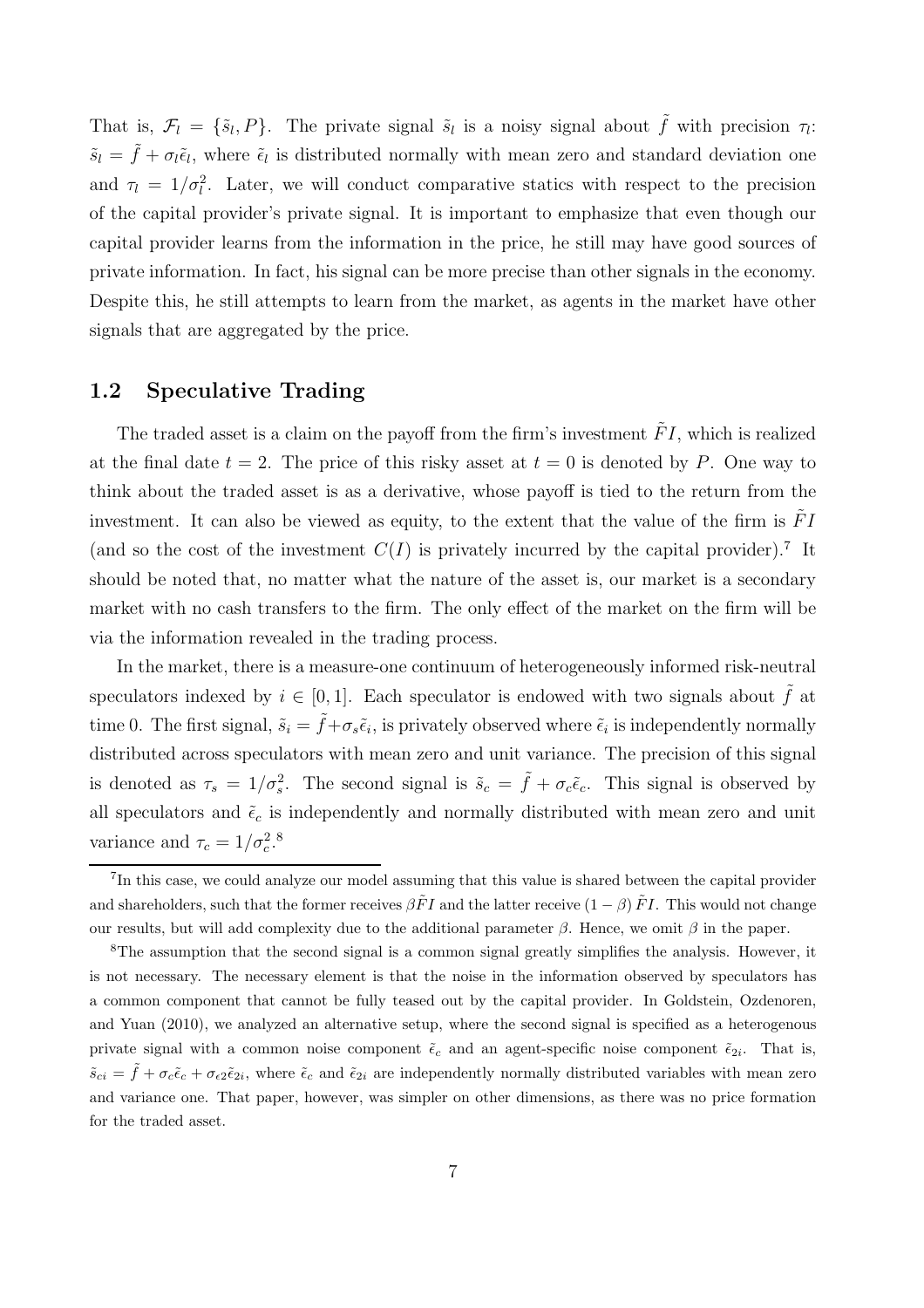Each speculator can buy or sell up to a unit of the risky asset. The size of speculator i's position is denoted by  $x(i) \in [-1, 1]$ . This position limit can be justified by limited capital and/or borrowing constraints faced by speculators.<sup>9</sup> Due to risk neutrality, speculators choose their positions to maximize expected profits. A speculator's profit from shorting one unit of the asset is given by  $P - \tilde{F}I$ , where  $\tilde{F}I$  is the asset payoff and P is the price of the asset. Similarly, a speculator's profit from buying one unit of the asset is given by  $\tilde{F}I - P$ .

Formally, speculator i chooses  $x(i)$  to solve:

$$
\max_{x(i)\in[-1,1]} x(i) E\left[\tilde{F}I - P|\mathcal{F}_i\right],\tag{3}
$$

where  $\mathcal{F}_i$  denotes the information set of speculator i and consists of  $\tilde{s}_i$  and  $\tilde{s}_c$ . Since each speculator has measure zero and is risk neutral, an informed speculator optimally chooses to either short up to the position limit, or buy up to the position limit. We denote the aggregate demand by speculators as  $X = \int_0^1 x(i) di$ , which is given by the fraction of speculators who buy the asset minus the fraction of those who short the asset. For now, we assume that speculators do not observe the price when they trade, and hence they submit market orders, as in Kyle (1985). We discuss the role of this assumption in the extension in Section 5.

#### 1.3 Market Clearing

At date 0, conditional on his information, each speculator submits a market order to buy or sell a unit of the asset to a Walrasian auctioneer. The Walrasian auctioneer then obtains the aggregate demand by speculators  $X$  and also a noisy supply curve from uninformed traders, and sets a price to clear the market. The noisy supply of the risky asset is exogenously given by  $Q(\tilde{\xi}, P)$ , a continuous function of an exogenous demand shock  $\tilde{\xi}$  and the price P. The supply curve  $Q(\tilde{\xi}, P)$  is strictly decreasing in  $\tilde{\xi}$ , and increasing in P, that is, it is upward sloping in price. The demand shock  $\tilde{\xi} \in \mathbb{R}$  is independent of other shocks in the economy, and  $\tilde{\xi} \sim N(0, \sigma_{\xi}^2)$ . As always, we denote  $\tau_{\xi} = 1/\sigma_{\xi}^2$ . The usual interpretation of noisy supply/demand is that there are agents who trade for exogenous reasons, such as liquidity or hedging needs. They are usually referred to as "noise traders". Several papers in the finance literature have explicitly endogenized the actions of these traders in simpler settings, but doing so here will significantly complicate the model. Our paper derives interesting comparative statics with respect to the amount of noise trading in the market (captured by  $\sigma_{\xi}^2$ ).

<sup>9</sup>The specific size of this position limit on asset holdings is not crucial for our results. What is crucial is that informed speculators cannot take unlimited positions; if they do, strategic interaction among informed speculators will become immaterial.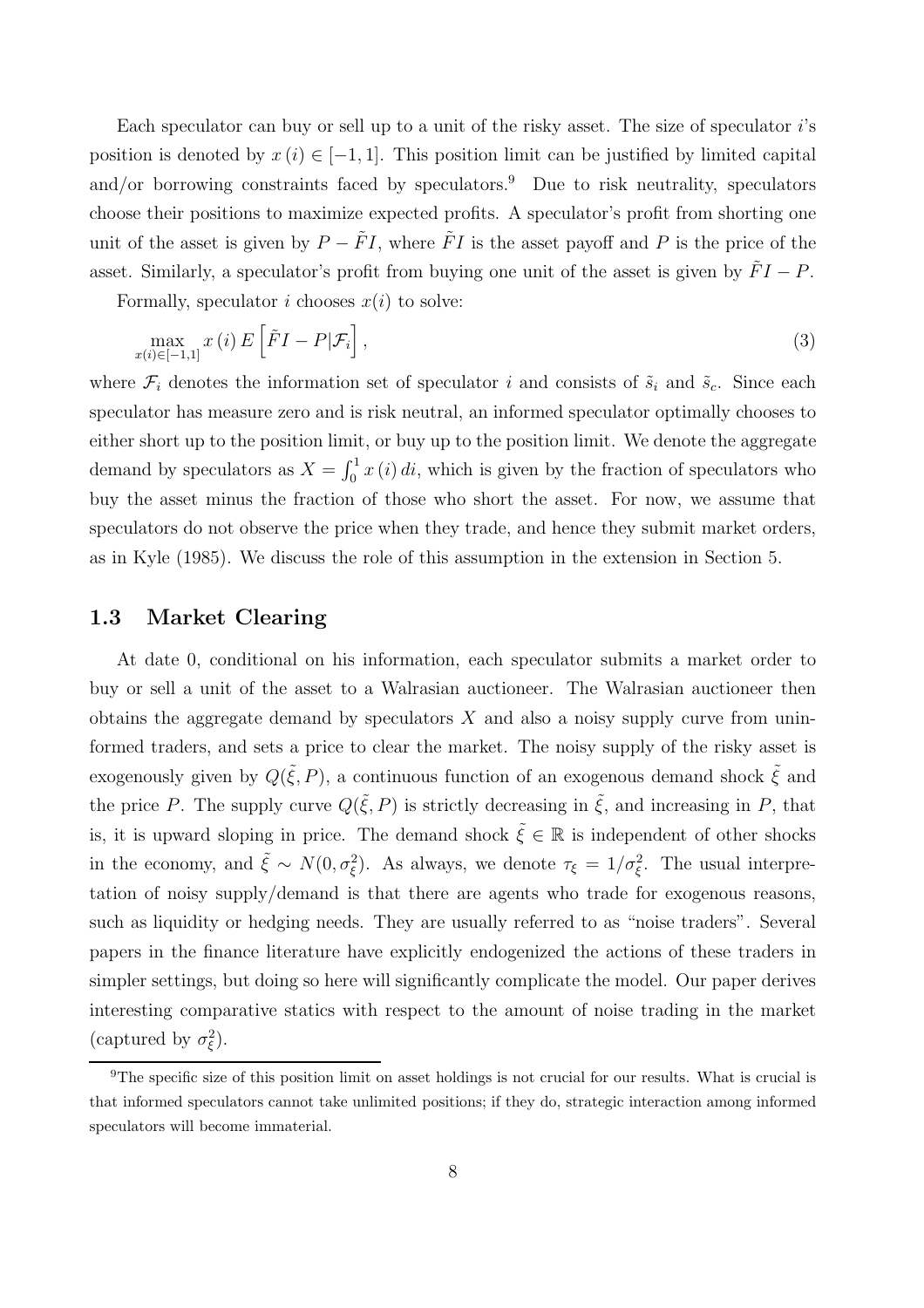To solve the model in closed form, we assume that  $Q(\tilde{\xi}, P)$  takes the following functional form:

$$
Q(\xi, P) = 1 - 2\Phi\left(\tilde{\xi} - \alpha \ln P\right),\tag{4}
$$

where  $\Phi(\cdot)$  denotes the cumulative standard normal distribution function. The parameter  $\alpha$  captures the elasticity of the supply curve with respect to the price. It can be interpreted as the liquidity of the market: when  $\alpha$  is high, the supply is very elastic with respect to the price, and so large informed demand is easily absorbed in the price without having much of a price impact. This notion of liquidity is similar to that in Kyle (1985), where liquidity is considered high when the informed trader has a low price impact. The basic features assumed in (4), i.e., that the supply is increasing in price and also has a noisy component, are standard in the literature. It is also common in the literature to assume particular functional forms to obtain tractability. The specific functional form assumed here is close to that in Dasgupta (2007) and Hellwig, Mukherji, and Tsyvinski (2006) .

### 1.4 Equilibrium

We now turn to the definition of equilibrium.

DEFINITION 1: [Equilibrium with Market Orders ] An equilibrium consists of a price function,  $P(\tilde{f}, \tilde{\epsilon}_c, \tilde{\xi}) : \mathbb{R}^3 \to \mathbb{R}$ , an investment policy for the capital provider  $I(\tilde{s}_l, P) : \mathbb{R}^2 \to \mathbb{R}$ , strategies for speculators,  $x(\tilde{s}_i, \tilde{s}_c) : \mathbb{R}^2 \to [-1, 1]$ , and the corresponding aggregate demand  $X(\tilde{f},\tilde{\epsilon}_c)$ , such that:

- For speculator  $i, x(\tilde{s}_i, \tilde{s}_c) \in \arg \max_{x(i) \in [-1,1]} x(i) E \left[ \tilde{F}I P | \tilde{s}_i, \tilde{s}_c \right];$
- The capital provider's investment is  $I(\tilde{s}_l, P) = E\left[\tilde{F}|\tilde{s}_l, P\right] / c$ .
- The market clearing condition for the risky asset is satisfied:

$$
Q(\tilde{\xi}, P) = X(\tilde{f}, \tilde{\epsilon}_c) \equiv \int x(\tilde{f} + \sigma_s \tilde{\epsilon}_i, \tilde{f} + \sigma_c \tilde{\epsilon}_c) d\Phi(\tilde{\epsilon}_i).
$$
\n(5)

DEFINITION 2: A linear monotone equilibrium is an equilibrium where  $x(\tilde{s}_i, \tilde{s}_c) = 1$  if  $\tilde{s}_i + k\tilde{s}_c \geq g$  for constants k and g, and  $x(\tilde{s}_i, \tilde{s}_c) = -1$  otherwise.

In words: in a monotone linear equilibrium, a speculator buys the asset if and only if a linear combination of his signals is above a cutoff  $q$ , and sells it otherwise. In the rest of the paper we focus on linear monotone equilibria.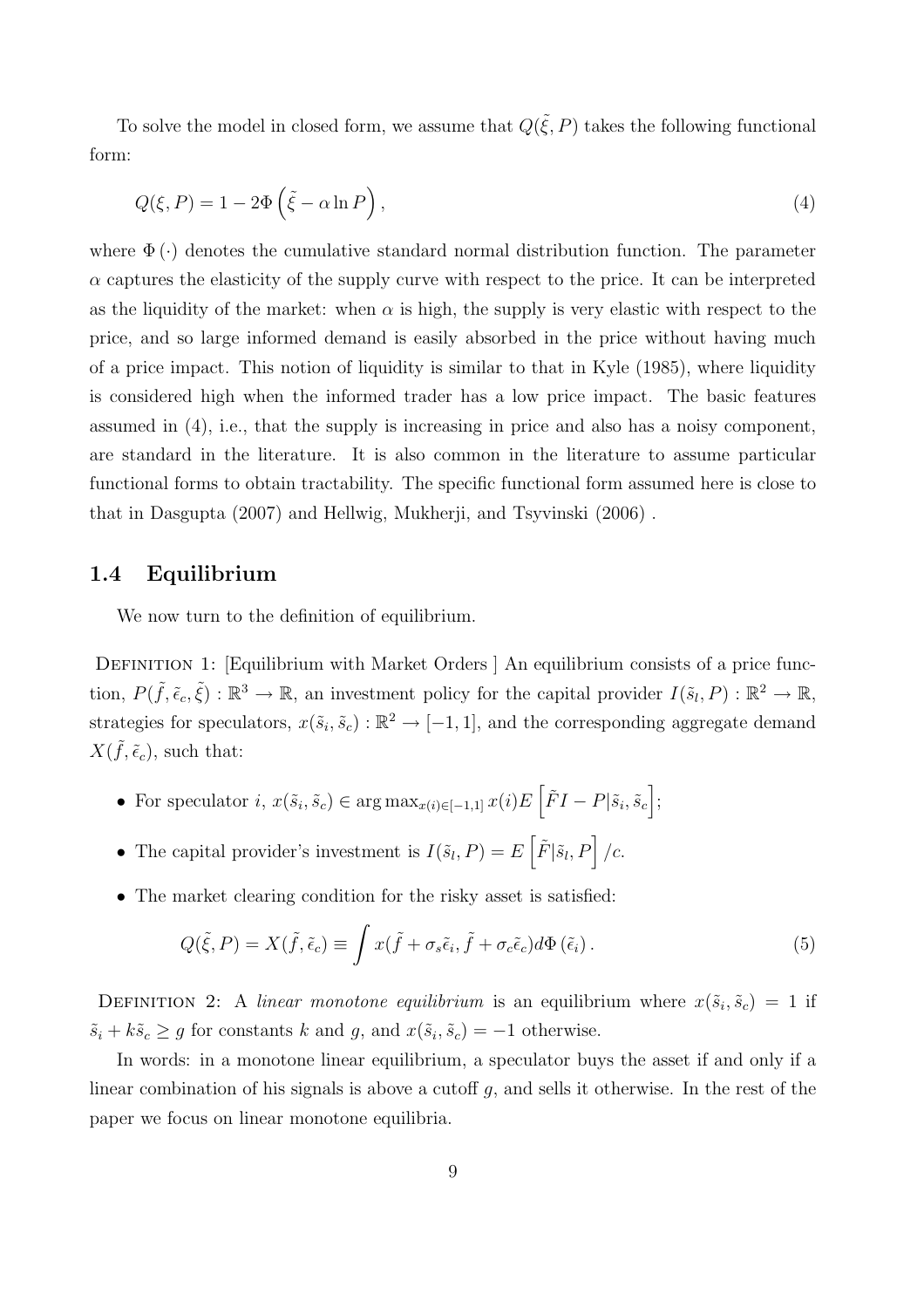## 2 Solving the Model

In this section, we explain the main steps that are required to solve our model. Restricting attention to a linear monotone equilibrium, we first use the market clearing condition to determine the asset price. We then characterize the information content of the asset price to derive the capital provider's belief on  $\tilde{f}$  based on  $\{P, \tilde{s}_l\}$  and solve for the optimal investment problem. Finally, given the capital provider's investment rule and the asset pricing rule, we solve for individual speculators' optimal trading decision.

In a linear monotone equilibrium, speculators short the asset whenever  $\tilde{s}_i + k\tilde{s}_c \leq g$  or, equivalently,  $\sigma_s \tilde{\epsilon}_i \leq g - (1 + k) \tilde{f} - k \sigma_c \tilde{\epsilon}_c$ . Hence, their aggregate selling can be characterized by:  $\Phi\left(\left(g - (1 + k)\tilde{f} - k\sigma_c \tilde{\epsilon}_c\right)/\sigma_s\right)$ . Conversely, they purchase the asset whenever  $\tilde{s}_i$  +  $k\tilde{s}_c \geq g$  or, equivalently,  $\sigma_s \tilde{\epsilon}_i \geq g - (1 + k)\tilde{f} - k\sigma_c \tilde{\epsilon}_c$ . Hence, their aggregate purchase can be characterized by  $1 - \Phi\left(\left(g - (1 + k) \tilde{f} - k \sigma_c \tilde{\epsilon}_c\right) / \sigma_s\right)$ . The net holding from speculators is then:

$$
X\left(\tilde{f},\tilde{\epsilon}_c\right) = 1 - 2\Phi\left(\frac{g - (1+k)\tilde{f} - k\sigma_c\tilde{\epsilon}_c}{\sigma_s}\right). \tag{6}
$$

The market clearing condition together with equation (4) indicate that

$$
1 - 2\Phi\left(\frac{g - (1 + k)\tilde{f} - k\sigma_c \tilde{\epsilon}_c}{\sigma_s}\right) = 1 - 2\Phi\left(\tilde{\xi} - \alpha \ln P\right). \tag{7}
$$

Therefore the equilibrium price is given by

$$
P = \exp\left(\frac{(1+k)\tilde{f} + k\sigma_c\tilde{\epsilon}_c - g + \sigma_s\tilde{\xi}}{\alpha\sigma_s}\right) = \exp\left(\frac{\tilde{f} + k\tilde{s}_c - g + \sigma_s\tilde{\xi}}{\alpha\sigma_s}\right),\tag{8}
$$

which is informationally equivalent to

$$
z(P) = \frac{g + \alpha \sigma_s \ln P}{1 + k} = \tilde{f} + \frac{k}{1 + k} \sigma_c \tilde{\epsilon}_c + \frac{1}{1 + k} \sigma_s \tilde{\xi} = \left(\frac{1}{1 + k}\right) \tilde{f} + \frac{k}{1 + k} \tilde{s}_c + \frac{1}{1 + k} \sigma_s \tilde{\xi}.
$$
 (9)

From the above equation, we can see that  $z(P)$ , which is a sufficient statistic for the information in  $P$ , provides some information about the realization of the productivity shock  $\tilde{f}$ . Yet, the signal  $z(P)$  is not fully revealing of  $\tilde{f}$ , as it is also affected by the noise in the common signal  $\tilde{\epsilon}_c$  and by the noisy demand  $\tilde{\xi}$ . Since the capital provider observes  $z(P)$ , he will use it to update his belief about the productivity. Note that  $z(P)$  is distributed normally with a mean of  $\bar{f}$ . The variance of  $z(P)$  given  $\tilde{f}$  is  $\sigma_p^2 = (k/(1+k))^2 \sigma_c^2 + (1/(1+k))^2 \sigma_s^2 \sigma_{\xi}^2$ . Hence, we denote the precision of  $z(P)$  as a signal for  $\hat{f}$  as:

$$
\tau_p = 1/\sigma_p^2 = \frac{(1+k)^2 \tau_c \tau_{\xi} \tau_s}{k^2 \tau_{\xi} \tau_s + \tau_c}.
$$
\n(10)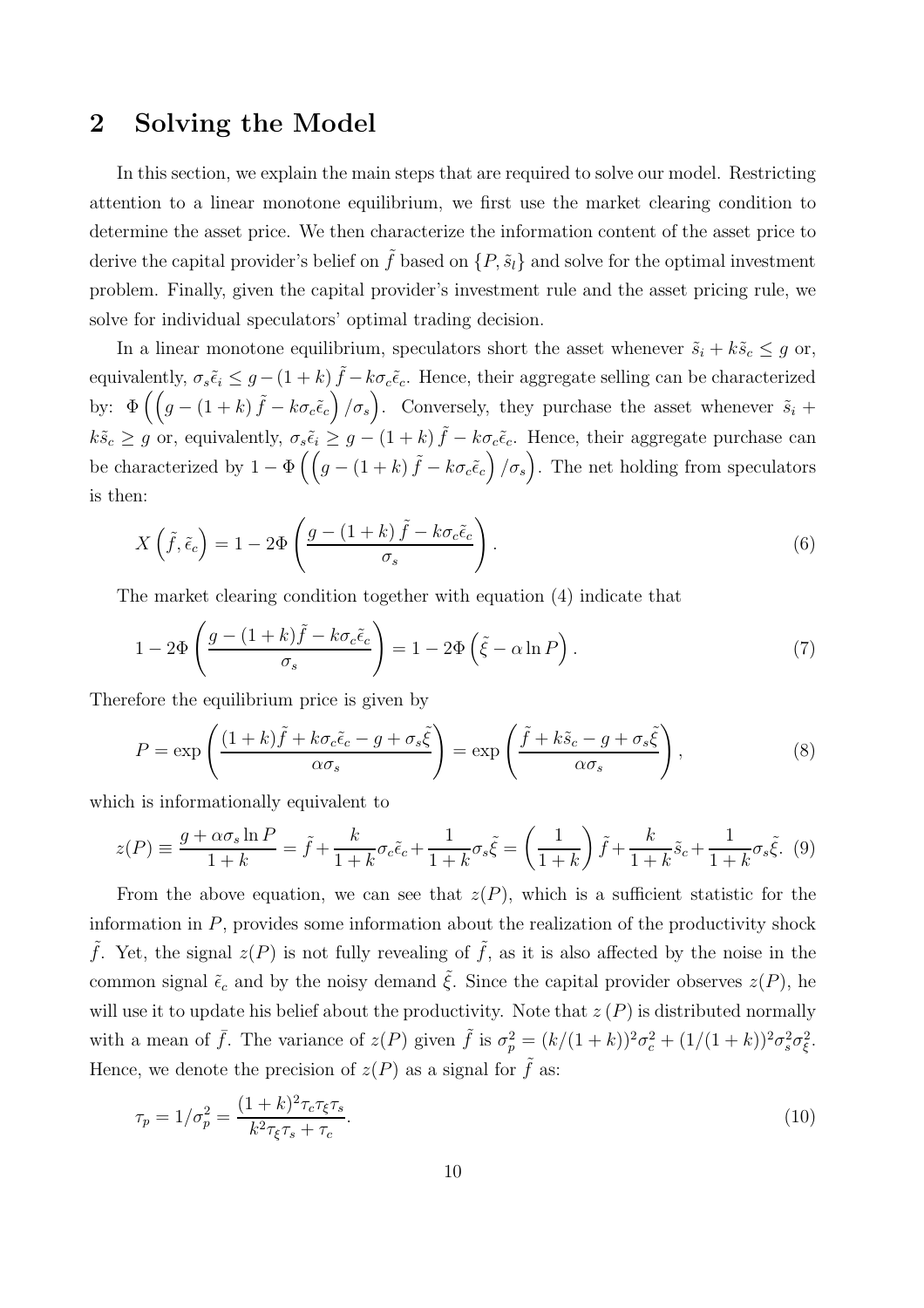After characterizing the information content of the price, we can derive the capital provider's belief on  $\tilde{f}$ . That is, conditional on observing  $\tilde{s}_l$  and  $z(P)$ , the capital provider believes that  $\tilde{f}$  is distributed normally with mean  $(\tau_f \bar{f} + \tau_i \tilde{s}_l + \tau_p z(P)) / (\tau_f + \tau_l + \tau_p)$  and variance  $1/(\tau_f + \tau_l + \tau_p)$ . Then, using the capital provider's investment rule in equation (1) and taking expectations, we can express the level of investment as:

$$
I = \frac{1}{c}E[\tilde{F}|\tilde{s}_l = s_l, P] = \frac{1}{c}E[\exp\left(\tilde{f}\right)|\tilde{s}_l = s_l, P]
$$
  
= 
$$
\frac{1}{c}\exp\left(\frac{\tau_f\bar{f} + \tau_l s_l + \tau_p z(P)}{\tau_f + \tau_l + \tau_p} + \frac{1}{2(\tau_f + \tau_l + \tau_p)}\right).
$$
 (11)

Given the capital provider's investment policy in  $(11)$  and the price in  $(8)$ , we can now write speculator i's expected profit from buying the asset given the information that is available to him (shorting the asset would give the negative of this):

$$
E\left[\tilde{F}I - P|\tilde{s}_i, \tilde{s}_c\right] = \frac{1}{c}E\left[\exp\left(\frac{\tau_f \bar{f} + \tau_l s_l + \tau_p z(P)}{\tau_f + \tau_l + \tau_p} + \frac{1}{2(\tau_f + \tau_l + \tau_p)} + \tilde{f}\right)|\tilde{s}_i, \tilde{s}_c\right] - E\left[\exp\left(\frac{\tilde{f} + k\tilde{s}_c - g + \sigma_s \tilde{\xi}}{\alpha \sigma_s}\right)|\tilde{s}_i, \tilde{s}_c\right].
$$
\n(12)

Note that we made use here of the fact that  $\tilde{F} = \exp\left(\tilde{f}\right)$ . This is where using the natural log of the productivity parameter plays a key role. Using the properties of the exponential function, we can express the value of the firm  $\tilde{F}I$  as  $\frac{1}{c}$  exp  $((\tau_f\bar{f} + \tau_l s_l + \tau_p z(P) + 1/2) / (\tau_f + \tau_l + \tau_p) + \tilde{f}),$ where the expression in parentheses is linear in  $\tilde{f}$ . This enables us to get a linear closed-form solution, which would otherwise be impossible in a model of feedback.

Conditional on observing  $\tilde{s}_i$  and  $\tilde{s}_c$ , speculator i believes that  $\tilde{f}$  is distributed normally with mean  $(\tau_f \bar{f} + \tau_s \tilde{s}_i + \tau_c \tilde{s}_c) / (\tau_f + \tau_s + \tau_c)$  and variance  $1/(\tau_f + \tau_s + \tau_c)$ . Hence, substituting for  $z(P)$  (from (9)) and taking expectations, equation (12) can be rewritten as:

$$
E\left[\tilde{F}I - P|\tilde{s}_i, \tilde{s}_c\right] = \frac{1}{c} \exp\left(a_0 + a_1 \tilde{s}_i + a_2 \tilde{s}_c\right) - \exp\left(b_0 + b_1 \tilde{s}_i + b_2 \tilde{s}_c\right),\tag{13}
$$

where the coefficients  $a_0, a_1, a_2, b_0, b_1$ , and  $b_2$  are functions of k and of the model's parameters. Explicit expressions for these coefficients are provided in the proof of Proposition 1 in the appendix.

A speculator will choose to buy the asset if and only if (13) is positive. Rearranging and taking logs leads to the following condition:

$$
\tilde{s}_{i} + B(k)\,\tilde{s}_{c} \ge C(k) \tag{14}
$$

where  $B(k) = (a_2 - b_2) / (a_1 - b_1)$  and  $C(k) = (b_0 - a_0 + \ln c) / (a_1 - b_1)$ .<sup>10</sup> Function  $B(k)$ can be thought of as the best response of a speculator to other speculators' weight on the

<sup>&</sup>lt;sup>10</sup>Here, we assume that  $a_1 - b_1 > 0$ . This is verified later in the proof of Proposition 1.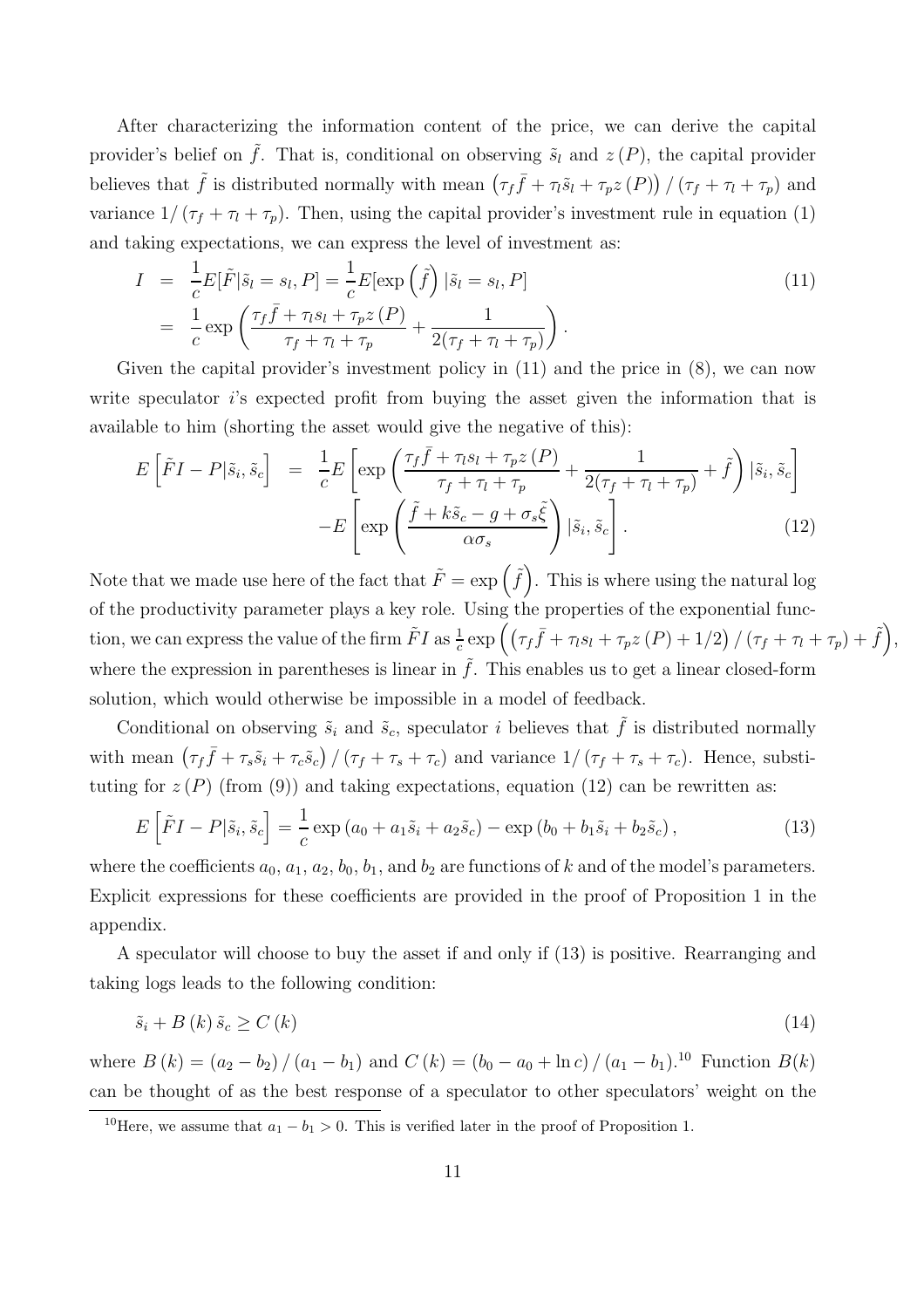correlated signal. That is, if all speculators in the economy put a relative weight  $k$  on the correlated signal when deciding whether to attack or not, the best response for a speculator is to put the weight  $B(k)$  on his correlated signal. The symmetric equilibrium is solved when  $B(k) = k$ . Recall that  $a_1, a_2, b_1$ , and  $b_2$  are also functions of k, and hence the equilibrium condition  $B(k) = k$  leads to a third-order polynomial. Analyzing this polynomial, we obtain the result in the following proposition. All proofs are in the Appendix.

PROPOSITION 1: For a high enough level of supply elasticity  $\alpha$ , there exists a monotone linear equilibrium characterized by weight  $k^* > 0$  that speculators put on the common signal. This equilibrium is unique when the precision of the prior  $\tau_f$  is sufficiently small.

The weight  $k^*$  that speculators put on the common signal in equilibrium captures the degree of coordination in their trading decisions. When  $k^*$  is high, speculators put a large weight on the common information when deciding whether to sell or buy the asset. This leads to large coordination among them and gives rise to a trading frenzy. In the upcoming sections, we develop a series of results on the determinants of coordination and its implications for the efficiency of the investment decision and for the volatility of prices. We focus on the case of large supply elasticity (large  $\alpha$ ) and imprecise prior (small  $\tau_f$ ), for which we know that there exists a unique equilibrium.

## 3 The Determinants of Speculators' Coordination

The weight that speculators put on the common signal in this model is affected by the degree to which there are strategic complementarities or strategic substitutes among them. To see the sources of the two strategic effects, recall from (3), that a speculator's expected profit is  $x(i) E \left[ \tilde{F}I - P|\mathcal{F}_i \right]$ . When other speculators put more weight on the common signal, this signal gets to have a stronger effect on the price  $P$ , as well as on the real value of the security  $FI$  (since the capital provider's investment decision is affected by the price). The first effect pushes the speculator to put a lower weight on the common signal, since relying on the common signal more heavily implies paying a high price when buying and a low price when selling. On the other hand, the second effect pushes the speculator to put a higher weight on the common signal, since relying on the common signal more heavily implies buying a security with high value and selling one with low value. Hence, the source of strategic substitutes in our model is the price mechanism, which is usual in models of financial markets, while the source of strategic complementarities is the feedback effect to the real value of the security.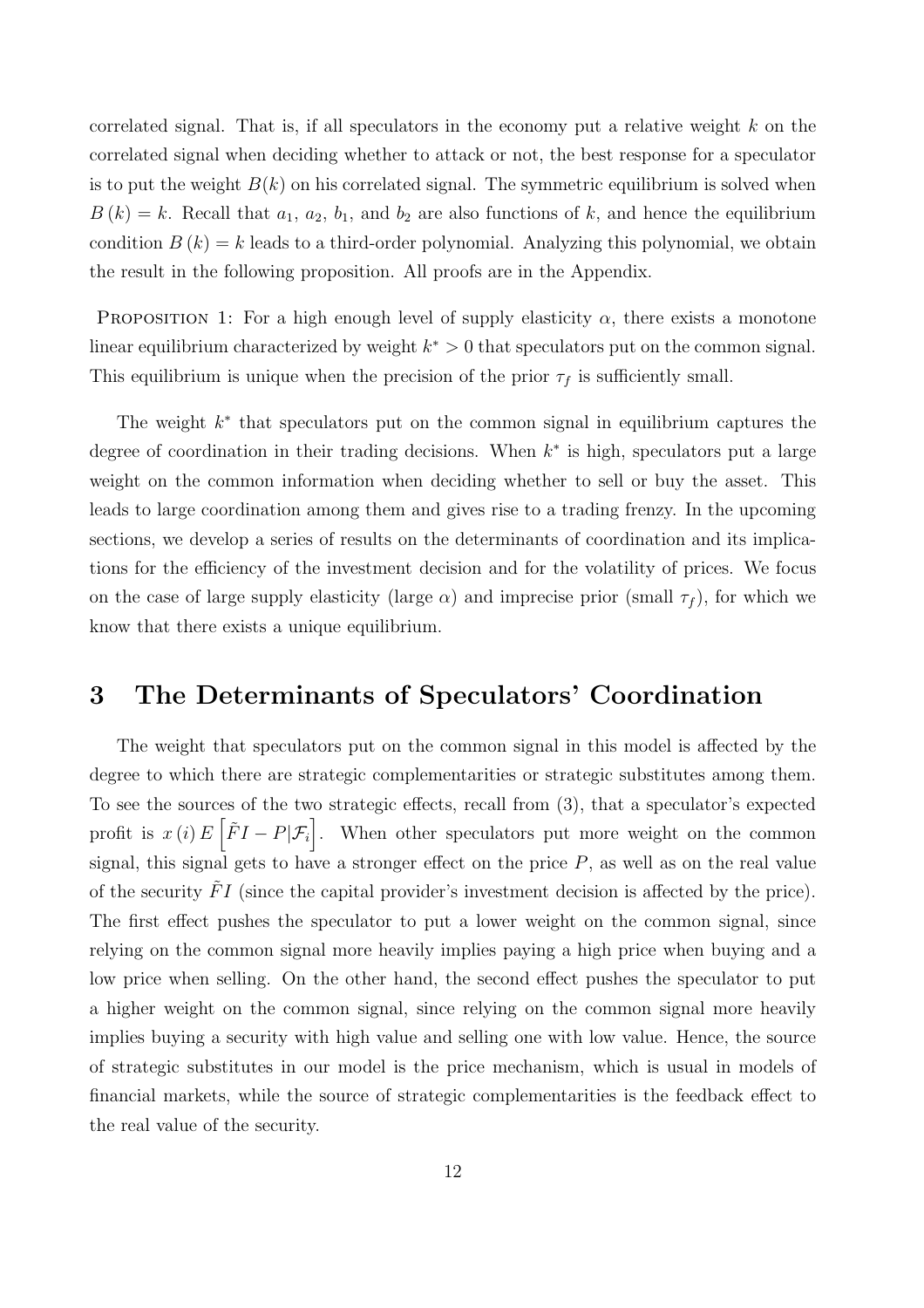In a world without these strategic effects, the weight that speculators put on the common signal relative to the private signal would be equal to the ratio of precisions between the signals:  $\tau_c/\tau_s$ . But, with strategic effects, the equilibrium weight on the common signal  $k^*$ reflects the sum of the strategic effects on top of the precisions ratio; where the strategic substitutes due to the price mechanism push  $k$  down and the strategic complementarities due to the feedback effect push it up. In the rest of this section, we formally isolate the various determinants of coordination to understand the impact of each factor on the equilibrium level of coordination.

## 3.1 Impact of Learning by the Capital Provider

Suppose that there is no feedback effect from prices to real values, because the capital provider does not learn from the price. In this case, the capital provider's decision on how much capital to provide becomes (this equation is analogous to equation (11) in the main model):

$$
I = \frac{1}{c}E[\tilde{F}|\tilde{s}_l = s_l] = \frac{1}{c}\exp\left(\frac{\tau_f\bar{f} + \tau_l s_l}{\tau_f + \tau_l} + \frac{1}{2(\tau_f + \tau_l)}\right). \tag{15}
$$

We again solve for the linear monotone equilibrium where speculators buy the asset if and only if  $\tilde{s}_i + k_{BM}\tilde{s}_c \geq g_{BM}$  (the subscript BM stands for 'benchmark'), and purchase the asset otherwise. Given the investment rule in  $(15)$ , the expected profit for speculator i from buying the asset, given the information available to him, becomes (this equation is analogous to equation (12) in the main model):

$$
E[\tilde{F}I - P|\tilde{s}_i, \tilde{s}_c] = E\left[\frac{1}{c}\exp\left(\frac{\tau_f \bar{f} + \tau_l s_l}{\tau_f + \tau_l} + \frac{1}{2(\tau_f + \tau_l)}\right)\tilde{F}|\tilde{s}_i, \tilde{s}_c\right] - E\left[\exp\left(\frac{1}{\alpha \sigma_s} \left(\tilde{f} + k_{BM} \tilde{s}_c - g_{BM} + \sigma_s \tilde{\xi}\right)\right)|\tilde{s}_i, \tilde{s}_c\right].
$$
\n(16)

For a speculator who buys the asset, (16) must be positive. Taking expectation and rearranging, we can see that a speculator buys the asset if and only if  $\tilde{s}_i + B_{BM} (k) \tilde{s}_c \geq C_{BM}$  $where<sup>11</sup>$ 

$$
B_{BM}\left(k\right) = \frac{\tau_c}{\tau_s} - \frac{\frac{\sqrt{\tau_s}}{\alpha} k}{\frac{\tau_s}{\tau_f + \tau_s + \tau_c} \left(\frac{\tau_f + 2\tau_l}{\tau_f + \tau_l} - \frac{\sqrt{\tau_s}}{\alpha}\right)}.\tag{17}
$$

<sup>&</sup>lt;sup>11</sup>The expression for  $C_{BM}$  and other details are in the proof of Proposition 2.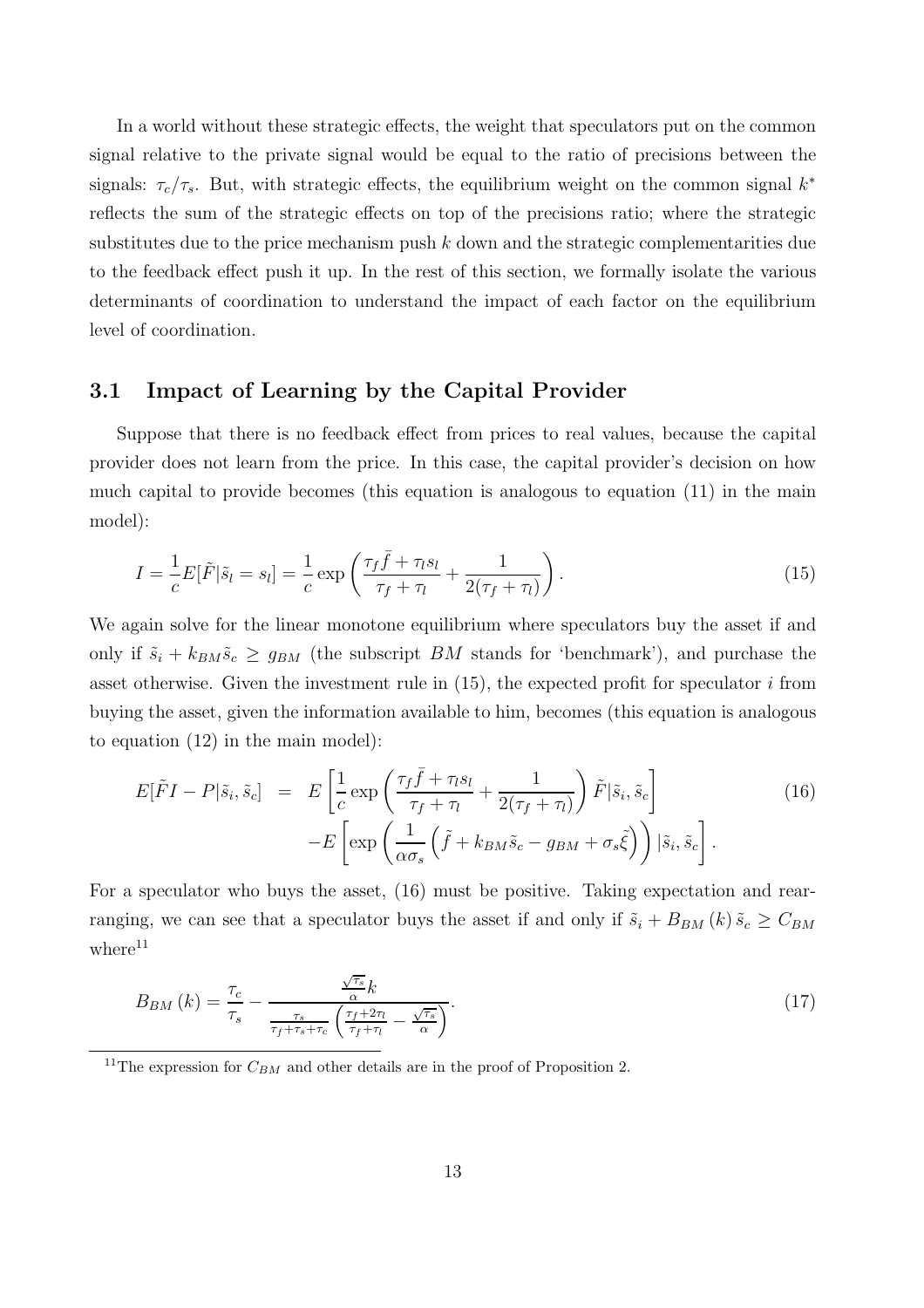Solving  $B_{BM} (k) = k$ , as in the main model, we obtain the equilibrium weight that speculators put on the common signal in the case of no feedback effect from price to real investment:

$$
k_{BM} = \frac{\left(\left(1 - \frac{\sqrt{\tau_s}}{\alpha}\right)\tau_f + \left(2 - \frac{\sqrt{\tau_s}}{\alpha}\right)\tau_l\right)\tau_c}{\left(\frac{\sqrt{\tau_s}}{\alpha}\right)(\tau_f + \tau_l)\left(\tau_c + \tau_f + \tau_s\right) + \left(\left(1 - \frac{\sqrt{\tau_s}}{\alpha}\right)\tau_f + \left(2 - \frac{\sqrt{\tau_s}}{\alpha}\right)\tau_l\right)\tau_s}.
$$
(18)

Inspecting (18), we can see that  $k_{BM}$  is lower than  $\tau_c/\tau_s$ , and that it approaches  $\tau_c/\tau_s$  as  $\alpha$  gets very large. The intuition is as follows:  $\tau_c/\tau_s$  represents the ratio of precisions between the common signal and the idiosyncratic signal. This is the relative weight that speculators would put on the common signal if there were no strategic interactions. In a world without a feedback effect, the only strategic interaction between the speculators comes from the price mechanism, which generates strategic substitutes that reduce  $k_{BM}$  below  $\tau_c/\tau_s$ . As  $\alpha$  gets very large, this effect weakens, since the supply is highly elastic in the price, and so the price is not strongly affected by speculators' trades. Hence, speculators converge to the weight of  $\tau_c/\tau_s$ .

The following proposition summarizes the properties of  $k_{BM}$  and its relation to the equilibrium weight  $k^*$  in the main model.

PROPOSITION 2: If the capital provider does not learn from the price when making lending decisions, the weight speculators put on the common signal  $k_{BM}$  is given by (18). For a high enough level of supply elasticity  $\alpha$ ,  $k_{BM}$  is strictly below the equilibrium weight  $k^*$  that speculators put on the common signal in the main model (with a feedback effect).

We can see that when we shut down the feedback effect from the price to real investment, the weight that speculators put on the common signal decreases. This is in line with our discussion above, according to which the feedback effect from prices to real investment is the source of complementarity in speculators' strategies, making them want to put more weight on the common signal. Hence, the feedback effect is the cause of trading frenzies in our model.

For illustration, we plot the best response function for our main model (as in equation  $(14)$ ) and for the benchmark case (as in equation  $(17)$ ) in Figure (1). In the figure, the intersections of  $B(k)$  and  $B_{BM}(k)$  with the 45-degree line establish the equilibrium weights  $k^*$  and  $k_{BM}$ , respectively. As we see in the figure,  $B(0) = B_{BM}(0) = \tau_c/\tau_s$ . That is, in both cases, if other speculators put no weight on the common signal, a speculator finds it optimal to use the ratio of precisions between the common signal and the idiosyncratic signal as the weight for the common signal. This is because when other speculators do not put weight on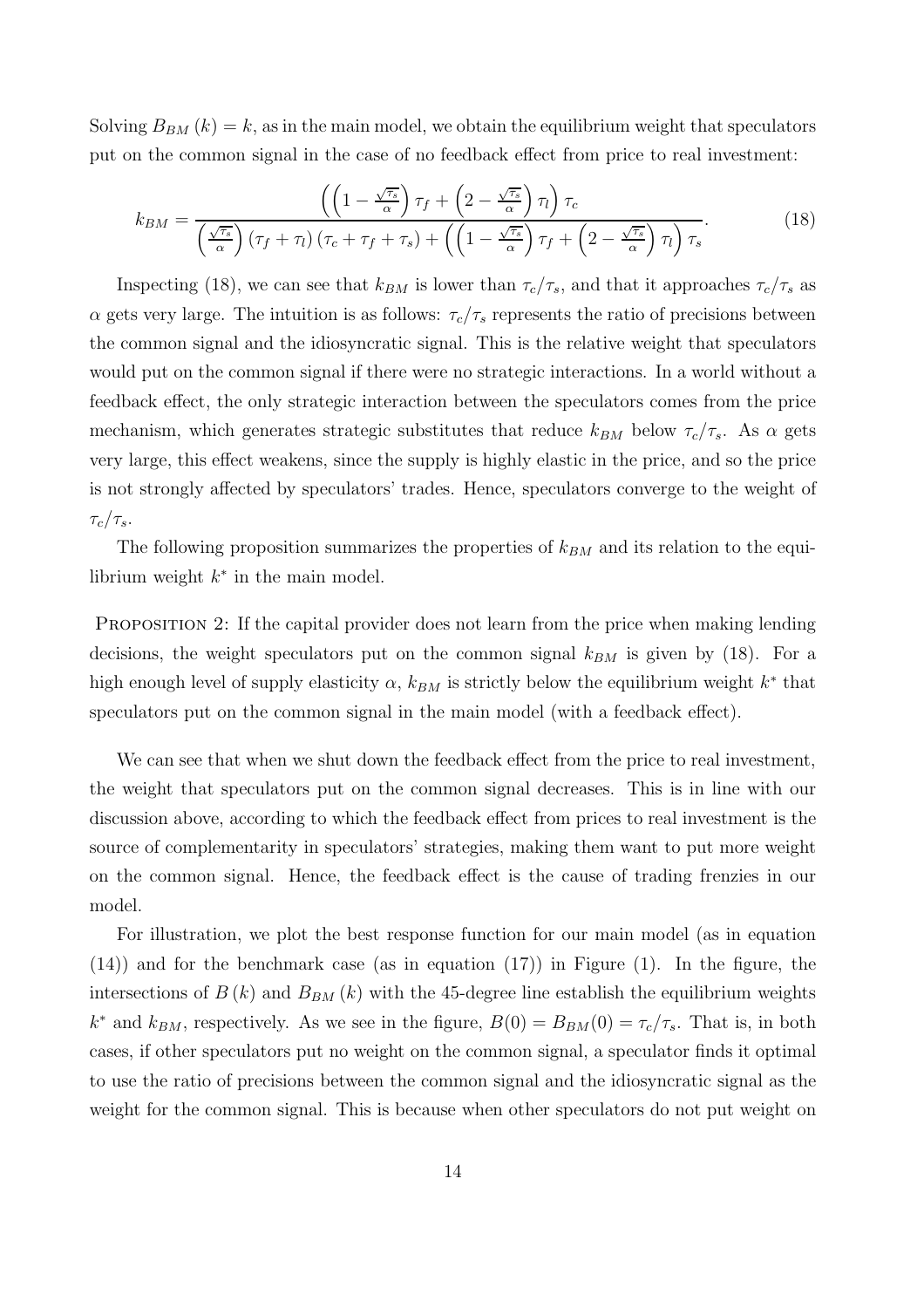

Figure 1: Best Response:  $B(k)$  and  $B_{BM}(k)$ 

the common signal, this signal is essentially like a private signal and hence it gets weighted solely based on its precision.

Once  $k$  increases above 0, strategic substitutability from the price mechanism emerges in the benchmark model. Indeed, the best response  $B_{BM}(k)$  is a decreasing function of k: when others put more weight on the common signal, this signal gets more strongly reflected in the price, making an individual speculator reduce the weight he puts on the common signal. By contrast, in our main model, in addition to strategic substitutability from the price mechanism, strategic complementarity also emerges due to the feedback effect. For  $\alpha$  large enough, the effect from strategic complementarity dominates that from strategic substitutability, resulting in  $B(k)$  increasing above  $\tau_c/\tau_s$ . As the figure shows, this results in a higher equilibrium weight on the common signal in the main model than in the benchmark model, which is proved formally in the proof of Proposition 2.

### 3.2 Impact of Supply Elasticity

The parameter  $\alpha$  captures the elasticity of supply with respect to price in our model. When  $\alpha$  is high, the supply of shares is very sensitive to the price, meaning that an increase in demand by informed traders is quickly absorbed in the market, so that informed trading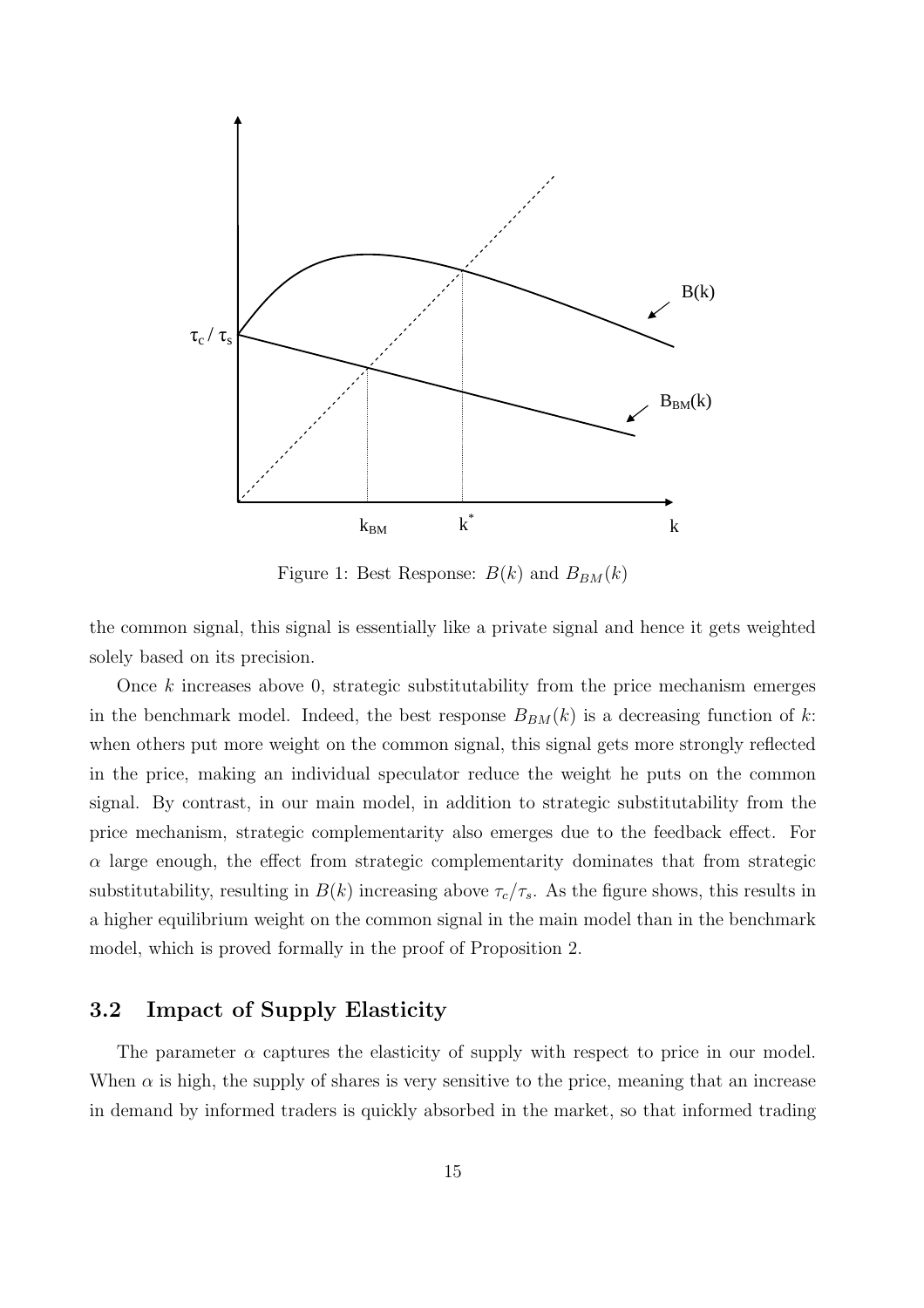does not have a large price impact. As mentioned above,  $\alpha$  can then be interpreted as a measure of liquidity, and our model can be used to tell what is the effect of liquidity on trading frenzies. The following proposition tells us that the extent to which speculators coordinate on the common signal increases in the level of liquidity  $\alpha$ .

PROPOSITION 3: The equilibrium level of coordination  $k^*$  is increasing in the supply elasticity  $\alpha$ , and for  $\alpha$  large enough  $k^*$  is greater than the precisions ratio  $\tau_c/\tau_s$ .

In illiquid markets, order flows have a large effect on the price. Then, when speculators put more weight on the common signal, this signal has a substantial effect on the price, and so other speculators want to put less weight on the common signal. This effect decreases as  $\alpha$  goes up and liquidity improves. Hence, in liquid markets there is a greater tendency for coordination and trading frenzies. As the proposition shows, when  $\alpha$  is large enough, the weight on the common signal increases beyond the ratio of precisions  $\tau_c/\tau_s$ .

#### 3.3 Impact of Noise Trading

Noise trading is captured in our model by the variable  $\tilde{\xi} \sim N(0, \sigma_{\xi}^2)$ . A high level of  $\sigma_{\xi}^{2}$  implies that the market is exposed to large levels of noise trading. In the literature on financial markets, this introduces noise to the price, and in the presence of a feedback effect, it makes it harder to base investment decisions on the price. In our model, we examine the effect of noise trading on speculators' coordination. As we will see later, this will have further implications for the informativeness of the price.

PROPOSITION 4: For a high enough level of supply elasticity  $\alpha$ , the equilibrium weight  $k^*$ that speculators put on the common signal is decreasing in the variance of noise trading  $\sigma_{\xi}^2$ .

The intuition here goes as follows: With high variance in the noise demand, there is high variance in the market price for reasons that are not related to speculators' trades. As a result, the reliance of the capital provider on the information in the price decreases. This weakens the feedback effect and hence the strategic complementarities among speculators, leading to a lower level of  $k^*$ .

It is worth noting that changes in the position limits of speculators will have similar effects to changes in the variance of noise trading. For example, if speculators could choose positions in the range  $[-2, 2]$  (instead of  $[-1, 1]$ , assumed in the paper), they would have more impact on the capital provider's decision for a given level of  $\sigma_{\xi}^2$  and thus would put a larger weight on the common signal in equilibrium. Hence, the effect of loosening speculators' trading constraints is similar to that of reducing the variance of noise trading.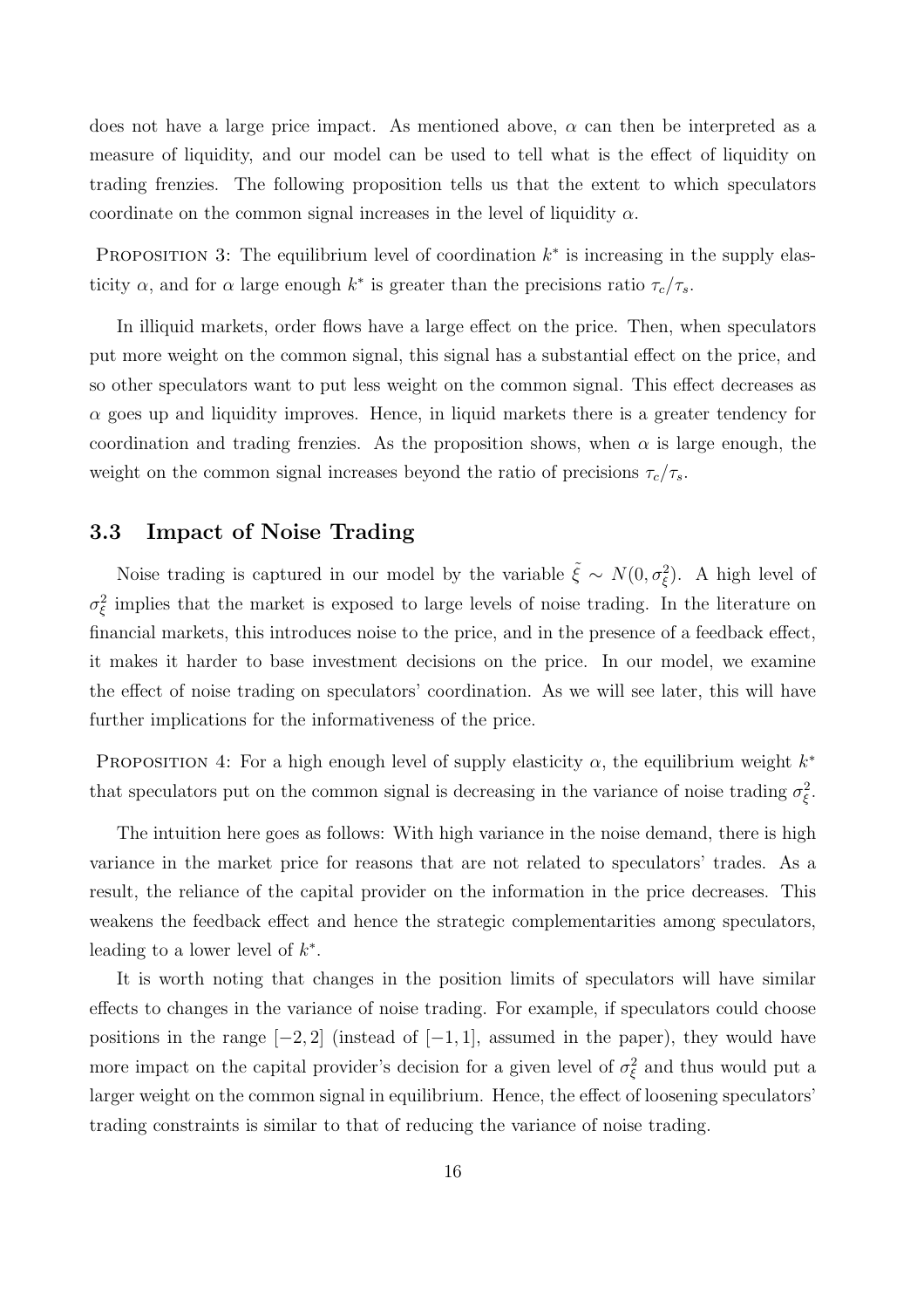### 3.4 Impact of the Information Structure

We now establish comparative statics results on the effect of the informativeness of various signals on the equilibrium level of coordination. The results are summarized in the next proposition.

PROPOSITION 5: For a high enough level of supply elasticity  $\alpha$ , the equilibrium level of coordination  $k^*$  decreases in the precision of speculators' private signals  $\tau_s$ , increases in the precision of their common signal  $\tau_c$ , and decreases in the precision of the capital provider's signal  $\tau_l$ .

These results are intuitive. Speculators put more weight on the common signal relative to the private signal when the common signal is more precise ( $\tau_c$  is higher) and the private signal is less precise ( $\tau_s$  is lower). Hence, trading frenzies are more likely when the common information becomes more precise relative to speculators' idiosyncratic sources of information. Less obvious is the result that the tendency for coordination among speculators decreases when the capital provider has more precise information ( $\tau_l$  is higher). The reason is that when the capital provider has more precise information, he relies less on the price, and so the feedback effect from markets to real decisions weakens, and there is less scope for strategic complementarities.

#### 3.5 A Note on the Nature of the Traded Security

Before moving to the next section, we would like to discuss the nature of the traded security. Our model assumes that the traded security is a claim on the cash flow from the investment  $FI$ . As we note in Section 1, this can be interpreted as a derivative, or, under some conditions, as equity of the traded firm (in which case it is simple to change the model so that the traded security is a claim on some portion  $\beta$  of the cash flow  $\overline{F}I$ .

The key feature of the traded security is that its cash flow depends on the investment decision I. This introduces a feedback loop between the financial market and the real economy, whereby the price affects the investment decision, and the investment decision is reflected in the price. This feedback loop is the crucial element for our result on strategic complementarities and trading frenzies. To illustrate this, note that if the traded security was a claim on the fundamental  $\tilde{F}$ , there would be no feedback loop and no frenzies. When speculators trade on  $\tilde{F}$ , the value of the security is exogenous and hence does not depend on speculators' behavior; this eliminates the strategic interaction that is central to our paper. It is worth noting that a security on  $\tilde{F}$  might also not be easy to implement, since  $\tilde{F}$  is not an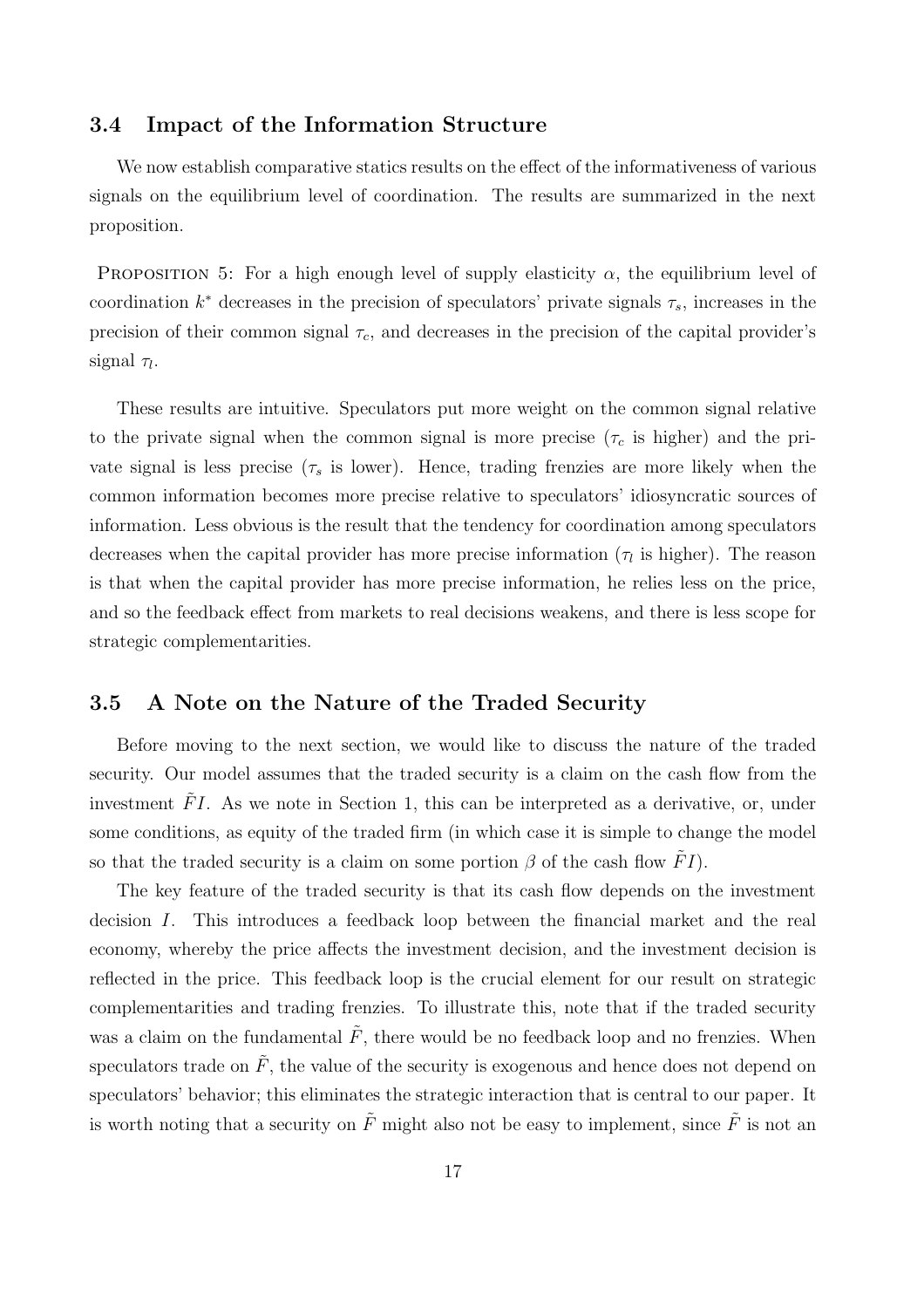easily verifiable cash flow (unlike  $\tilde{F}I$ , which is the cash flow from the investment). Indeed, most real-world financial securities are similar to the security we describe here in that they provide a claim on a cash flow that depends on fundamental and firm action.

Another possible security that features a feedback loop is one that provides a claim on the net return from the investment  $\tilde{F}I - C(I)$ . Unfortunately, we are unable to solve a model with this traded security. To see this, go back to (12). The expected value of the security for a speculator  $E\left[\tilde{F}I|\tilde{s}_i,\tilde{s}_c\right]$  is expressed there as one exponential term (given our log-normal distributions), which is crucial for our ability to find a linear solution. If the traded security was  $FI - C(I)$ , we would have two exponential terms, which would render the steps for finding a linear solution impossible. We think that the basic message of our model – the emergence of strategic interactions among speculators due to the informational feedback from the security to the investment decision – will not change under this alternative security, albeit some of the details may change. As mentioned, with the existing techniques, such a model is unsolvable.

# 4 Coordination, Investment Efficiency, and Non-Fundamental Volatility

In this section, we explore the effect that coordination has on the efficiency of investment decisions and on market volatility. To analyze investment efficiency, we look at the ex ante expected net benefit of investment (i.e. expected net benefit before any of the signals are realized given the prior belief that  $\tilde{f}$  is normally distributed with mean  $\bar{f}$  and precision  $\tau_f$ ) from the perspective of the capital provider. We keep the information structure the same as before, and in particular, in the interim stage we allow the capital provider to obtain information only from his private signal and the price. So our efficiency criterion is given by:

$$
E_0 \left[ \max_{I} E\left[ \tilde{F}I - \frac{1}{2} cI^2 \left| \tilde{s}_l = s_l, P \right| \right] \right], \tag{19}
$$

where a speculator purchases the asset if  $\tilde{s}_i + k\tilde{s}_c \geq g$  and shorts it otherwise (for constant k and g) and P is the market clearing price. We denote the optimal level of coordination  $k_{OP}$ to be the one that maximizes investment efficiency as in (19).

The following proposition characterizes  $k_{OP}$ , and how it is linked to the accuracy of the information inferred from the market price,  $\tau_p$ :

PROPOSITION 6: The level of coordination that maximizes investment efficiency is  $k_{OP}$  =  $\tau_c / (\tau_s \tau_{\xi}),$  which also maximizes the precision of the price  $\tau_p$ .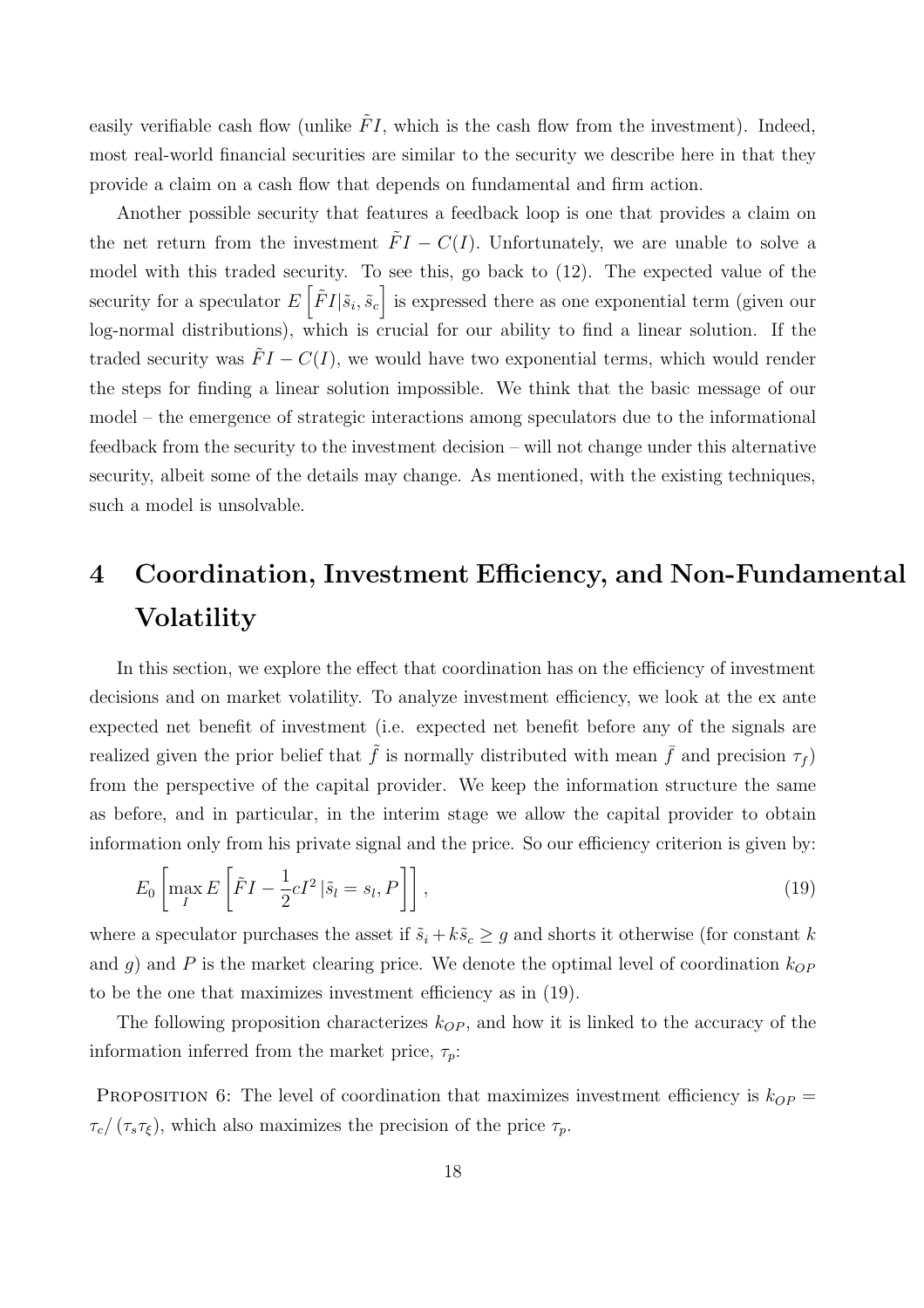The capital provider cares about the events in the security market only to the extent that they affect the quality of the information he has when making the investment decision. Hence, the level of coordination that maximizes investment efficiency is the one that maximizes the accuracy of the information in the market price. Examining the expression for the price signal in (9), we can see that there is a tradeoff in setting the level of coordination. The tradeoff arises because there are two sources of noise in the price, one coming from the noise trading  $\tilde{\xi}$  and the other one from the noise in the common signal  $\tilde{\epsilon}_c$ . (The first source of noise becomes more prominent when speculators' private information is noisy  $-\tau_s$  is low – because then noise trading becomes relatively more important.) A high level of coordination reduces the effect of the first source of noise – as coordinated speculative trading helps overcoming the large volume of noise trading – and increases the effect of the second source of noise – as coordinated speculative trading increases the weight on the common signal. Therefore, the optimal level of coordination will be high when the potential damage from noise trading is high ( $\tau_{\xi}$  and  $\tau_{s}$  are low) or when the potential damage from noise in the common signal is low ( $\tau_c$  is high). Then,  $k_{OP} = \tau_c / (\tau_s \tau_{\xi})$ .

It is interesting to compare the optimal level of coordination characterized here with the level of coordination that is obtained in equilibrium. From Proposition 4 we know that in equilibrium speculators coordinate more when the variance in the noise trading is low ( $\tau_{\xi}$  is high). A high  $\tau_{\xi}$  implies that speculators' trades have more effect on the capital provider's decision, increasing the scope of strategic complementarities. Yet, this is exactly when coordination is not desirable for the efficiency of the investment. Hence, there is a sharp contrast between the profit incentives of speculators and the efficiency of the investment. Speculators coordinate more exactly when it is inefficient to do so. The following proposition summarizes the comparison between the optimal level of coordination and the equilibrium level of coordination.

PROPOSITION 7: For a high enough level of supply elasticity  $\alpha$ , there exists  $\bar{\tau}_{\xi}$  such that the level of coordination that maximizes investment efficiency is greater than the equilibrium level of coordination  $(k_{OP} > k^*)$  when the precision of the noise trading distribution  $\tau_{\xi}$  is below  $\bar{\tau}_{\xi}$ . Similarly,  $k_{OP} < k^*$  for  $\tau_{\xi} > \bar{\tau}_{\xi}$ .

The proposition says that speculators coordinate too much in markets with less noise trading and coordinate too little in markets with more noise trading. Interestingly, this implies that trading frenzies are only sometimes undesirable. When there is high variation in noise trading, price informativeness would improve if speculators coordinated their trades more to provide a signal that overcomes the effect of noise trading. Yet, it is exactly in this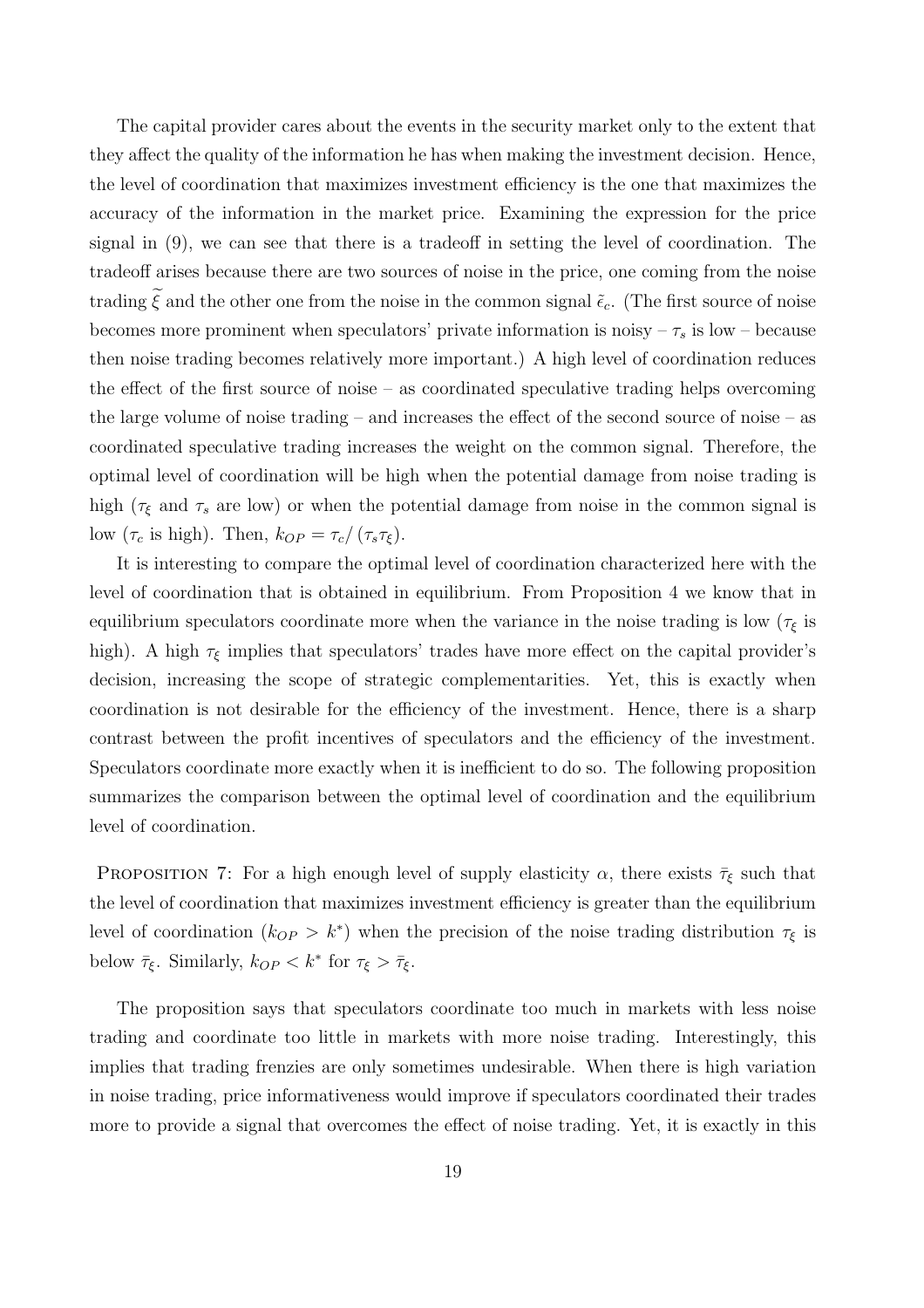case that they find coordination less profitable in equilibrium.

We close this section by noting some of the implications of inefficient coordination levels. Deviations from the optimal level of coordination  $k_{OP}$  are manifested in our model by higher levels of non-fundamental volatility. We define this as volatility that does not come from the variability in fundamental. The following proposition establishes the link between the level of coordination and non-fundamental volatility of price and investment.

**PROPOSITION 8:** (a) Non-fundamental volatility of asset price is minimized at  $k = k_{OP}$ (where its value is  $1/(\tau_c + \tau_s \tau_{\xi})$ ).

(b) Similarly, non-fundamental volatility of investment is minimized at  $k = k_{OP}$  (where its value is  $1/(\tau_l + \tau_c + \tau_s \tau_{\xi})).$ 

This proposition indicates that the strategic interactions among speculators in the financial markets often lead to non-fundamental volatility in prices as well as real activities. The source of this non-fundamental volatility could come from either too low coordination (that is, when the market is characterized by a high amount of noise trading) or too high coordination (that is, when the market has low noise trading and the noise in the correlated signals among speculators is high). Note that non-fundamental volatility is difficult to measure since it is defined as the volatility that does not come from fundamentals, while the volatility of fundamentals is unobservable (the volatility of cash flow is observable, but includes volatility due to noise). Hence, this notion is interesting mostly for theoretical reasons.

## 5 A Model where Speculators Learn from the Price

So far in the paper, we assumed that speculators in the financial market submit market orders that are not conditioned on the price. This assumption is common in the literature on financial markets, going back to Kyle (1985). It is also consistent with many situations in the real world, as speculators often face price risk when they trade without knowing the exact price (speculators may prefer this strategy over fully conditioning on the price, as this provides them greater immediacy in trading). In this section, we explore the importance of this assumption for our main result, which is the emergence of strategic complementarities among speculators due to the informational feedback from the price of the security to the investment decision.

As we explained before, the mechanism behind the strategic complementarities in our paper goes as follows: when speculators put more weight on the common signal, this signal gets to have a greater effect on the value of the security via the information conveyed by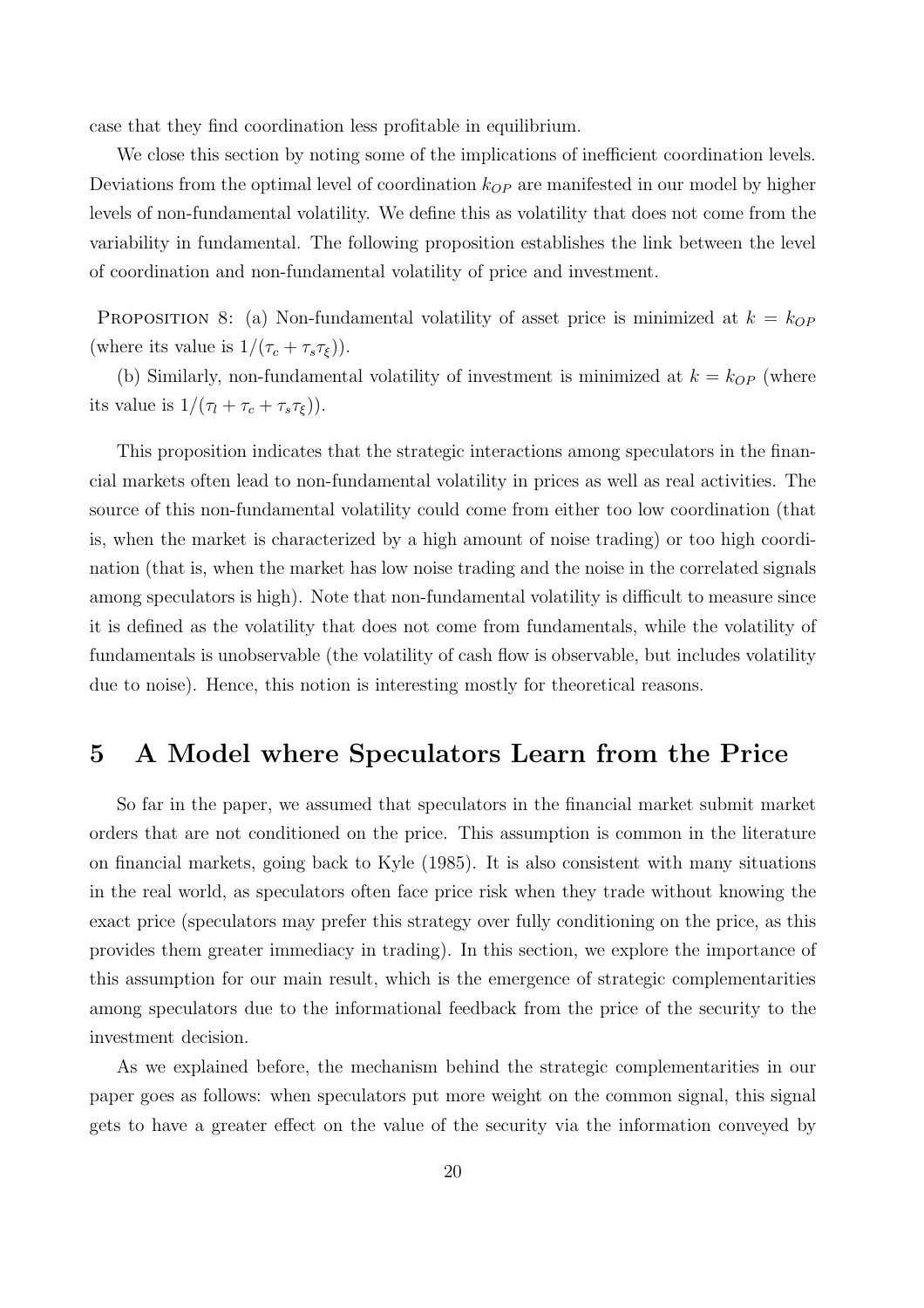the price to the capital provider. Then, given this behavior of other speculators, each individual speculator finds it optimal to put more weight on the common signal himself. When speculators observe the price or fully condition on the price in this framework (as in Grossman and Stiglitz (1980)), strategic complementarities disappear. Once they observe the price, speculators know the message transmitted from the market to the capital provider, and so conditional on the price, they do not care what other speculators are doing. Indeed, one can show that if we just add the assumption that speculators fully condition on the price to our model, the weight that speculators put on the common signal will always be fixed at the precisions ratio:  $\tau_c/\tau_s$  (as it is in the case of no strategic effects).

But, the above rational-expectations framework makes a very strong assumption: that the exact aggregate message from the market that is observed by the capital provider is also observed by each and every speculator. This eliminates the higher-order beliefs that are important for our complementarities to arise. This assumption is also not very realistic. In the real world, capital providers (or other decision makers) may receive a market-related signal that is not perfectly observable to traders. For example, when the timing of traders' trading decision and the capital provider's investment decision do not coincide, their information sets may not be perfectly correlated. This happens when traders condition their trade on the current price while the capital provider who acts with a lag has access to information from future prices or from other correlated markets. Alternatively, the capital provider and traders may share the same aggregate information source but their degrees of exposure to the source are different. Introducing such elements would imply that the speculators do not observe perfectly the aggregate message(s) used by the capital provider in making his investment decisions. This introduces back the higher-order beliefs that are crucial for our strategic complementarities to arise.

To analyze this formally in a tractable way, we now introduce two additions to the model. First, speculators observe the price and learn from it when they trade, just like in the traditional rational-expectations-equilibria (REE) literature (e.g., Grossman and Stiglitz (1980)). Second, conditional on fundamental, the capital provider's private source of information is correlated with the noise in the speculators' common signal. Specifically, his private source of information is now  $\tilde{s}_l = \tilde{f} + \sigma_{cp} \tilde{\epsilon}_c$ . Therefore, he is exposed to the noise in the common signal observed by speculators,  $\tilde{\epsilon}_c$ , but this is multiplied by a different coefficient  $\sigma_{cp}$  (as opposed to  $\sigma_c$  in the speculators' common signal), so he does not observe exactly the same common signal received by speculators  $\tilde{s}_c$ . Note that we could add another source of idiosyncratic noise to the capital provider's signal, and this would not have a qualitative effect on the results. As always, we denote the precision of the capital provider's signal as  $\tau_{cp} = 1/\sigma_{cp}^2$ . Finally, to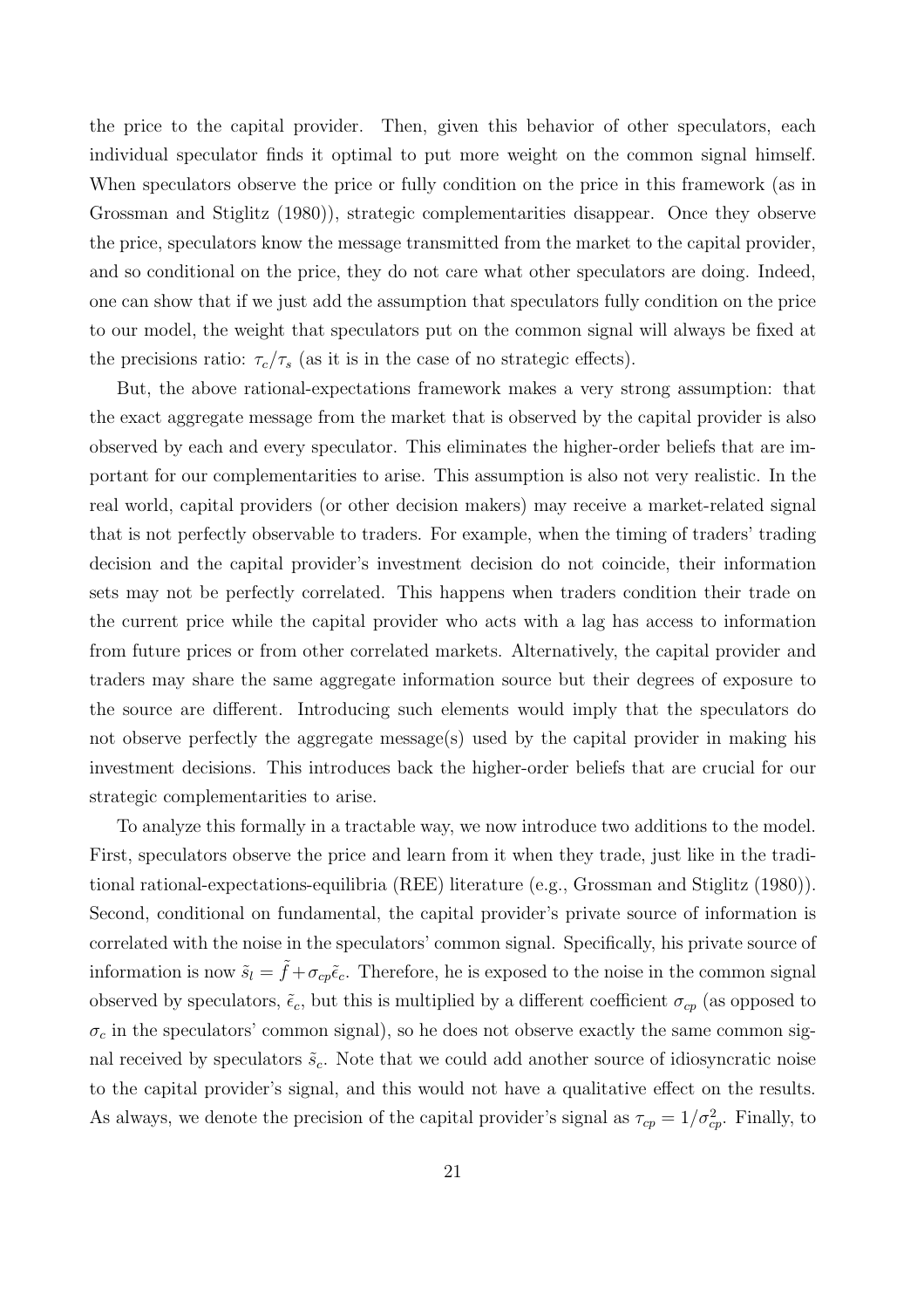maintain tractability, we now assume that the fundamental  $\hat{f}$  is distributed uniformly over the real line (i.e.,  $\tau_f$  approaches 0). Other than these changes, the model remains the same as in the previous sections.

The assumption that the capital provider observes a signal that is correlated with the speculators' common signal is consistent with the motivation described above. That is, the idea is that the capital provider observes an aggregate message from the market (the combination of the price P and  $\tilde{s}_l$ ) which is different from what is observed by any speculator when trading. The signal  $\tilde{s}_l = \tilde{f} + \sigma_{cp} \tilde{\epsilon}_c$  can thus be thought of as a reduced form of observing the price from another market or from later rounds of trade, as these will also be affected by the common noise that exists in the market (recall that we could add an additional source of noise to  $\tilde{s}_l$ ). Alternatively, the assumption that both  $\tilde{s}_l$  and  $\tilde{s}_c$  are affected by the common noise  $\tilde{\epsilon}_c$  may capture other realistic scenarios. If the common signal in the market  $\tilde{s}_c$ represents rumors, then the capital provider may be observing some version of these rumors. Or, the capital provider may report a noisy version of his signal  $\tilde{s}_l$ , which is observed among traders in the form of  $\tilde{s}_c$ .

We now turn to solve and analyze the extended model. As before, we consider monotone linear strategies where the speculators put weight on  $\tilde{s}_i$ ,  $\tilde{s}_c$ , and now also on the price P. That is, speculators short the asset whenever  $\tilde{s}_i + k\tilde{s}_c + m \ln P \leq g$  and buy it otherwise. The parameters  $k, m$ , and  $g$  are determined endogenously. Following the steps in the main model, the net holding from speculators is then:

$$
X\left(\tilde{f},\tilde{\epsilon}_c\right) = 1 - 2\Phi\left(\frac{g - (1+k)\,\tilde{f} - k\sigma_c\tilde{\epsilon}_c - m\ln P}{\sigma_s}\right). \tag{20}
$$

Since the market supply is  $1 - 2\Phi\left(\tilde{\xi} - \alpha \ln(P)\right)$ , we use the market clearing condition to express the price:

$$
P = \exp\left(\frac{(1+k)\tilde{f} + k\sigma_c \tilde{\epsilon}_c + \sigma_s \tilde{\xi} - g}{\sigma_s \alpha - m}\right) = \exp\left(\frac{\tilde{f} + k\tilde{s}_c + \sigma_s \tilde{\xi} - g}{\sigma_s \alpha - m}\right).
$$

The sufficient statistic for the information in  $P$ ,  $z(P)$ , is now expressed as:

$$
z(P) \equiv \frac{g + (\sigma_s \alpha - m) \ln(P)}{1 + k} = \tilde{f} + \frac{k}{1 + k} \sigma_c \tilde{\epsilon}_c + \frac{\sigma_s}{1 + k} \tilde{\xi} = \left(\frac{1}{1 + k}\right) \tilde{f} + \frac{k}{1 + k} \tilde{s}_c + \frac{\sigma_s}{1 + k} \tilde{\xi}.
$$

The capital provider makes his decision based on  $z(P)$  and  $\tilde{s}_l$ , while speculators make their decisions based on  $z(P)$ ,  $\tilde{s}_i$ , and  $\tilde{s}_c$ . Denoting the equilibrium weight that speculators put on the common signal  $k^{**}$ , in the proposed linear equilibrium, the equilibrium weight  $k^{**}$ solves  $B_P(k^{**}) = k^{**}$ , where  $B_P(\cdot)$  is a best-response function defined similarly to that in the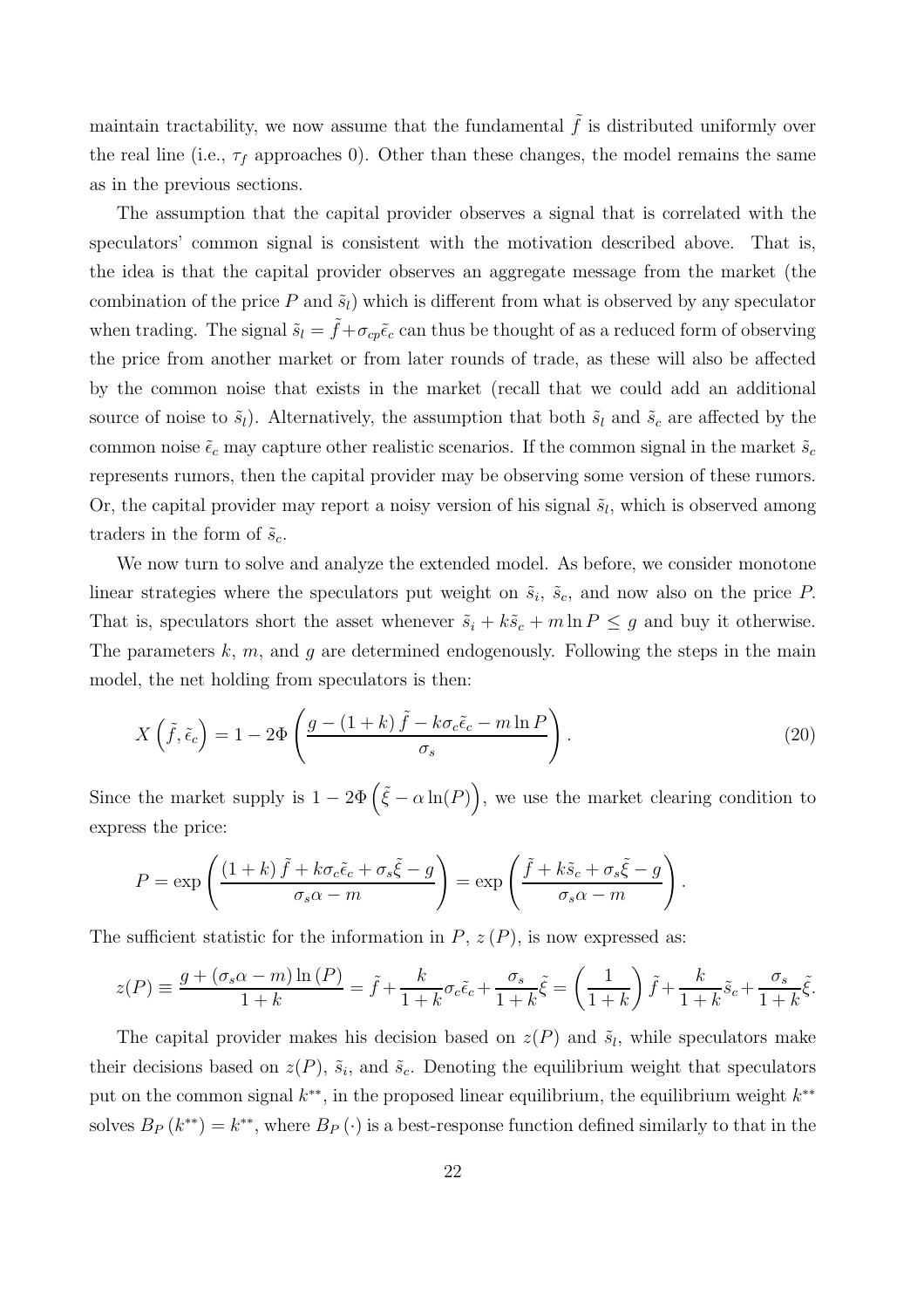main model. The following proposition derives conditions under which a unique equilibrium exists.

PROPOSITION 9: There is a unique equilibrium if  $\tau_{cp} > \tau_c$  (the capital provider's signal is more precise than the speculators' common signal) and  $\tau_s$  (the precision of speculators' private signals) or  $\tau_{\xi}$  (the precision of the noise trading distribution) are small enough or if  $\tau_{cp}$  (the precision of capital provider's signal) is large enough.

In the rest of this section we will assume that the equilibrium is unique. As in the main model, we now compare the coordination level  $k^{**}$  with the one that would be obtained in a benchmark where the capital provider does not learn from the price (but speculators do). In the benchmark, we say that speculators short the asset whenever  $\tilde{s}_i + k_N \tilde{s}_c + m_N \ln P \le g_N$ and buy otherwise. The following proposition compares the weight on the common signal  $k_N$  in the benchmark model and the equilibrium weight  $k^{**}$ .

PROPOSITION 10: When the capital provider does not learn from the price when making the lending decision, the weight that speculators put on the common signal  $k_N$  is strictly below the equilibrium weight  $k^{**}$  they put when the capital provider learns from the price, if and only if the following condition is true:

$$
-2\tau_c \left(\frac{\sqrt{\tau_{cp}}}{\sqrt{\tau_c}} - 1\right) + \tau_s \left(1 + \tau_\xi\right) < 0,\tag{21}
$$

i.e., if  $\tau_{cp} > \tau_c$  (the capital provider's signal is more precise than the speculators' common signal) and  $\tau_s$  (the precision of speculators' private signals) or  $\tau_{\xi}$  (the precision of the noise trading distribution) are small enough.

To understand the role of strategic complementarities, we plot the best response function in the REE model  $B_P(\cdot)$  (as in equation (29) in the appendix) and in the benchmark REE model  $B_N(\cdot)$  where the capital provider does not learn from the price (as in equation (32) in the appendix) in the following figure and compare the slopes of these two functions.

In the benchmark case, there is no strategic complementarity. In fact, the slope of  $B_N(k)$ , is  $\partial B_N(k)/\partial k = -\tau_{\xi}$ . That is, when others put a larger weight on the common signal, a speculator's best response is to reduce his weight on the common signal. This is intuitive since when others put more weight on the common signal, the price as a signal for the fundamental becomes more correlated with the common signal. This causes a speculator to reduce the weight he puts on the common signal, since some of this information is already embedded in the price.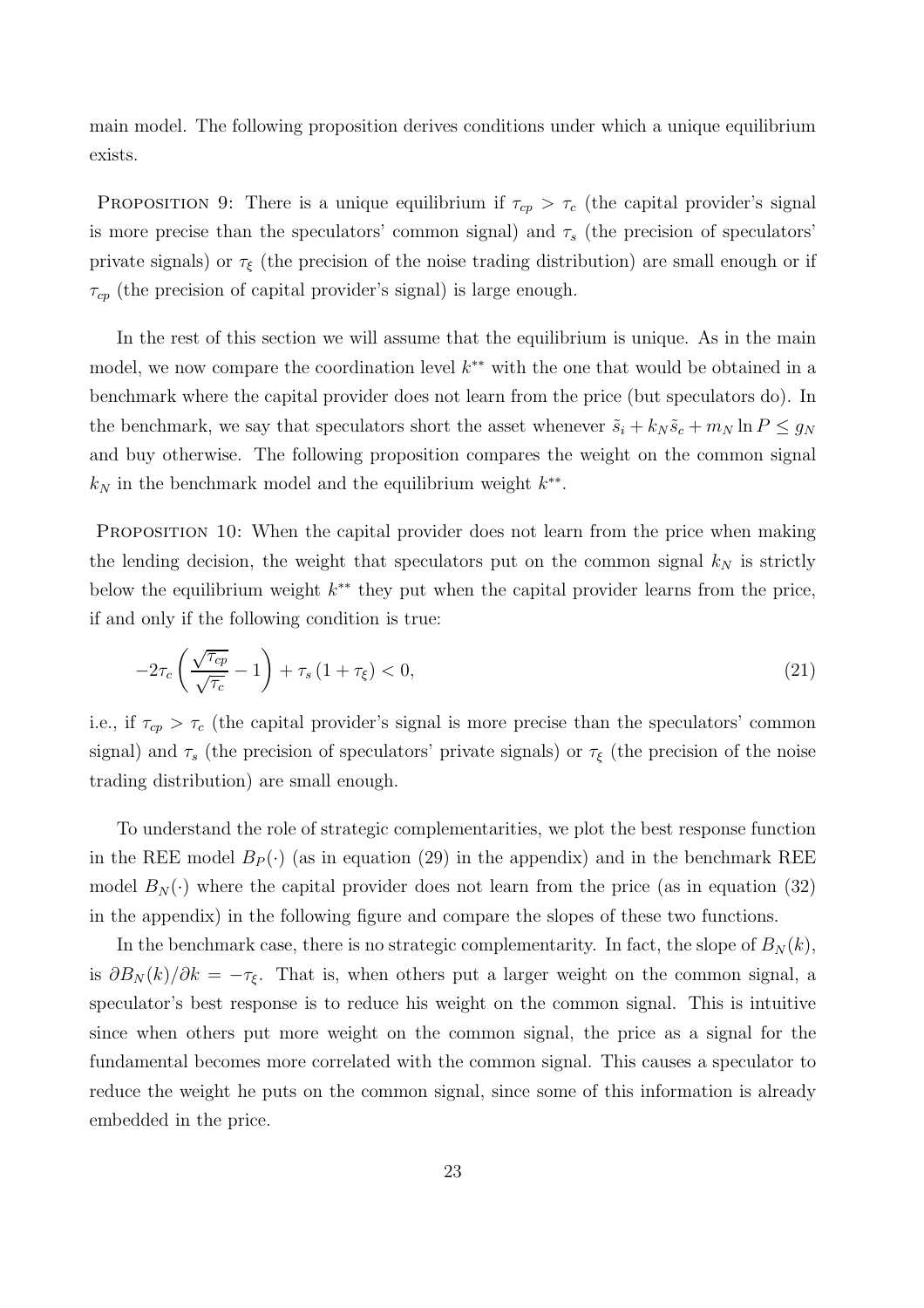

Figure 2: Best Response:  $B_P(k)$  and  $B_N(k)$ 

However, when the capital provider learns from the price, a speculator's weight on the common signal is sometimes increasing in others' weight on the common signal. Indeed the slope of  $B_P(\cdot)$  in the figure is sometimes positive. The reason is that the weight that others put on the common signal affects the reliance of the capital provider on his own signal  $\tilde{s}_l$  and hence affects the real value of the security. In particular, when  $k$  goes up, the price becomes less precise to the capital provider and he shifts weights from the price to  $\tilde{s}_l$  in his investment decision. Then, a speculator knows that the common signal  $\tilde{s}_c$ , which is correlated with the capital provider's signal  $\tilde{s}_l$ , will be more strongly correlated with the investment decision of the capital provider, and this increases the incentive of the speculator to rely on  $\tilde{s}_c$ . This creates the strategic complementarities when the capital provider learns from the price. Putting this together with the opposite effect in the benchmark (when the capital provider does not learn from the price), the above proposition develops the condition in equation  $(21)$  under which k is higher when the capital provider learns from the price. Note that this condition is satisfied when the precision of the capital provider's signal  $(\tau_{cp})$  is large relative to the precision of the common signal  $(\tau_c)$ , the precision of the noise trading  $(\tau_{\xi})$ , and the precision of the speculator's private signal  $(\tau_s)$ . The latter three precisions are related to the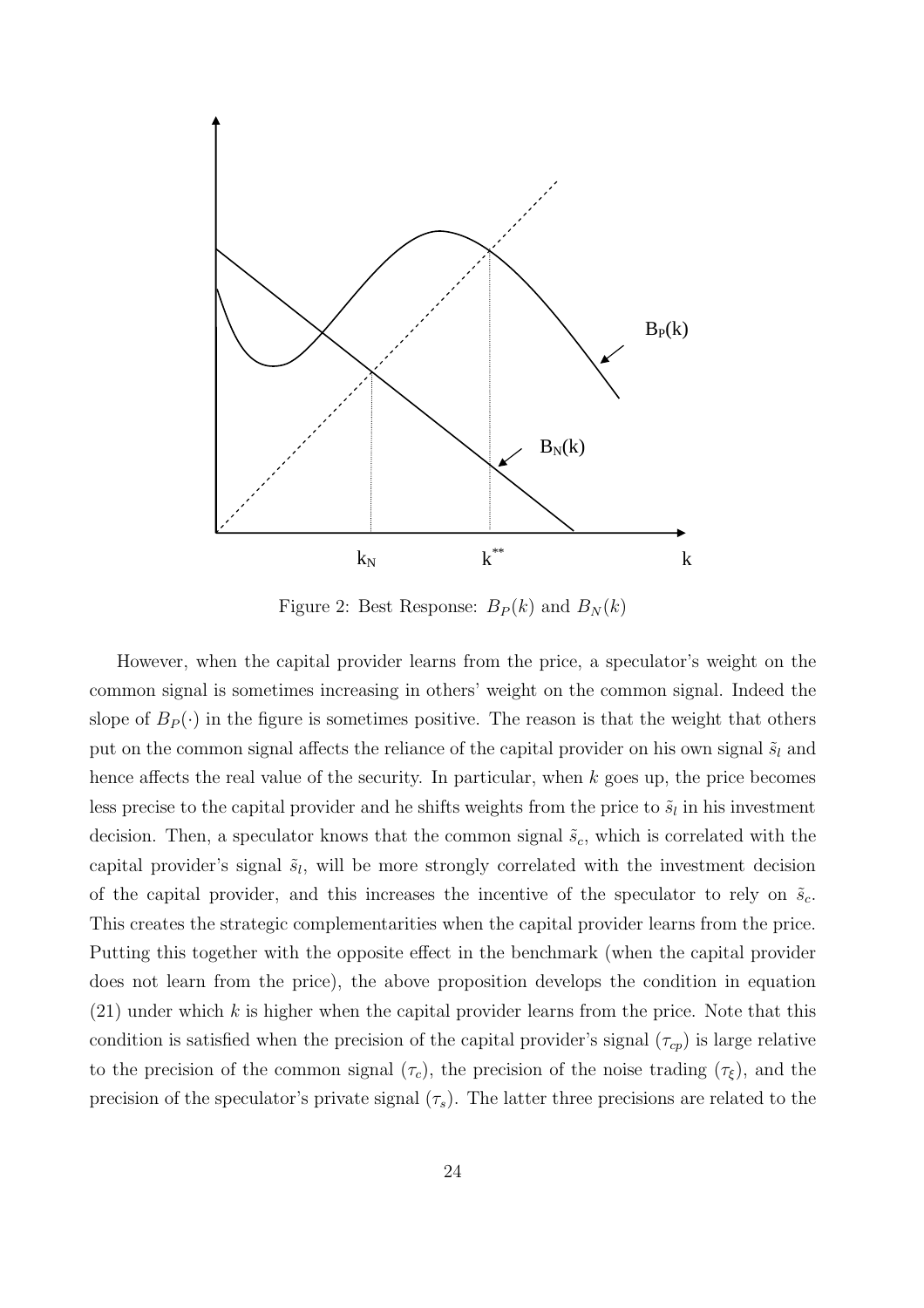precision of the price since price aggregates speculators' private and common signals as well as the noise trading. Therefore, this condition is related to how heavily the capital provider relies on  $\tilde{s}_l$  versus the price in making investment decisions. When the capital provider is prone to rely on  $\tilde{s}_l$  more heavily, speculators coordinate more in equilibrium benefiting from his reliance on  $\tilde{s}_l$ .

In summary, for strategic complementarities to arise in our model due to the informational feedback from prices to capital provision, it is important that speculators do not observe the exact message that the capital provider receives from the market. In our main model, developed in previous sections, this was obtained because the speculators did not observe the price that the capital provider learns from. In the model developed in this section, we let the speculators observe the price, but assume that the capital provider, in addition to observing the price, observes something else which is correlated with the price and is not observed by speculators. This restores the high-order beliefs of the basic model and allows for strategic complementarities to arise.

# 6 Conclusion

We study strategic interactions among speculators in financial markets and their real effects. Two opposite strategic effects exist. On the one hand, speculators wish to act differently from each other as a certain action by other speculators changes the price in a way that reduces the profit for other speculators from this action. On the other hand, due to the feedback effect from the price to the real investment, a certain action by speculators changes the real value of the firm in a way that increases the incentive of other speculators to take this action. This creates a basis for trading frenzies, where speculators rush to trade in the same direction, putting pressure on the price and on the firm's value. We characterize which effect dominates when and analyze the resulting level of coordination in speculators' actions.

The interaction among speculators affects the informational content of the price. Since prices affect real investment in our model, we can ask what level of coordination is most efficient for real investment. In general, speculators' incentives to coordinate go in opposite direction to the optimal level of coordination. Speculators want to coordinate more when there is a low amount of noise trading, but this is when coordination is less desirable from an efficiency point of view. Hence, our model shows that there is always either too much or too little coordination, and this reduces the efficiency of investment and creates excess volatility in the price.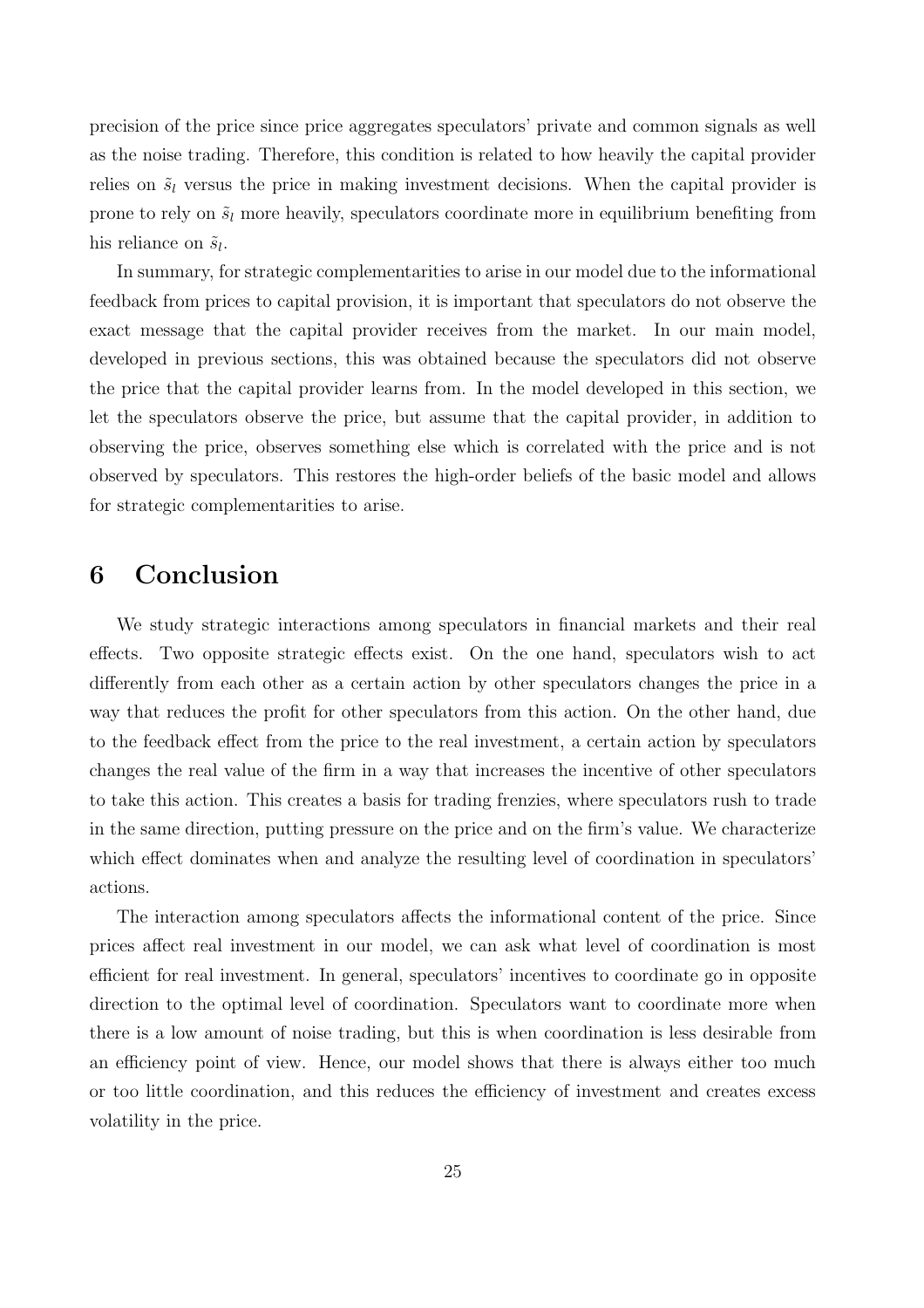Interestingly, our paper is also related to an old debate on whether speculators stabilize prices. The traditional view is that by buying low and selling dear, rational speculators stabilize prices. Hart and Kreps (1986) argue that when speculators can hold inventories and there is uncertainty about preferences, speculative activity may cause excess price movement. Our paper contributes to this literature by pointing out that when speculative activity has an effect on real investments, speculators might coordinate on correlated sources of information, and create excess volatility in prices. In our model, this reduces the efficiency of real investments.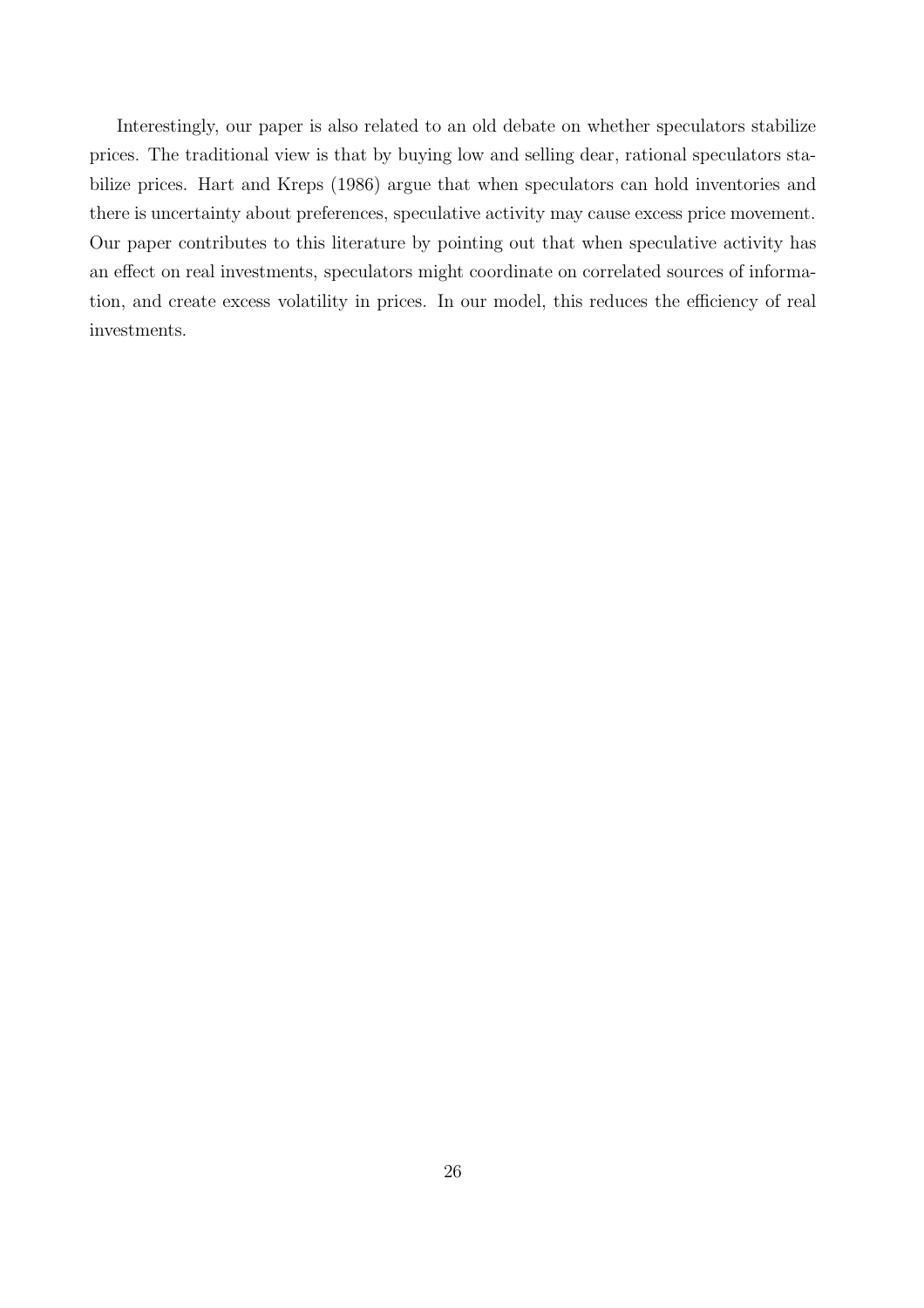# References

- Amador, Manuel and Pierre-Olivier Weill, "Learning from Prices: Public Communication and Welfare," Journal of Political Economy, 2011, forthcoming.
- Angeletos, George-Marios, Guido Lorenzoni, and Alessandro Pavan, "Beauty Contests and Irrational Exuberance: A Neoclassical Approach," 2010. MIT working paper.
- Boot, Arnoud and Anjan Thakor, "Financial system architecture," Review of Financial Studies, 1997, 10, 693–733.
- Bru, Lluis and Xavier Vives, "Informational externalities, herding and incentives," Journal of Institutional and Theoretical Economics, 2002, 158, 91–105.
- Chen, Qi, Itay Goldstein, and Wei Jiang, "Price informativeness and investment sensitivity to stock price," Review of Finacial Studies, 2007, 20 (3), 619–650.
- Dasgupta, Amil, "Coordination and delay in global games," Journal of Economic Theory, 2007, 134, 195–225.
- Dow, James and Gary Gorton, "Stock market efficiency and economic efficiency: Is there a connection?," Journal of Finance, 1997, 52, 1087–1129.
- , Itay Goldstein, and Alexander Guembel, "Incentives for information production in markets where prices affect real investment," 2007. Working Paper.
- Fishman, Mike J. and Kathleen M. Hagerty, "Insider trading and the efficiency of stock prices," RAND Journal of Economics, 1992, 23, 106–122.
- Froot, Kenneth, David Scharfstein, and Jeremy Stein, "Herd on the street: informational inefficiencies in a market with short-term speculation," Journal of Finance, 1992, 47, 1461–1484.
- Fulghieri, Paolo and Dmitry Lukin, "Information production, dilution costs, and optimal security design," Journal of Financial Economics, 2001, 61, 3–42.
- Ganguli, Jayant Vivek and Liyan Yang, "Complementarities, multiplicity, and supply information," Journal of the European Economic Association, 2009, 7, 90–115.
- Garcia, Diego and Gunter Strobl, "Relative Wealth Concerns and Complementarities in Information Acquisition," Review of Financial Studies, 2011, 24, 169–207.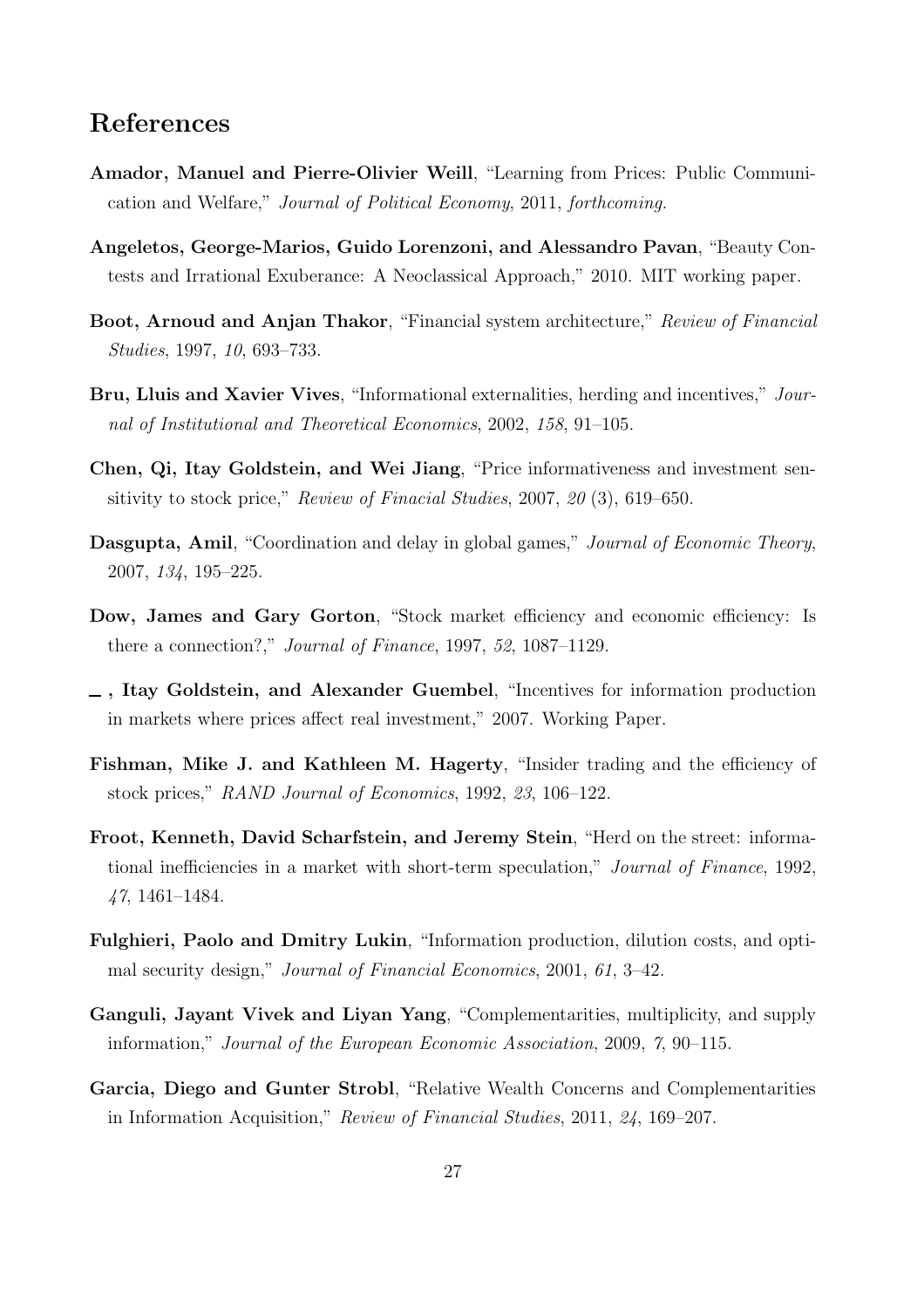- Goldstein, Itay and Alexander Guembel, "Manipulation and the allocational role of prices," Review of Economic Studies, 2008, 75, 133–164.
- , Emre Ozdenoren, and Kathy Yuan, "Learning and Complementarities in Speculative Attacks," Review of Economic Studies, 2011, forthcoming.
- Grossman, Sanford and Joseph Stiglitz, "On the impossibility of informationally efficient markets," American Economic Review, 1980, 70, 393–408.
- Hayek, Friedrich, "The use of knowledge in society," American Economic Review, 1945, 35, 519–530.
- Hellwig, Christian, Arijit Mukherji, and Aleh Tsyvinski, "Self-fulfilling currency crises: The role of interest rates," American Economic Review, 2006, 96 (5), 1769–87.
- Hirshleifer, David, Avanidhar Subrahmanyam, and Sheridan Titman, "Security analysis and trading patterns when some investors receive information before others," Journal of Finance, 1994, 49 (5), 1665–1698.
- Khanna, Naveen and Ramana Sonti, "Value creating stock manipulation: Feedback effect of stock prices on firm value," Journal of Financial Markets, 2004, 7 (3), 237–270.
- , Steve L. Slezak, and Michael H. Bradley, "Insider trading, outside search and resource allocation: Why firms and society may disagree on insider trading restrictions," Review of Financial Studies, 1994, 7 (3), 575–608.
- Kyle, Albert S., "Continuous Auctions and Insider Trading," Econometrica, 1985, 53, 1315–1335.
- Leland, Hayne, "Insider trading: Should it be prohibited?," Journal of Political Economy, 1992, 100, 859–887.
- Luo, Yuanzhi, "Do insiders learn from outsiders? Evidence from mergers and acquisitions," Journal of Finance, 2005, 60, 1951–1972.
- Ozdenoren, Emre and Kathy Yuan, "Feedback effects and asset prices," Journal of Finance, 2008, 63, 1939–1975.
- Subrahmanyam, Avanidhar and Sheridan Titman, "The going-public decision and the development of financial markets," Journal of Finance, 1999, 54, 1045–1082.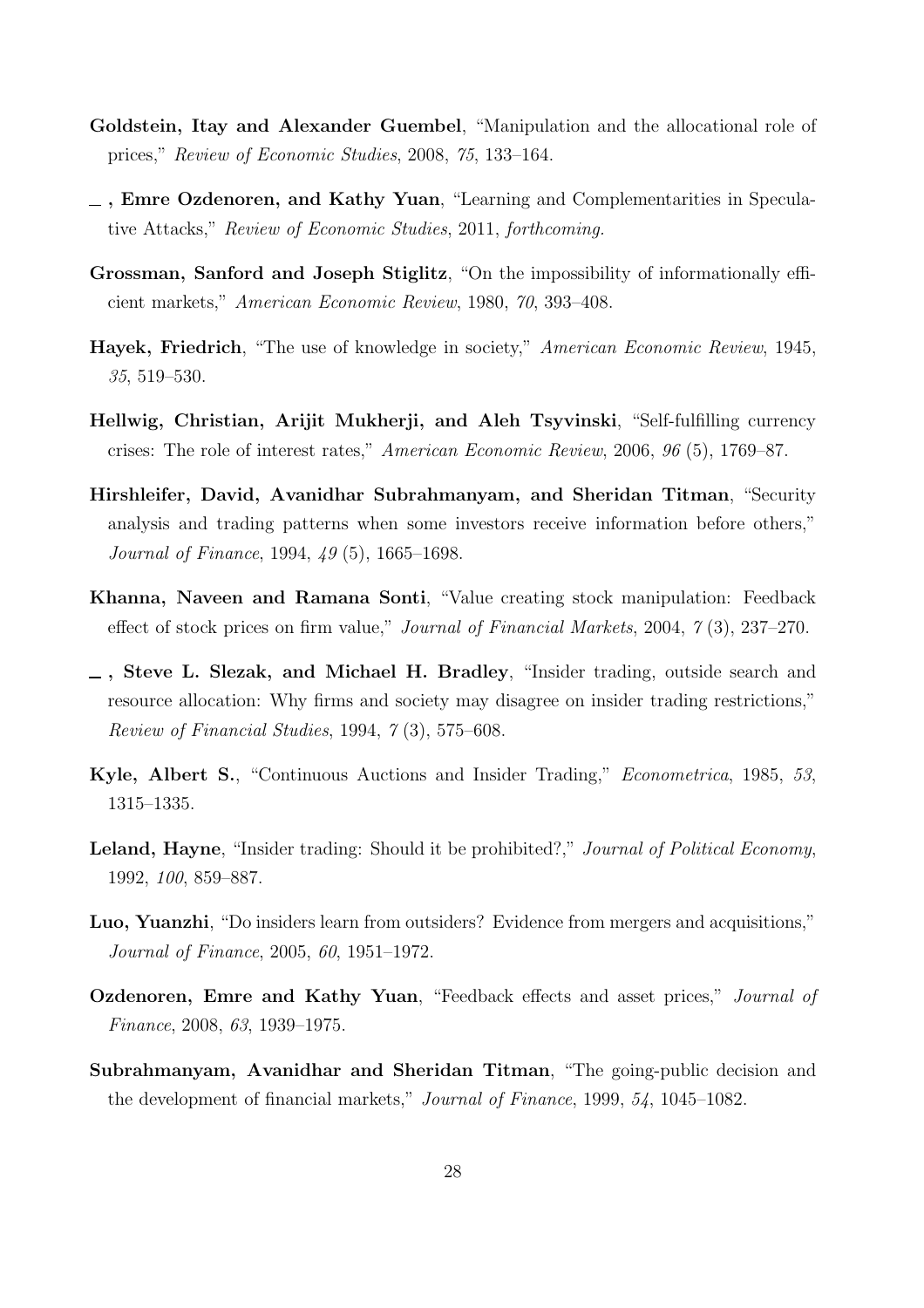- Veldkamp, Laura, "Information markets and the comovement of asset prices," Review of Economic Studies, 2006, 73, 823–845.
- $\ldots$ , "Media frenzies in markets for financial information," American Economic Review, 2006, 96, 577–601.
- Vives, Xavier, "How Fast Do Rational Agents Learn?," Review of Financial Studies, 1993, 60, 329–347.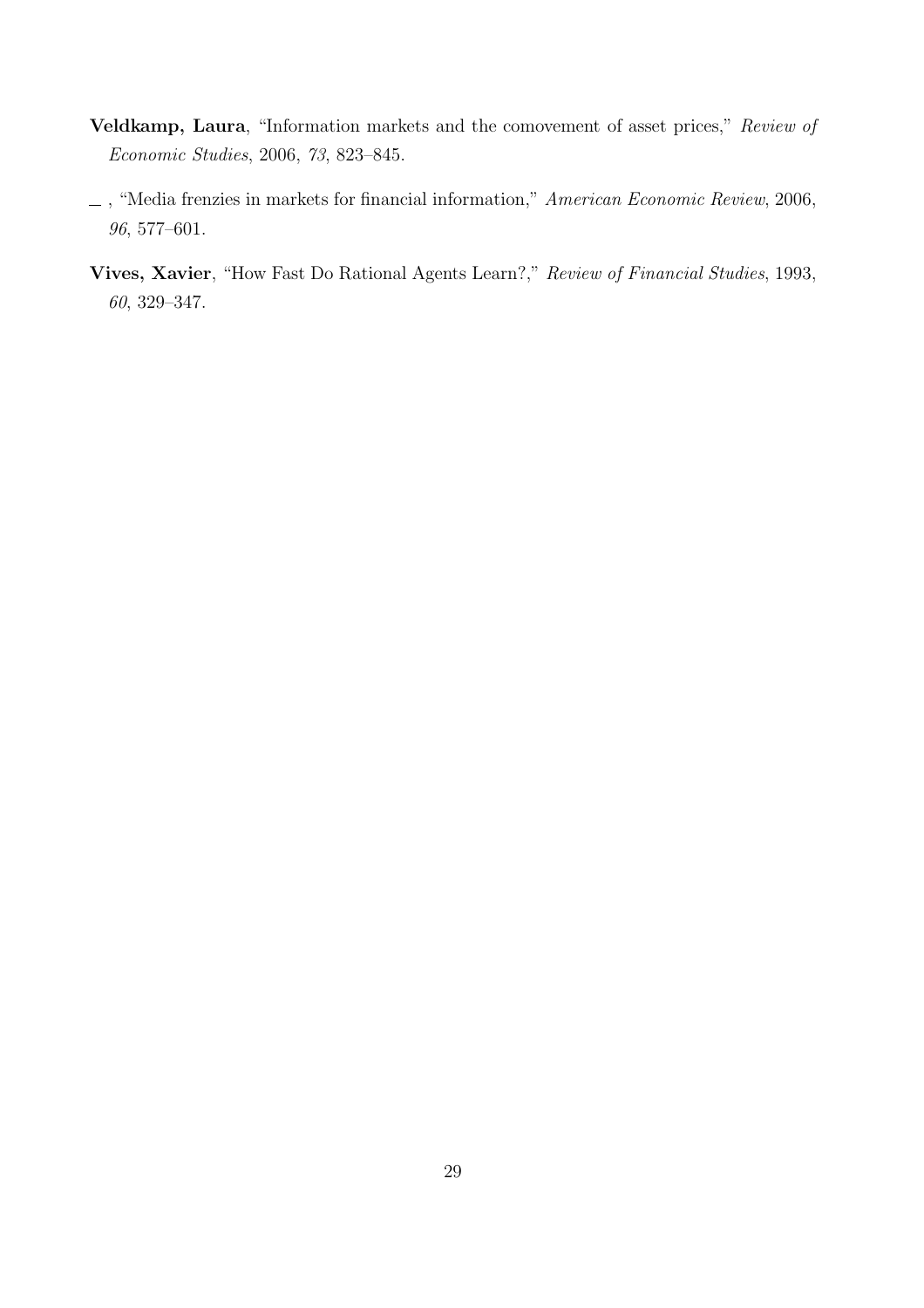## Appendix

Proof of Proposition 1: Based on  $(12)$  and the updating done by the speculator based on his information, the coefficients in (13) are given as follows:

$$
a_0 = \frac{\tau_f \bar{f} + \frac{1}{2}}{\tau_f + \tau_l + \tau_p} + \frac{(\tau_f + 2\tau_l + \tau_p (1 + \frac{1}{1+k}))}{\tau_f + \tau_l + \tau_p} \left(\frac{\tau_f \bar{f}}{\tau_f + \tau_s + \tau_c}\right) + \left(\frac{\tau_f + 2\tau_l + (1 + \frac{1}{1+k})\tau_p}{\tau_f + \tau_l + \tau_p}\right)^2 \frac{1}{2(\tau_f + \tau_s + \tau_c)} + \frac{1}{2} \left(\frac{\tau_l}{\tau_f + \tau_l + \tau_p}\right)^2 \sigma_l^2 + \frac{1}{2} \left(\frac{\tau_p}{\tau_f + \tau_l + \tau_p} \right)^2 \left(\frac{1}{1+k}\right)^2 \sigma_s^2 \sigma_\xi^2,
$$
  

$$
a_1 = \frac{(\tau_f + 2\tau_l + \tau_p (1 + \frac{1}{1+k}))}{\tau_f + \tau_l + \tau_p} \frac{\tau_s}{\tau_f + \tau_s + \tau_c},
$$
  

$$
a_2 = \frac{\tau_p \frac{k}{1+k}}{\tau_f + \tau_l + \tau_p} + \frac{(\tau_f + 2\tau_l + \tau_p (1 + \frac{1}{1+k}))}{\tau_f + \tau_l + \tau_p} \frac{\tau_c}{\tau_f + \tau_s + \tau_c},
$$
  

$$
b_0 = \frac{1}{\alpha \sigma_s} \left(\frac{\tau_f \bar{f} + \frac{1}{2} \frac{1}{\alpha \sigma_s}}{\tau_f + \tau_s + \tau_c} - g\right) + \frac{1}{2\alpha^2} \sigma_\xi^2,
$$
  

$$
b_1 = \frac{1}{\alpha \sigma_s} \frac{\tau_s}{\tau_f + \tau_s + \tau_c},
$$
  

$$
b_2 = \frac{1}{\alpha \sigma_s} \left(\frac{\tau_c}{\tau_f + \tau_s + \tau_c} + k\right).
$$

Note that

$$
a_1 - b_1 = \frac{\tau_s}{\tau_f + \tau_s + \tau_c} \left( \frac{\left(\tau_f + 2\tau_l + \tau_p \left(1 + \frac{1}{1+k}\right)\right)}{\tau_f + \tau_l + \tau_p} - \frac{1}{\alpha \sigma_s} \right).
$$

A sufficient condition for  $a_1-b_1 > 0$  is that  $\alpha > \sqrt{\tau_s}$ . Recall that  $B(k) = (a_2 - b_2) / (a_1 - b_1)$ . Substituting, we obtain:

$$
B(k) = \frac{\frac{\tau_p \frac{k}{1+k}}{\tau_f + \tau_l + \tau_p} + \frac{(\tau_f + 2\tau_l + \tau_p(1 + \frac{1}{1+k}))}{\tau_f + \tau_i + \tau_p} \frac{\tau_c}{\tau_f + \tau_s + \tau_c} - \frac{1}{\alpha \sigma_s} \left( \frac{\tau_c}{\tau_f + \tau_s + \tau_c} + k \right)}{\frac{\tau_s}{\tau_f + \tau_s + \tau_c} \left( \frac{(\tau_f + 2\tau_l + \tau_p(1 + \frac{1}{1+k}))}{\tau_f + \tau_i + \tau_p} - \frac{1}{\alpha \sigma_s} \right)}.
$$

Simplifying  $B(k) - k = 0$  we get:

$$
0 = \left[\frac{1}{\tau_s} \frac{\left(k+1\right)\left(\tau_c + \tau_f + \tau_s\right)\left(\tau_f + \tau_l + \tau_p\right)}{\tau_p + \left(k+1\right)\tau_l + \left(1 - \frac{\sqrt{\tau_s}}{\alpha}\right)\left(1+k\right)\left(\tau_f + \tau_l + \tau_p\right)}\right]
$$
\n
$$
\left(\frac{\tau_p}{\tau_f + \tau_l + \tau_p} \frac{k}{1+k} + \left(\frac{\tau_f + 2\tau_l + \left(1 + \frac{1}{1+k}\right)\tau_p}{\tau_f + \tau_l + \tau_p}\right)\left(\frac{-\tau_s k + \tau_c}{\tau_f + \tau_s + \tau_c}\right) - \frac{\sqrt{\tau_s}}{\alpha}\left(\left(\frac{-\tau_s k + \tau_c}{\tau_f + \tau_s + \tau_c}\right) + k\right)\right)
$$

.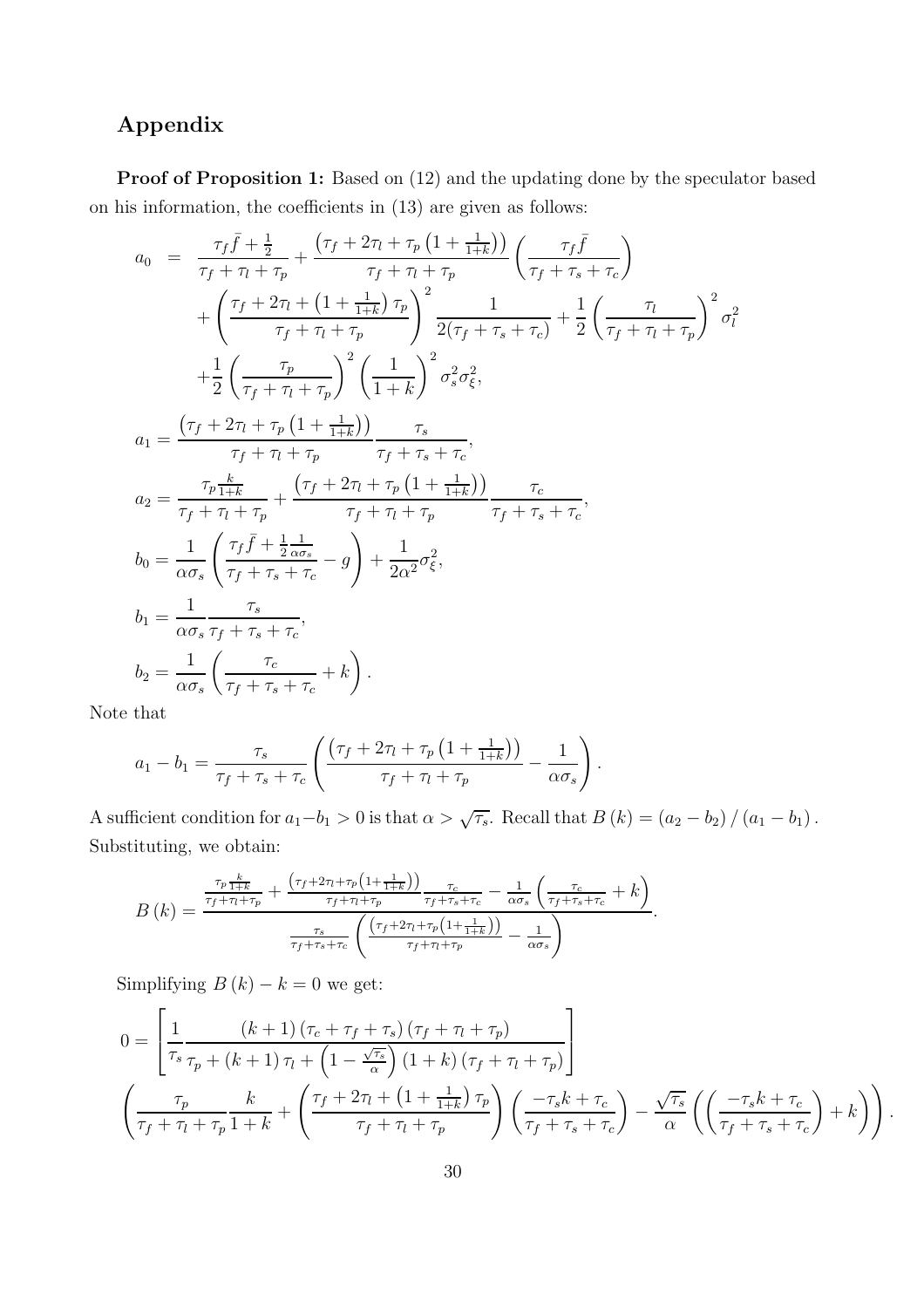The term in square brackets is strictly positive for  $\alpha > \sqrt{\tau_s}$ . So the equilibrium condition can be simplified to:

$$
0 = \frac{\tau_p}{\tau_f + \tau_l + \tau_p} \frac{k}{1+k} + \left(\frac{\tau_f + 2\tau_l + \left(1 + \frac{1}{1+k}\right)\tau_p}{\tau_f + \tau_l + \tau_p}\right) \left(\frac{-\tau_s k + \tau_c}{\tau_f + \tau_s + \tau_c}\right) - \left(\frac{-\tau_s k + \tau_c}{\tau_f + \tau_s + \tau_c}\right) - k
$$

$$
+ \left(1 - \frac{1}{\alpha \sigma_s}\right) \left(\frac{\tau_f + \tau_c}{\tau_f + \tau_s + \tau_c} k + \frac{\tau_c}{\tau_f + \tau_s + \tau_c}\right).
$$

Recall that  $\tau_p = ((1+k)^2 \tau_c \tau_{\xi} \tau_s) / (k^2 \tau_{\xi} \tau_s + \tau_c)$ . We denote  $r \equiv \tau_{\xi} \tau_s$ . Substituting for  $\tau_p$  and simplifying, the right-hand side becomes:<sup>12</sup>

$$
H(k) = -k^3 \left( \left( \tau_c + \tau_f + \tau_s \right) \left( \tau_c + \tau_f + \tau_l \right) + \tau_l \tau_s \right) - \tau_c k^2 \left( \tau_c + \tau_f - \tau_l + 2\tau_s \right) \tag{22}
$$
\n
$$
- \tau_c k \left( \tau_s - \tau_c \right) + \tau_c^2 - \frac{1}{r} \left( \tau_c k \left( \tau_c \tau_f + \tau_c \tau_l + \tau_f \tau_s + 2\tau_l \tau_s + \tau_f^2 \right) - \tau_c^2 \tau_l \right)
$$
\n
$$
+ \left( 1 - \frac{\sqrt{\tau_s}}{\alpha} \right) \left( \left( \tau_c + \tau_f \right) \left( \tau_c + \tau_f + \tau_l \right) k^3 + \tau_c \left( 3\tau_c + 3\tau_f + \tau_l \right) k^2
$$
\n
$$
+ \tau_c \left( \tau_f + 3\tau_c \right) k + \tau_c^2 \right) + \left( 1 - \frac{\sqrt{\tau_s}}{\alpha} \right) \frac{\tau_c}{r} \left( \left( \tau_f + \tau_l \right) \left( \tau_c + \tau_f \right) k + \tau_c \left( \tau_f + \tau_l \right) \right).
$$

For an equilibrium, we need  $H(k) = 0$ .

First, we focus on existence of an equilibrium with  $k > 0$ .  $H(k)$  has a positive root if and only if

$$
\alpha > \sqrt{\tau_s} \frac{\tau_f + \tau_l + r}{\tau_f + 2\tau_l + 2r}.
$$

To see this, note that the coefficient for  $k^3$  is always negative, implying that the value of  $H(k)$  becomes negative as k becomes large. So, there exists a strictly positive root for the polynomial if its value at  $k = 0$  is strictly positive. This condition is given by the above inequality. If the inequality is violated, the value of the polynomial is negative at  $k = 0$ . Its derivative at  $k = 0$  is given by

$$
-\tau_c(\tau_s - \tau_c) - \frac{1}{r} \left( \tau_c \left( \tau_c \tau_f + \tau_c \tau_l + \tau_f \tau_s + 2 \tau_l \tau_s + \tau_f^2 \right) \right) + \left( 1 - \frac{\sqrt{\tau_s}}{\alpha} \right) \tau_c \left( \tau_f + 3 \tau_c \right) + \left( 1 - \frac{\sqrt{\tau_s}}{\alpha} \right) \frac{\tau_c}{r} \left( \left( \tau_f + \tau_l \right) \left( \tau_c + \tau_f \right) \right).
$$

At  $\frac{\sqrt{\tau_s}}{\alpha}$  $\frac{\sqrt{\tau_s}}{\alpha} \geq \frac{\tau_f + 2\tau_l + 2r}{\tau_f + \tau_l + r}$  $\frac{f^{+2\tau_1+2r}}{\tau_f+\tau_i+r}$  the derivative is negative. This means that  $H(k)$  is decreasing at  $k=0$ for  $\frac{\sqrt{\tau_s}}{\alpha}$  $\frac{\sqrt{\tau_s}}{\alpha} \geq \frac{\tau_f + 2\tau_l + 2r}{\tau_f + \tau_l + r}$  $\frac{f+2\tau_1+2r}{\tau_f+\tau_1+r}$ . Moreover, the second derivative is negative when  $\frac{\sqrt{\tau_s}}{\alpha}$  $\frac{\sqrt{\tau_s}}{\alpha} \geq \frac{\tau_f + 2\tau_l + 2r}{\tau_f + \tau_l + r}$  $\frac{f^{+2\eta+2r}}{\tau_f+\eta+r}$ , and thus the expression will keep decreasing. Therefore the polynomial cannot have a positive root.

<sup>&</sup>lt;sup>12</sup>The simplification is achieved by dividing by r and multiplying through with  $(\tau_c + \tau_f + \tau_s)$  $(\tau_c \tau_f + \tau_c \tau_l + \tau_c r + \tau_c k^2 r + \tau_f k^2 r + k^2 \tau_l r + 2 \tau_c k r).$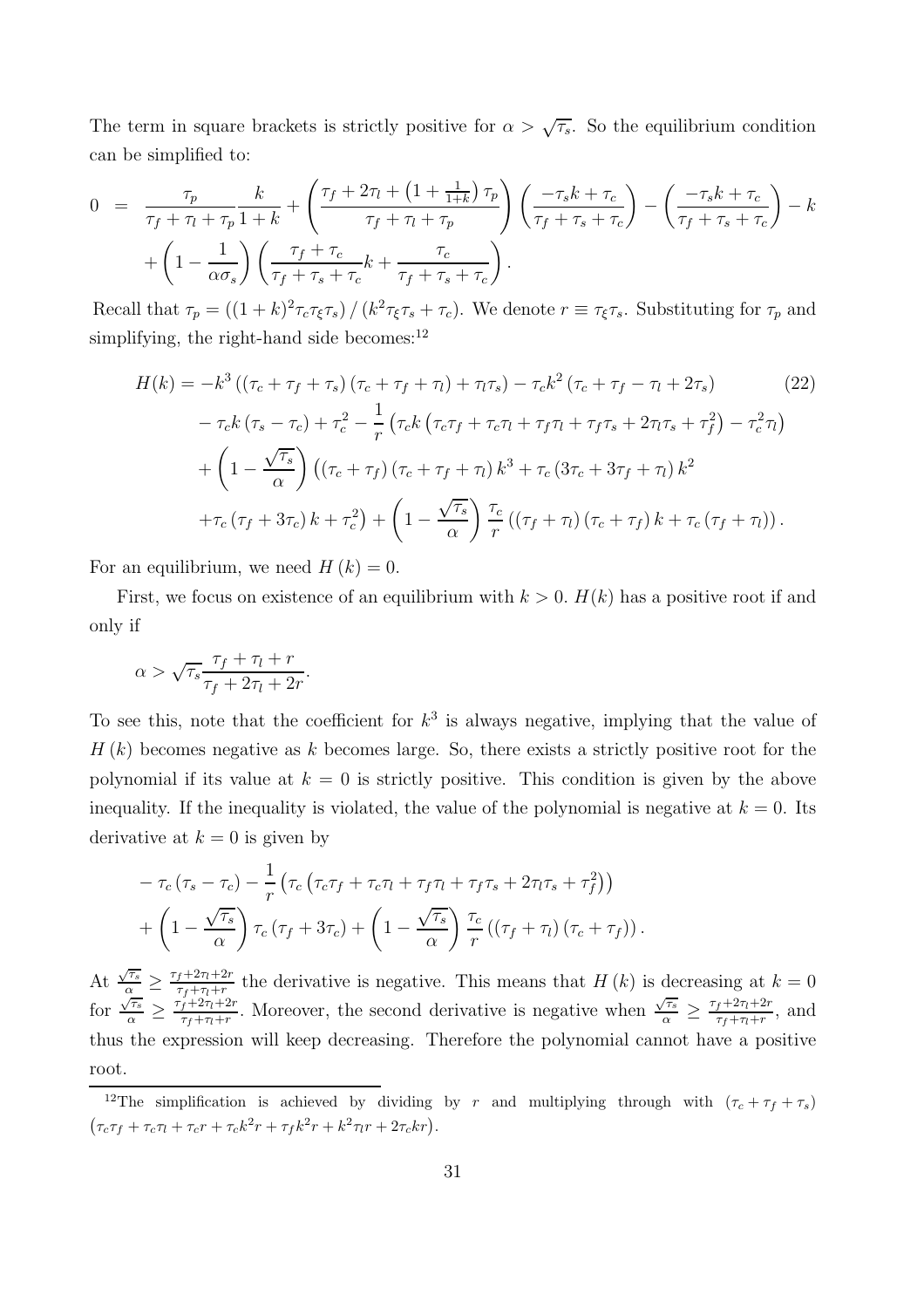For uniqueness, we need to check the sign of the discriminant of  $H(k)$  for  $\alpha$  large and  $\tau_f$ small. Letting  $\alpha$  go to infinity and  $\tau_f$  go to zero we obtain the discriminant as  $-\frac{\tau_c^3}{r^3}$  times

$$
\begin{pmatrix}\n64\tau_c^4\tau_l + 128\tau_c^3\tau_l^2 + 160\tau_c^3\tau_l\tau_s + 64\tau_c^2\tau_l^3 + 416\tau_c^2\tau_l^2\tau_s + 144\tau_c^2\tau_l\tau_s^2 \\
+ 284\tau_c\tau_l^2\tau_s^2 + 56\tau_c\tau_l\tau_s^3 + 8\tau_l\tau_s^4\n\end{pmatrix} r^3
$$
\n
$$
+ \begin{pmatrix}\n64\tau_c^5\tau_l + 192\tau_c^4\tau_l^2 + 160\tau_c^4\tau_l\tau_s + 192\tau_c^3\tau_l^3 + 608\tau_c^3\tau_l^2\tau_s + 144\tau_c^3\tau_l\tau_s^2 + 64\tau_c^2\tau_l^4 \\
+ \left(\begin{array}{c}\n64\tau_c^5\tau_l + 192\tau_c^4\tau_l^2 + 160\tau_c^4\tau_l\tau_s + 192\tau_c^3\tau_l^3 + 608\tau_c^3\tau_l^2\tau_s + 144\tau_c^3\tau_l\tau_s^2 + 64\tau_c^2\tau_l^4 \\
+ \left(\begin{array}{c}\n64\tau_c^5\tau_l + 192\tau_c^4\tau_l^2 + 160\tau_c^4\tau_l\tau_s + 192\tau_c^3\tau_l^3 + 608\tau_c^3\tau_l^2\tau_s + 144\tau_c^3\tau_l\tau_s^2 + 64\tau_c^2\tau_l^4\n\end{array}\right) r^2
$$
\n
$$
+ \begin{pmatrix}\n64\tau_c^5\tau_l + 192\tau_c^4\tau_l^2 + 160\tau_c^4\tau_l\tau_s + 192\tau_c^3\tau_l^3 + 608\tau_c^3\tau_l^2\tau_s + 144\tau_c^3\tau_l\tau_s^2 + 64\tau_c^2\tau_l^4\n\end{pmatrix} r^2
$$

$$
\begin{aligned}\n&+448\tau_c^2\tau_l^3\tau_s+440\tau_c^2\tau_l^2\tau_s^2+56\tau_c^2\tau_l\tau_s^3+416\tau_c\tau_l^3\tau_s^2+80\tau_c\tau_l^2\tau_s^3+8\tau_c\tau_l\tau_s^4+48\tau_l^2\tau_s^4\n\end{aligned}\n\begin{aligned}\n&+ \left(128\tau_c\tau_l^4\tau_s^2-32\tau_c^2\tau_l^3\tau_s^2-16\tau_c^2\tau_l^2\tau_s^3-52\tau_c^3\tau_l^2\tau_s^2-64\tau_c\tau_l^3\tau_s^3+32\tau_c\tau_l^2\tau_s^4+96\tau_l^3\tau_s^4\right)r \\
&+ \left(64\tau_l^4\tau_s^4+32\tau_c\tau_l^3\tau_s^4\right).\n\end{aligned}
$$

The coefficient of  $r^2$  in (23) is strictly positive so the quadratic part of (23) is minimized at:

$$
r=-\frac{128\tau_c\tau_l^4\tau_s^2-32\tau_c^2\tau_l^3\tau_s^2-16\tau_c^2\tau_l^2\tau_s^3-52\tau_c^3\tau_l^2\tau_s^2-64\tau_c\tau_l^3\tau_s^3+32\tau_c\tau_l^2\tau_s^4+96\tau_l^3\tau_s^4}{2\left(\begin{array}{c}64\tau_c^5\tau_l+192\tau_c^4\tau_l^2+160\tau_c^4\tau_l\tau_s+192\tau_c^3\tau_l^3+608\tau_c^3\tau_l^2\tau_s+144\tau_c^3\tau_l\tau_s^2+64\tau_c^2\tau_l^4\\+448\tau_c^2\tau_l^3\tau_s+440\tau_c^2\tau_l^2\tau_s^2+56\tau_c^2\tau_l\tau_s^3+416\tau_c\tau_l^3\tau_s^2+80\tau_c\tau_l^2\tau_s^3+8\tau_c\tau_l\tau_s^4+48\tau_l^2\tau_s^4\end{array}\right)}.
$$

Substituting this back to the quadratic above we find that the minimized value is:

$$
\begin{split} &\frac{\tau_l^3 \tau_s^4}{2}\frac{\tau_l^3 \tau_s^4}{\left(\begin{array}{c} 8\tau_c^5 + 24\tau_c^4\tau_l + 20\tau_c^4\tau_s + 24\tau_c^3\tau_l^2 + 76\tau_c^3\tau_l\tau_s + 18\tau_c^3\tau_s^2 + 8\tau_c^2\tau_l^3 + 56\tau_c^2\tau_l^2\tau_s \end{array}\right)} \\ &\times \begin{pmatrix} 343\tau_c^6 + 2352\tau_c^5\tau_l + 1176\tau_c^5\tau_s + 5376\tau_c^4\tau_l^2 + 6944\tau_c^4\tau_l\tau_s + 1344\tau_c^4\tau_s^2 + 4096\tau_c^3\tau_l^3 \end{pmatrix} \\ \times \begin{pmatrix} 343\tau_c^6 + 2352\tau_c^5\tau_l + 1176\tau_c^5\tau_s + 5376\tau_c^4\tau_l^2 + 6944\tau_c^4\tau_l\tau_s + 1344\tau_c^4\tau_s^2 + 4096\tau_c^3\tau_l^3 \end{pmatrix} \\ &+ 5120\tau_c\tau_l^3\tau_s^2 + 2048\tau_c\tau_l^2\tau_s^3 + 128\tau_c\tau_l\tau_s^4 + 192\tau_l^2\tau_s^4 \end{split}
$$

which is strictly positive. Since the quadratic term is strictly positive at its minimum, it is positive for all r. Since  $r^3$  term is positive for  $r > 0$  as well, (23) is strictly positive for all  $r > 0$ . That is, the discriminant is strictly negative for large enough  $\alpha$  and small enough  $\tau_f$ , and hence  $H(k) = 0$  has a unique root. QED.

**Proof of Propositions 2:** First, we derive  $k_{BM}$ . Based on (16) and taking expectations, we see that a speculator buys the asset when:

$$
\ln\left(\frac{1}{c}\right) + \frac{\tau_f \bar{f} + \frac{1}{2}}{\tau_f + \tau_l} + \left(\frac{\tau_f + 2\tau_l}{\tau_f + \tau_l}\right) \left(\frac{\tau_f \bar{f} + \tau_s \tilde{s}_i + \tau_c \tilde{s}_c}{\tau_f + \tau_s + \tau_c}\right) \n+ \left(\frac{\tau_f + 2\tau_l}{\tau_f + \tau_l}\right)^2 \frac{1}{2(\tau_f + \tau_s + \tau_c)} + \frac{1}{2} \left(\frac{\tau_l}{\tau_f + \tau_l}\right)^2 \sigma_l^2 \n\geq \frac{1}{\alpha \sigma_s} \left(\frac{\tau_f \bar{f} + \tau_s \tilde{s}_i + \tau_c \tilde{s}_c + \frac{1}{2} \frac{1}{\alpha \sigma_s}}{\tau_f + \tau_s + \tau_c} + k_{BM} \tilde{s}_c - g_{BM}\right) + \frac{1}{2\alpha^2} \sigma_{\xi}^2.
$$
\n(24)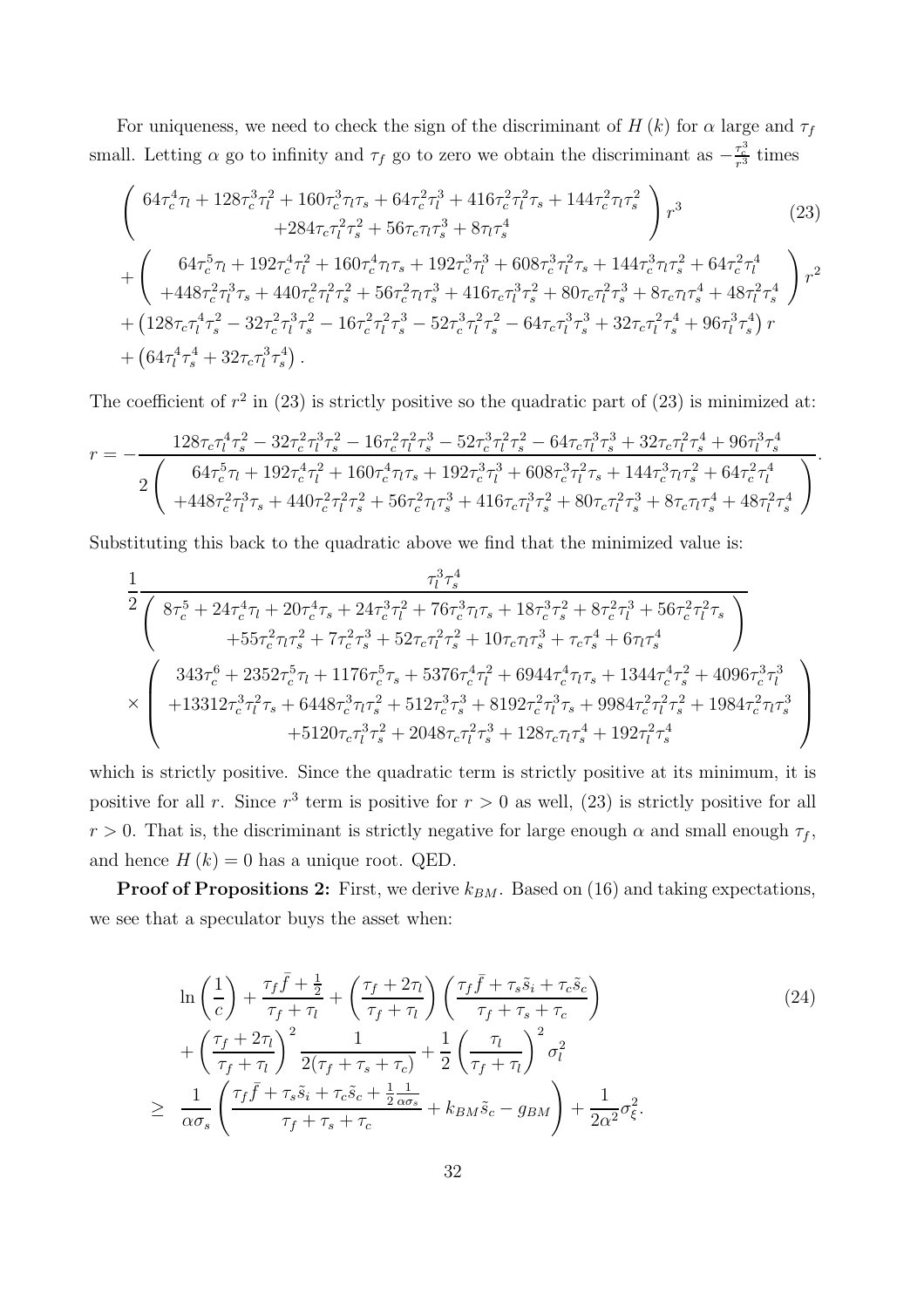Rearranging (24), a speculator buys the asset when  $\tilde{s}_i + B_{BM} (k_{BM}) \tilde{s}_c \geq C_{BM}$  where

$$
B_{BM} (k_{BM}) = \frac{\tau_c}{\tau_s} - \frac{\frac{\sqrt{\tau_s}}{\alpha} k_{BM}}{\frac{\tau_s}{\tau_f + \tau_s + \tau_c} \left(\frac{\tau_f + 2\tau_l}{\tau_f + \tau_l} - \frac{\sqrt{\tau_s}}{\alpha}\right)}
$$

and

$$
C_{BM} = \frac{1}{\left(\frac{\tau_f + 2\tau_l}{\tau_f + \tau_l} - \frac{1}{\alpha \sigma_s}\right) \left(\frac{\tau_s}{\tau_f + \tau_s + \tau_c}\right)}
$$
  

$$
\left(\ln c + \frac{1}{\alpha \sigma_s} \left(\frac{\tau_f \bar{f} + \frac{1}{2} \frac{1}{\alpha \sigma_s}}{\tau_f + \tau_s + \tau_c} - g_{BM}\right) - \frac{\tau_f \bar{f} + \frac{1}{2}}{\tau_f + \tau_l} - \left(\frac{\tau_f + 2\tau_l}{\tau_f + \tau_l}\right) \left(\frac{\tau_f \bar{f}}{\tau_f + \tau_s + \tau_c}\right)
$$

$$
-\left(\frac{\tau_f + 2\tau_l}{\tau_f + \tau_l}\right)^2 \frac{1}{2(\tau_f + \tau_s + \tau_c)} + \frac{1}{2\alpha^2} \sigma_{\xi}^2 - \frac{1}{2} \left(\frac{\tau_l}{\tau_f + \tau_l}\right)^2 \sigma_l^2\right).
$$

Setting  $B_{BM} (k_{BM}) = k_{BM}$  leads to the expression for  $k_{BM}$  in (18).

Now, we show that in the main model (with feedback effect)  $k^* > \tau_c/\tau_s$  for  $\alpha$  large enough. To see this note that  $H(\tau_c/\tau_s) > 0$  for  $\alpha$  large enough. Since  $H(k)$  has a unique root and crosses the axis from above, the conclusion follows. Next, note that  $k_{BM} < \tau_c/\tau_s$ and thus  $k_{BM} < k^*$  for  $\alpha$  large enough. QED.

**Proof of Proposition 3:** We showed in the proof of Proposition 2 that  $k^* > \tau_c/\tau_s$  for  $\alpha$  large enough. By inspecting (22), we can see that  $H(k)$  shifts up as  $\alpha$  increases, so its unique root  $k^*$  increases in  $\alpha$ . QED.

#### Proof of Proposition 4:

Consider the following terms involving  $1/r$  in  $H(k)$  in (22):

$$
-\frac{1}{r}\left(\tau_c k(\tau_c \tau_f + \tau_c \tau_l + \tau_f \tau_i + \tau_f \tau_s + 2\tau_l \tau_s + \tau_f^2) - \tau_c^2 \tau_l\right) + \left(1 - \frac{\sqrt{\tau_s}}{\alpha}\right) \frac{\tau_c}{r} \left((\tau_f + \tau_l)(\tau_c + \tau_f)k + \tau_c(\tau_f + \tau_l)\right).
$$

For  $\alpha$  large enough, these terms are negative iff k exceeds  $\tau_c/\tau_s$ . So for  $k > \tau_c/\tau_s$ ,  $H(k)$ shifts up as r goes up. By Proposition 3, for  $\alpha$  large enough,  $k^*$  which implicitly depends on r exceeds  $\tau_c/\tau_s$  for all r. Since  $H(k)$  crosses the axis once from above at  $k^*$ , we see that  $k^*$  must be increasing in r. Since increasing  $\sigma_{\xi}$  and r are inversely related, an increase in  $\sigma_{\xi}$ leads to a decrease in  $k^*$ . QED.

#### Proof of Proposition 5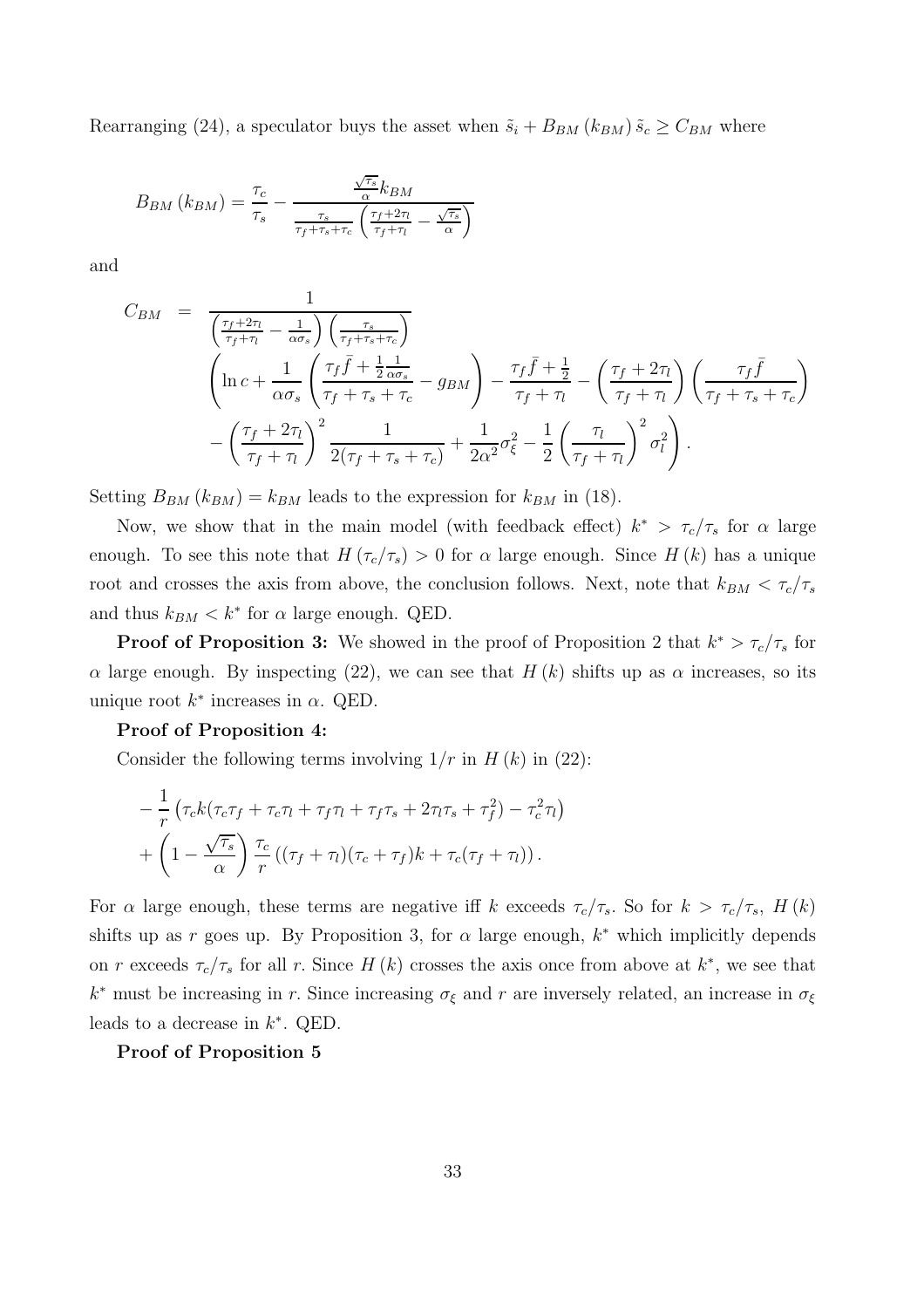Let

$$
D(k) = -3\left((\tau_f + \tau_c + \tau_l)(\tau_f + \tau_c + \tau_s) + \tau_l\tau_s\right)k^2 - 2\tau_c(\tau_f + \tau_c - \tau_l + 2\tau_s)k
$$
  
+  $\tau_c(\tau_c - \tau_s) - \frac{1}{r}\left(\tau_c(\tau_f\tau_c + \tau_f\tau_l + \tau_f\tau_s + \tau_c\tau_l + 2\tau_l\tau_s + \tau_f^2)\right)$   
+  $\left(1 - \frac{\sqrt{\tau_s}}{\alpha}\right)\left(3(\tau_f + \tau_c)(\tau_f + \tau_c + \tau_l)k^2 + 2\tau_c(3\tau_f + 3\tau_c + \tau_l)k + \tau_c(\tau_f + 3\tau_c)\right)$   
+  $\frac{\tau_c}{r}\left(1 - \frac{\sqrt{\tau_s}}{\alpha}\right)(\tau_f + \tau_c)(\tau_f + \tau_l)$ 

Note that  $\partial H/\partial k = D(k)$ . When the equilibrium is unique  $D(k^*) < 0$  since  $H(k)$  crosses zero from above.

To see that for  $\alpha$  large  $\frac{\partial k^*}{\partial \tau_s} < 0$ , note for  $\alpha$  large,  $\frac{\partial k^*}{\partial \tau_s}$  is arbitrarily close to

$$
\frac{\frac{1}{\tau_s^2 \tau_{\xi}} \left( \tau_c^2 \tau_f + 2 \tau_c^2 \tau_l + \tau_c \tau_s^2 \tau_{\xi} k^* + 2 \tau_c \tau_s^2 \tau_{\xi} \left( k^* \right)^2 + \left( \tau_c \tau_s^2 \tau_{\xi} + \tau_f \tau_s^2 \tau_{\xi} + 2 \tau_l \tau_s^2 \tau_{\xi} \right) \left( k^* \right)^3 \right)}{D(k^*)} < 0.
$$

To see that for  $\alpha$  large  $\frac{\partial k^*}{\partial \tau_c} > 0$ , note for  $\alpha$  large,  $\frac{\partial k^*}{\partial \tau_c}$  is arbitrarily close to

$$
\frac{\left(\begin{array}{c}\tau_s \left(k^*\right)^3 - 2(2\tau_c + \tau_f + \tau_l - \tau_s) \left(k^*\right)^2 - (8\tau_c + \tau_f - \tau_s) k^* - 4\tau_c\\-\frac{1}{r} \left(-\tau_s (\tau_f + 2\tau_l) k^* + 2\tau_c \tau_f + 4\tau_c \tau_l\right)\end{array}\right)}{D\left(k^*\right)}.
$$

Also,

 $\overline{\phantom{a}}$ 

$$
\tau_c \left( -\tau_s (k^*)^3 + 2 \left( 2\tau_c + \tau_f + \tau_l - \tau_s \right) (k^*)^2 + \left( 8\tau_c + \tau_f - \tau_s \right) k^* + 4\tau_c \n+ \frac{1}{r} \left( -\tau_s (\tau_f + 2\tau_l) k^* + 2\tau_c \tau_f + 4\tau_c \tau_l \right) \right) > -\tau_s (\tau_c + \tau_f + 2\tau_l) (k^*)^3 \n+ 2\tau_c (\tau_f + \tau_l - \tau_s + \tau_c) (k^*)^2 + \tau_c (\tau_f - \tau_s + 4\tau_c) k^* + 2\tau_c^2 \n+ \frac{\tau_c}{r} (\tau_c \tau_f + 2\tau_c \tau_l - \tau_s (\tau_f + 2\tau_l) k^*)
$$

and the right hand side of the above inequality is arbitrarily close to  $H(k^*)$  which is equal to zero.

Finally, to see that for  $\alpha$  large  $\frac{\partial k^*}{\partial \eta} < 0$ , not for  $\alpha$  large,  $\frac{\partial k^*}{\partial \eta}$  is arbitrarily close to

$$
\frac{\frac{2}{r}(k^*\tau_s - \tau_c)(r(k^*)^2 + \tau_c)}{D(k^*)} < 0
$$

since  $k^* > \tau_c/\tau_s$ . QED

## Proof of Proposition 6: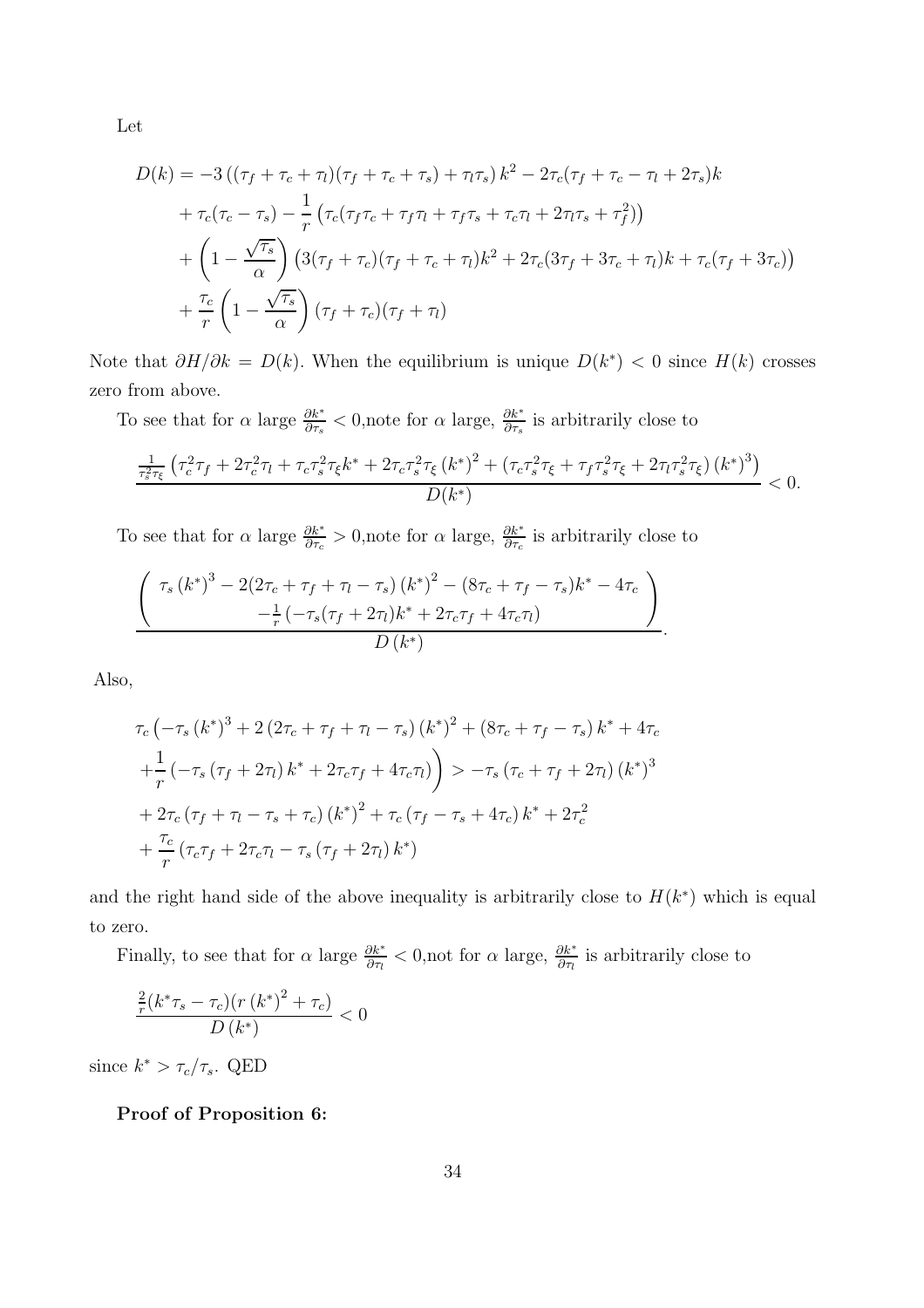We substitute  $I$  equation (2) into equation (19) and compute the expectations:

$$
\frac{1}{c}E\left[\exp\left(\tilde{f}\right)\exp\left(\frac{\tau_f\bar{f} + \tau_l s_l + \tau_p z(P)}{\tau_f + \tau_l + \tau_p} + \frac{1}{2(\tau_f + \tau_l + \tau_p)}\right)\right]
$$
\n
$$
-\frac{1}{2}\frac{1}{c}E\left[\exp\left(2\left(\frac{\tau_f\bar{f} + \tau_l s_l + \tau_p z(P)}{\tau_f + \tau_l + \tau_p} + \frac{1}{2(\tau_f + \tau_l + \tau_p)}\right)\right)\right]
$$
\n
$$
=\frac{1}{c}E\left[\exp\left(2\tilde{f} + \frac{\tau_f\left(\bar{f} - \tilde{f}\right) + \tau_l \sigma_l \tilde{\epsilon}_l + \tau_p \left(z(P) - \tilde{f}\right)}{\tau_f + \tau_l + \tau_p} + \frac{1}{2(\tau_f + \tau_i + \tau_p)}\right)\right]
$$
\n
$$
-\frac{1}{2}\frac{1}{c}E\left[\exp\left(2\left(\tilde{f} + \frac{\tau_f\left(\bar{f} - \tilde{f}\right) + \tau_l \sigma_l \tilde{\epsilon}_l + \tau_p \left(z(P) - \tilde{f}\right)}{\tau_f + \tau_l + \tau_p} + \frac{1}{2(\tau_f + \tau_i + \tau_p)}\right)\right)\right]
$$
\n
$$
=\frac{1}{c} \frac{1}{2}\exp\left(2\tilde{f} + \frac{1}{\tau_f} \frac{\tau_f + 2\tau_l + 2\tau_p}{\tau_f + \tau_f + \tau_p}\right).
$$

Therefore the maximization problem can be viewed as maximizing the following expression in  $k$  :

$$
\exp\left(\frac{\tau_f + 2\tau_l + 2\tau_p}{\tau_f + \tau_l + \tau_p}\right),\,
$$

and this is equivalent to maximizing  $\tau_p$  which is maximized at  $\tau_c/(\tau_s\tau_{\xi})$ . QED.

#### Proof of Proposition 7:

For  $\alpha$  large enough  $H(k)$  evaluated at  $k_{OP} = \tau_c/r$  is approximately:

$$
\frac{\tau_c^2}{r^3} \left(\tau_c + r\right) \left(2\tau_c r - \tau_c \tau_s + 2\tau_f r - \tau_f \tau_s + 2\tau_l r - 2\tau_l \tau_s - r\tau_s + 2r^2\right)
$$

which is negative for  $r$  small. Moreover it may be decreasing in  $r$  for  $r$  small but eventually increases and becomes positive. This means that there is a cutoff  $\bar{r}$  for r such that for  $r < \bar{r}$ we have  $k^* < k_{OP}$  and for  $r > \bar{r}$  we have  $k^* > k_{OP}$ . QED.

Proof of Proposition 8: (a) The market clearing price is

$$
P = \exp\left(\frac{(1+k)\tilde{f} + k\sigma_c\tilde{\epsilon}_c - g + \sigma_s\tilde{\xi}}{\alpha\sigma_s}\right),\,
$$

and its non-fundamental volatility can be written as the volatility of the following:

$$
z(P) - \tilde{f} = \frac{g + \alpha \sigma_s \ln(P)}{1 + k} - \tilde{f} = \frac{k}{1 + k} \sigma_c \tilde{\epsilon}_c + \frac{\sigma_s}{1 + k} \tilde{\xi}.
$$

It is straightforward to show that when  $k = k_{OP} = \tau_c / (\tau_s \tau_{\xi})$ , its non-fundamental volatility is the lowest and is

Non-Fundamental Volatility (Asset Price) =  $\frac{1}{1}$  $\tau_c + \tau_s \tau_\xi$ .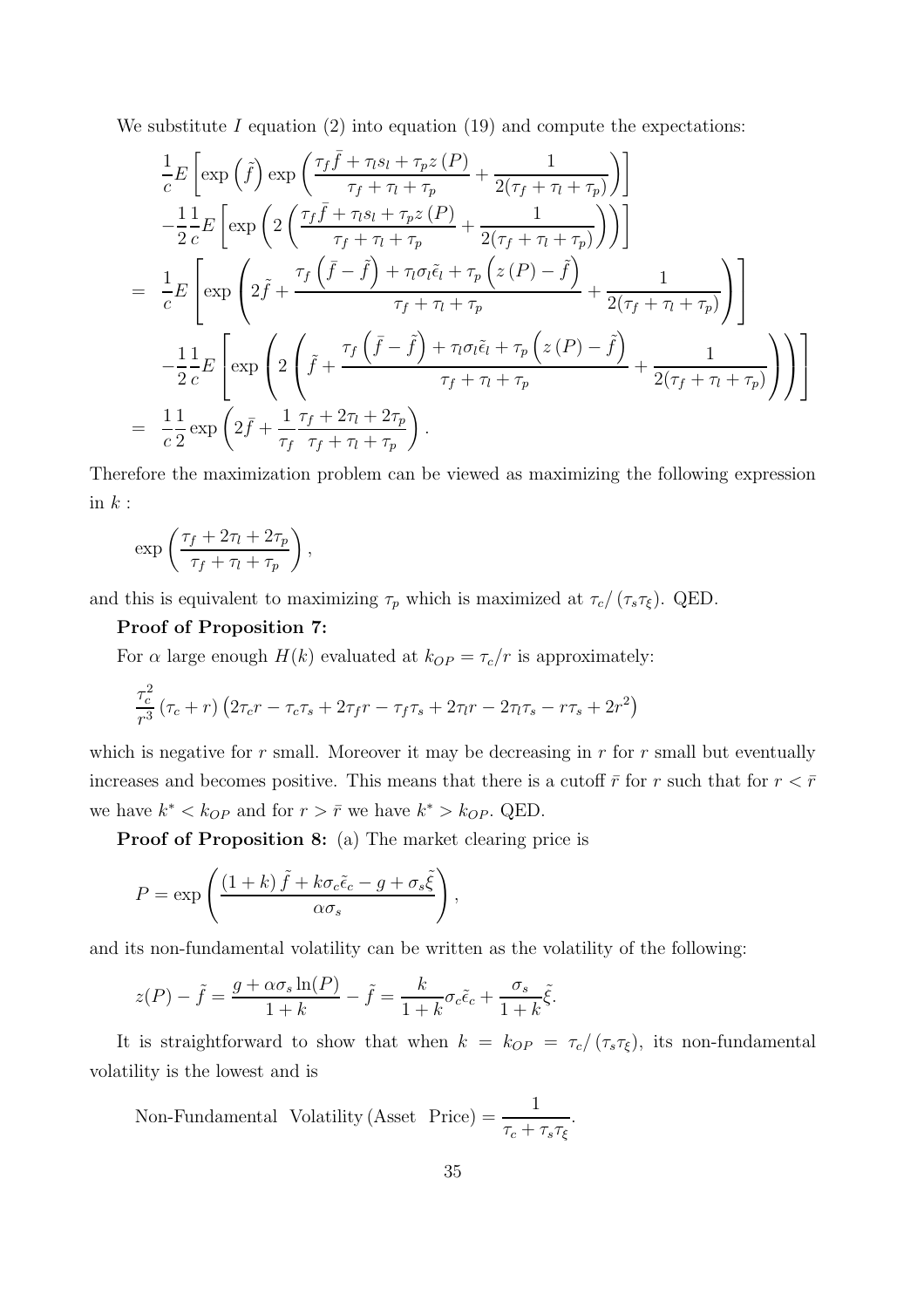(b) We know that:

$$
I = \frac{1}{c} \exp \left( \frac{\tau_f \bar{f} + \tau_l s_l + \tau_p \left( \tilde{f} + \frac{k}{1+k} \sigma_c \tilde{\epsilon}_c + \frac{\sigma_s}{1+k} \tilde{\xi} \right)}{\tau_f + \tau_l + \tau_p} + \frac{1}{2(\tau_f + \tau_l + \tau_p)} \right).
$$

Taking logs on both sides, we obtain:

$$
\ln I = \ln \left( \frac{1}{c} \right) + \left( \frac{\tau_f \bar{f} + \tau_l s_l + \tau_p \left( \tilde{f} + \frac{k}{1+k} \sigma_c \tilde{\epsilon}_c + \frac{\sigma_s}{1+k} \tilde{\xi} \right)}{\tau_f + \tau_l + \tau_p} + \frac{1}{2(\tau_f + \tau_l + \tau_p)} \right).
$$

We can define the non-fundamental volatility of the real investment as the volatility of the following:

$$
\frac{(\tau_f + \tau_l + \tau_p) (\ln I - \ln \left(\frac{1}{c}\right)) - \frac{1}{2} - \tau_f \bar{f}}{\tau_l + \tau_p} - \tilde{f} = \frac{\tau_l \sigma_l \epsilon_l + \tau_p \left(\frac{k}{1+k} \sigma_c \tilde{\epsilon}_c + \frac{\sigma_s}{1+k} \tilde{\xi}\right)}{\tau_l + \tau_p}
$$

It is straightforward to show that when  $k = k_{OP} = \tau_c / (\tau_s \tau_{\xi})$ ,  $\tau_p = \tau_c + \tau_s \tau_{\xi}$ , and the non-fundamental volatility of the real investment is the lowest which is

Non-Fundamental Volatility (Real Investment) =  $\frac{1}{\sqrt{1-\frac{1}{\sqrt{1-\frac{1}{\sqrt{1-\frac{1}{\sqrt{1-\frac{1}{\sqrt{1-\frac{1}{\sqrt{1-\frac{1}{\sqrt{1-\frac{1}{\sqrt{1-\frac{1}{\sqrt{1-\frac{1}{\sqrt{1-\frac{1}{\sqrt{1-\frac{1}{\sqrt{1-\frac{1}{\sqrt{1-\frac{1}{\sqrt{1-\frac{1}{\sqrt{1-\frac{1}{\sqrt{1-\frac{1}{\sqrt{1-\frac{1}{\sqrt{1-\frac{1}{\sqrt{1-\frac$  $\tau_l + \tau_c + \tau_s \tau_{\xi}$ .

QED.

**Proof of Proposition 9:** In this proof we use the notation  $\rho = \sqrt{\tau_{cp}/\tau_c}$ . Since  $\tau_{cp} > \tau_c$ , we have  $\rho > 1$ . We start with the capital provider's decision. The capital provider updates his belief based on observing:

$$
z(P) = \tilde{f} + \frac{k}{1+k}\sigma_c \tilde{\epsilon}_c + \frac{\sigma_s}{1+k}\tilde{\xi} \text{ and } \tilde{s}_l = \tilde{f} + \sigma_{cp}\tilde{\epsilon}_c.
$$

This is equivalent to observing  $\tilde{s}_l$  and:

$$
z(P) - \frac{k}{1+k} \frac{\sigma_c}{\sigma_{cp}} \tilde{s}_l = \left(1 - \frac{k}{1+k} \frac{\sigma_c}{\sigma_{cp}}\right) \tilde{f} + \frac{\sigma_s}{1+k} \tilde{\xi}.
$$

Capital provider's conditional belief on  $\tilde{f}$  is distributed normally with mean:

$$
\left(\frac{\left(1-\frac{k}{1+k}\rho\right)}{\left(\frac{k}{1+k}\rho-1\right)^2+\frac{1}{(1+k)^2}\frac{\tau_{cp}}{\tau_s\tau_\xi}}\right)z\left(P\right)+\left(1+\frac{\left(\frac{k}{1+k}\rho-1\right)}{\left(\frac{k}{1+k}\rho-1\right)^2+\frac{1}{(1+k)^2}\frac{\tau_{cp}}{\tau_s\tau_\xi}}\right)\tilde{s}_l
$$

and variance:

$$
\Omega = \frac{1}{\tau_s \tau_{\xi} \left( k \left( \rho - 1 \right) - 1 \right)^2 + \tau_{cp}}.
$$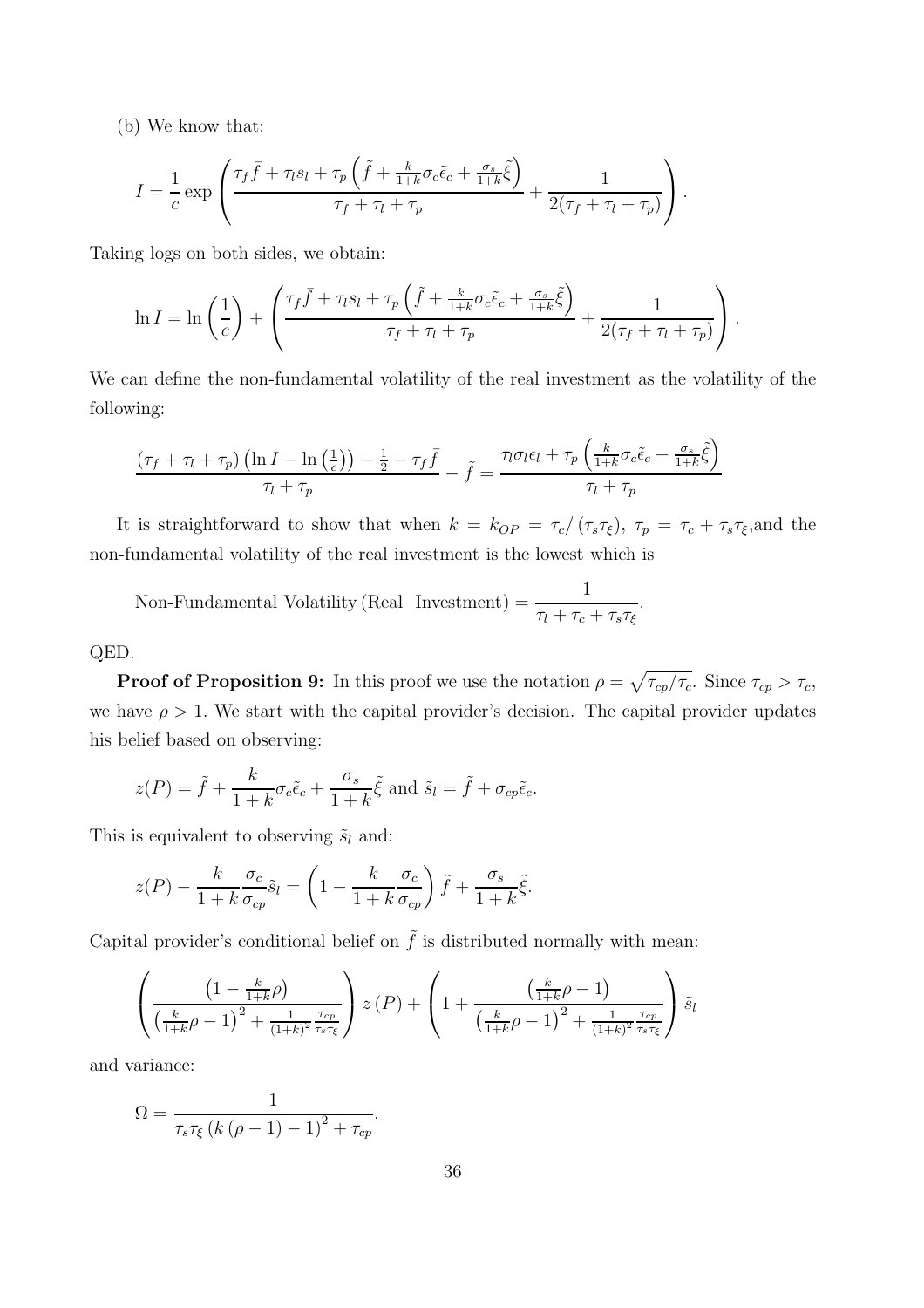Using the capital provider's investment rule and taking expectations, we can express the level of investment as:

$$
I = \frac{1}{c} E[\tilde{F}|s_l, P] = \frac{1}{c} E[\exp\left(\tilde{f}\right)|s_l, P] \tag{25}
$$
\n
$$
= \frac{1}{c} \exp\left(\left(\frac{\left(1 - \frac{k}{1 + k}\rho\right)}{\left(\frac{k}{1 + k}\rho - 1\right)^2 + \frac{1}{(1 + k)^2} \frac{\tau_{cp}}{\tau_{s\tau_{\xi}}}}\right) z(P) + \left(1 + \frac{\left(\frac{k}{1 + k}\rho - 1\right)}{\left(\frac{k}{1 + k}\rho - 1\right)^2 + \frac{1}{(1 + k)^2} \frac{\tau_{cp}}{\tau_{s\tau_{\xi}}}}\right) s_l + \frac{1}{2\Omega} \right)
$$

Given the capital provider's investment policy in (25) and the price, we can now write speculator  $i$ 's expected profit from buying the asset given the information that is available to him (shorting the asset would give the negative of this):

$$
E\left[\tilde{F}I - P|s_i, s_c, P\right] =
$$
\n
$$
\frac{1}{c}E\left[\exp\left(\left(\frac{\left(1 - \frac{k}{1 + k}\rho\right)}{\left(\frac{k}{1 + k}\rho - 1\right)^2 + \frac{1}{(1 + k)^2}\frac{\tau_{cp}}{\tau_{s}\tau_{\xi}}}\right)z(P) + \left(1 + \frac{\left(\frac{k}{1 + k}\rho - 1\right)}{\left(\frac{k}{1 + k}\rho - 1\right)^2 + \frac{1}{(1 + k)^2}\frac{\tau_{cp}}{\tau_{s}\tau_{\xi}}}\right)s_l\right)\Bigg|_{P}^{s_{i}},
$$
\n(26)

To solve for the speculators' conditional expectation, note that since speculators know both  $P$  and  $s_c$ , that means that they observe:

$$
g + (\sigma_s \alpha - m) \ln(P) - ks_c = \tilde{f} + \sigma_s \tilde{\xi}.
$$
 (27)

Therefore, conditional on observing  $s_i$ ,  $s_c$  and P speculator i believes that  $\tilde{f}$  is distributed normally with mean

$$
\frac{\tau_s}{\tau_s + \tau_c + \tau_s \tau_\xi} s_i + \frac{\tau_c}{\tau_s + \tau_c + \tau_s \tau_\xi} s_c + \frac{\tau_s \tau_\xi}{\tau_s + \tau_c + \tau_s \tau_\xi} (g + (\sigma_s \alpha - m) \ln(P) - ks_c)
$$

and precision  $\tau_s + \tau_c + \tau_s \tau_{\xi}$ . Moreover,

$$
\sigma_{cp}\tilde{\epsilon}_c = \frac{\sigma_{cp}}{\sigma_c}\left(s_c - \tilde{f}\right).
$$

Now we take expectation in (26) and note that a speculator would purchase the asset if and only if his expected profit is no less than zero:

$$
\frac{1}{c} \exp \left( + \left( \frac{\left( \frac{1 - \frac{k}{1 + k} \rho \right)}{\left( \frac{k}{1 + k} \rho - 1 \right)^2 + \frac{1}{(1 + k)^2} \frac{\tau_{cp}}{\tau_{s} \tau_{\xi}}} \right) z(P) + \left( 1 + \frac{\left( \frac{k}{1 + k} \rho - 1 \right)}{\left( \frac{k}{1 + k} \rho - 1 \right)^2 + \frac{1}{(1 + k)^2} \frac{\tau_{cp}}{\tau_{s} \tau_{\xi}}} \right) \frac{1}{\rho} s_c}{c} \right)
$$
\n
$$
+ \left( \frac{\tau_s}{\tau_s + \tau_c + \tau_s \tau_{\xi}} s_i + \frac{\tau_c}{\tau_s + \tau_c + \tau_s \tau_{\xi}} s_c + \frac{\tau_s \tau_{\xi}}{\tau_s + \tau_c + \tau_s \tau_{\xi}} \left( g + (\sigma_s \alpha - m) \ln(P) - ks_c \right) \right) \left( 1 + \left( 1 + \frac{\left( \frac{k}{1 + k} \rho - 1 \right)}{\left( \frac{k}{1 + k} \rho - 1 \right)^2 + \frac{1}{(1 + k)^2} \frac{\tau_{cp}}{\tau_{s} \tau_{\xi}}} \right) \left( 1 - \frac{1}{\rho} \right) \right)
$$
\n
$$
+ \text{variance terms} \tag{28}
$$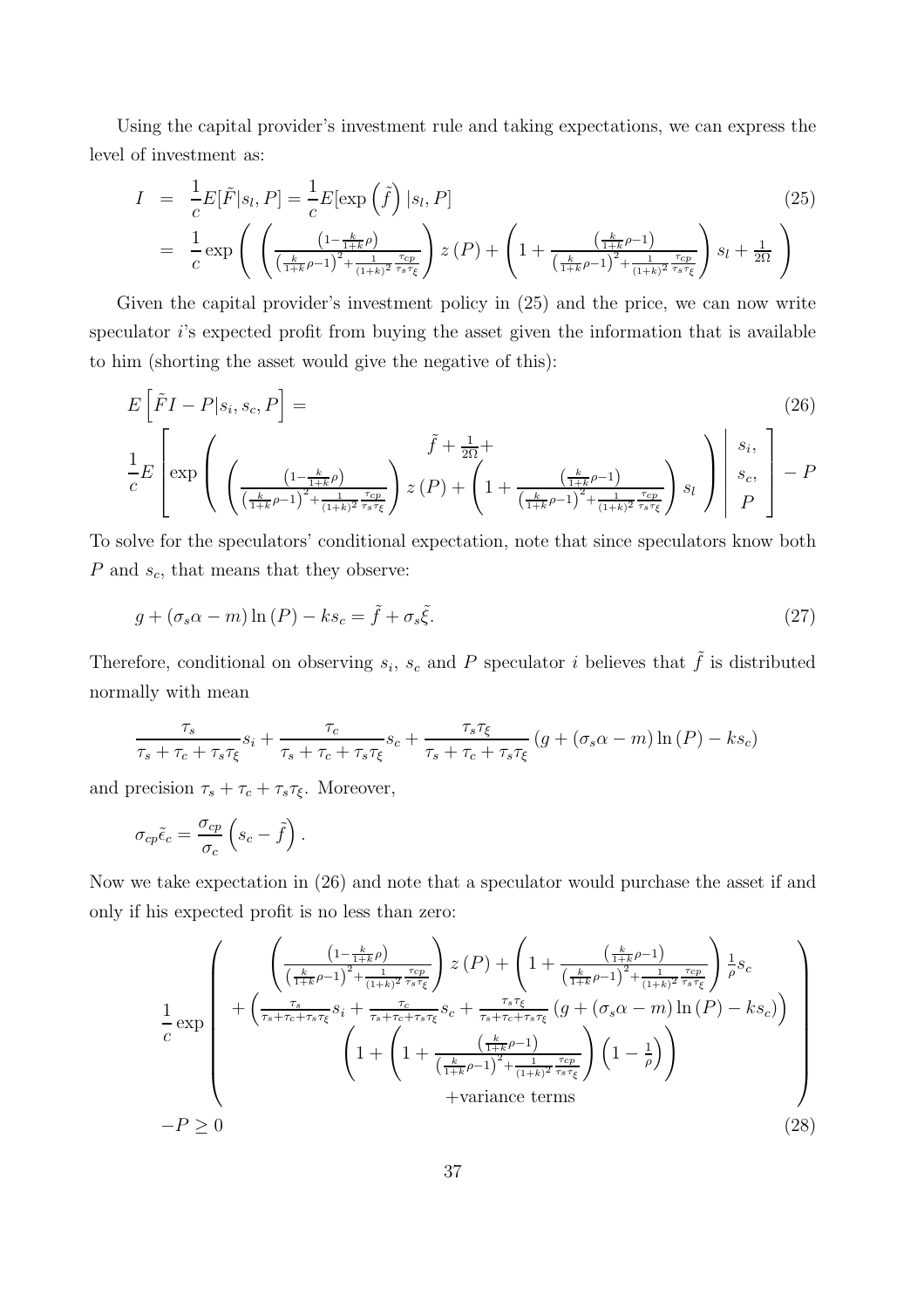Condition (28) can be rewritten as

$$
s_i + B_P(k) s_c \ge A \ln P + B,
$$

where  $B_P(k)$  is the best response function given by

$$
B_{P}\left(k\right) = \qquad (29)
$$
\n
$$
\frac{\left(1 + \frac{\left(\frac{k}{1+k}\rho - 1\right)}{\left(\frac{k}{1+k}\rho - 1\right)^{2} + \frac{1}{\left(1+k\right)^{2}}\frac{\tau_{cp}}{\tau_{s}\tau_{\xi}}}\right)\frac{1}{\rho} + \left(\frac{\frac{\tau_{cp}}{\rho^{2}} - k\tau_{s}\tau_{\xi}}{\tau_{s} + \frac{\tau_{cp}}{\rho^{2}} + \tau_{s}\tau_{\xi}}\right)\left(1 + \left(1 + \frac{\left(\frac{k}{1+k}\rho - 1\right)^{2} + \frac{1}{\left(1+k\right)^{2}}\frac{\tau_{cp}}{\tau_{s}\tau_{\xi}}}{\left(\frac{\tau_{s}}{\tau_{s} + \frac{\tau_{cp}}{\rho^{2}} + \tau_{s}\tau_{\xi}}\right)}\right)\left(1 - \frac{1}{\rho}\right)\right)}\right)}{\left(\frac{\tau_{s}}{\tau_{s} + \frac{\tau_{cp}}{\rho^{2}} + \tau_{s}\tau_{\xi}}\left(1 + \left(1 + \frac{\left(\frac{k}{1+k}\rho - 1\right)^{2} + \frac{1}{\left(1+k\right)^{2}}\frac{\tau_{cp}}{\tau_{s}\tau_{\xi}}}{\left(\frac{1}{1+k}\rho - 1\right)^{2} + \frac{1}{\left(1+k\right)^{2}}\frac{\tau_{cp}}{\tau_{s}\tau_{\xi}}}\right)\left(1 - \frac{1}{\rho}\right)\right)\right)}.
$$
\n(29)

Setting  $B_P(k) - k = 0$  gives us the following equilibrium condition:

$$
\frac{C(k)}{\tau_s \tau_{\xi} \rho (k (\rho - 1) - 1) (2k (\rho - 1) - 1) + \tau_{cp} (2\rho - 1)} = 0
$$
\n(30)

where

$$
C(k) = \left(-2\tau_s^2 \tau_{\xi} \rho^2 (\rho - 1)^2 (\tau_{\xi} + 1)\right) k^3 + \left(\tau_s \tau_{\xi} (\rho - 1) \left(-\tau_{cp} + 2\tau_{cp}\rho + 4\tau_s \rho^2 + 4\tau_s \tau_{\xi} \rho^2\right)\right) k^2 + \left(2\tau_{cp} \tau_s \tau_{\xi} - 2\tau_s^2 \tau_{\xi} \rho^2 - 2\tau_{cp} \tau_s \tau_{\xi} \rho^2 - 2\tau_{cp} \tau_s \tau_{\xi} \rho - 2\tau_s^2 \tau_{\xi}^2 \rho^2 - 2\tau_{cp} \tau_s \rho^2 + \tau_{cp} \tau_s \rho\right) k + \left(2\tau_{cp}^2 + \tau_{cp} \tau_s \rho + \tau_{cp} \tau_s \tau_{\xi} + \tau_{cp} \tau_s \tau_{\xi} \rho\right).
$$

First we show that the denominator of (30) is strictly positive for  $\tau_s$  or  $\tau_{\xi}$  small or  $\tau_{cp}$  large enough. This is because the denominator is minimized at  $k = 3/(4(\rho - 1))$  and the value of the denominator at that point is  $(2\rho - 1) \tau_{cp} - (1/8) \tau_s \tau_{\xi} \rho$  which is strictly positive if  $\tau_s$ or  $\tau_{\xi}$  small or  $\tau_{cp}$  large enough. So the equilibrium condition becomes  $C(k) = 0$ . Finally, we show that  $C(k) = 0$  has a unique strictly positive root by verifying that the discriminant of C (k) is negative if  $\rho > 1$  and  $\tau_s$  or  $\tau_{\xi}$  are small or  $\tau_{cp}$  is large. QED.

**Proof of Proposition 10:** In this proof we use the notation  $\rho = \sqrt{\tau_{cp}/\tau_c}$  that was introduced in the previous proof. Following steps similar to the above we see that a speculator buys the asset if and only if

$$
\frac{1}{c} \exp\left(\frac{\frac{\sqrt{\tau_c}}{\sqrt{\tau_{cp}}} s_c + \left(2 - \frac{\sqrt{\tau_c}}{\sqrt{\tau_{cp}}}\right) \left(\frac{\tau_s}{\tau_s + \tau_c + \tau_s \tau_\xi} s_i + \frac{\tau_c}{\tau_s + \tau_c + \tau_s \tau_\xi} s_c + \frac{\tau_c}{\tau_s + \tau_c + \tau_s \tau_\xi} s_c + \frac{\tau_c}{\tau_s + \tau_c + \tau_s \tau_\xi} s_c + \frac{\tau_c}{\tau_s + \tau_c + \tau_s \tau_\xi} s_c + \frac{\tau_c}{\tau_s + \tau_c + \tau_s \tau_\xi} s_c + \frac{\tau_c}{\tau_s + \tau_c + \tau_s \tau_\xi} s_c + \frac{\tau_c}{\tau_s + \tau_c + \tau_s \tau_\xi} s_c + \frac{\tau_c}{\tau_s + \tau_c + \tau_s \tau_\xi} s_c + \frac{\tau_c}{\tau_s + \tau_c + \tau_s \tau_\xi} s_c + \frac{\tau_c}{\tau_s + \tau_c + \tau_s \tau_\xi} s_c + \frac{\tau_c}{\tau_s + \tau_c + \tau_s \tau_\xi} s_c + \frac{\tau_c}{\tau_s + \tau_c + \tau_s \tau_\xi} s_c + \frac{\tau_c}{\tau_s + \tau_c + \tau_s \tau_\xi} s_c + \frac{\tau_c}{\tau_s + \tau_c + \tau_s \tau_\xi} s_c + \frac{\tau_c}{\tau_s + \tau_c + \tau_s \tau_\xi} s_c + \frac{\tau_c}{\tau_s + \tau_c + \tau_s \tau_\xi} s_c + \frac{\tau_c}{\tau_s + \tau_c + \tau_s \tau_\xi} s_c + \frac{\tau_c}{\tau_s + \tau_c + \tau_s \tau_\xi} s_c + \frac{\tau_c}{\tau_s + \tau_c + \tau_s \tau_\xi} s_c + \frac{\tau_c}{\tau_s + \tau_c + \tau_s \tau_\xi} s_c + \frac{\tau_c}{\tau_s + \tau_c + \tau_s \tau_\xi} s_c + \frac{\tau_c}{\tau_s + \tau_c + \tau_s \tau_\xi} s_c + \frac{\tau_c}{\tau_s + \tau_c + \tau_s \tau_\xi} s_c + \frac{\tau_c}{\tau_s + \tau_c + \tau_s \tau_\xi} s_c + \frac{\tau_c}{\tau_s + \tau_c + \tau_s \tau_\xi} s_c + \frac{\tau_c}{\tau_s + \tau_c + \tau_s \tau_\xi} s_c + \frac{\tau_c}{\tau_s + \tau_c + \tau_s \tau_\xi} s_c + \frac{\tau
$$

Condition (31) can be rewritten as

 $s_i + B_N (k) s_c > A_N \ln P + B_N,$